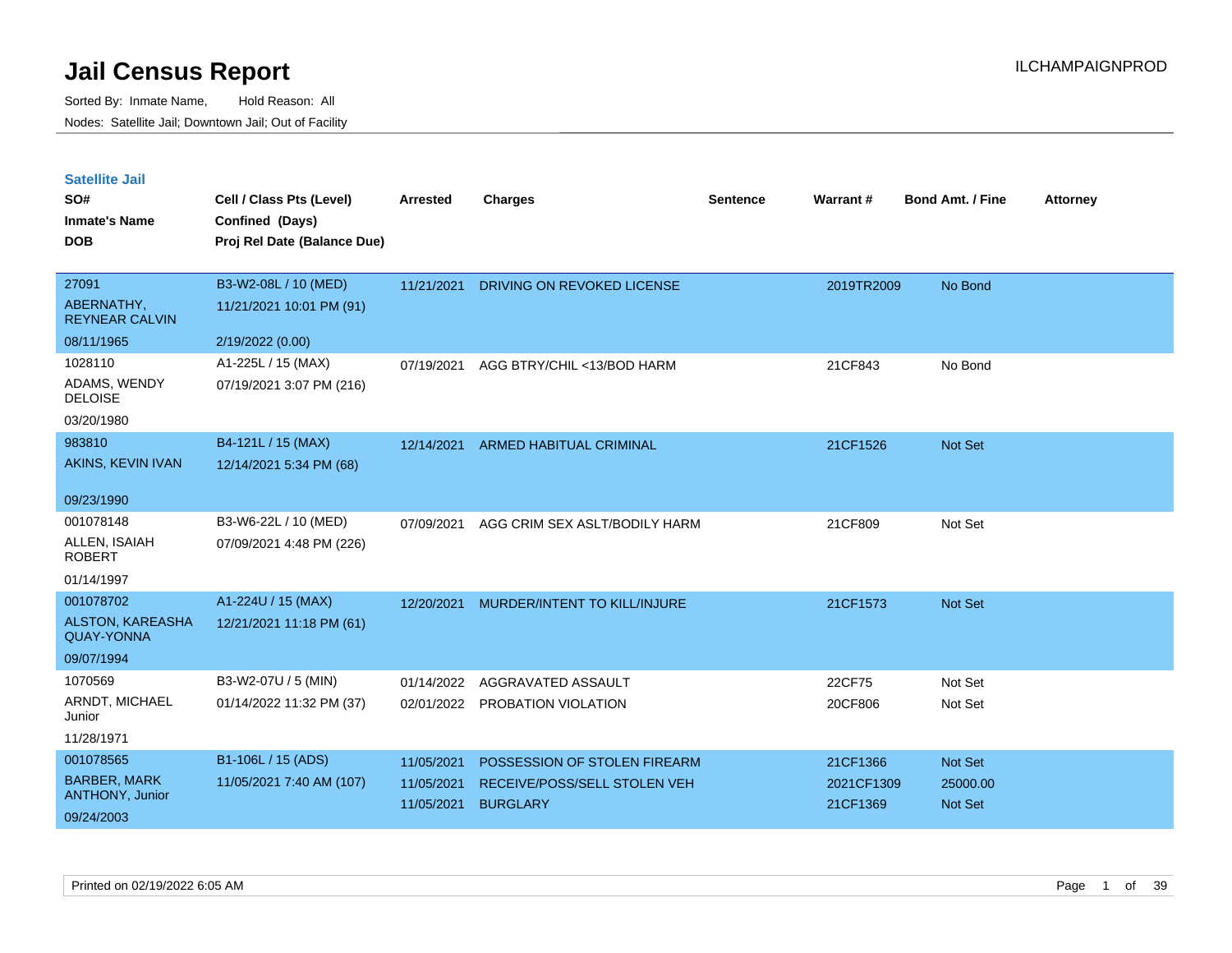| Sorted By: Inmate Name,                               | Hold Reason: All                           |                 |                                             |                 |             |                  |                 |
|-------------------------------------------------------|--------------------------------------------|-----------------|---------------------------------------------|-----------------|-------------|------------------|-----------------|
| Nodes: Satellite Jail: Downtown Jail: Out of Facility |                                            |                 |                                             |                 |             |                  |                 |
| SO#                                                   | Cell / Class Pts (Level)                   | <b>Arrested</b> | <b>Charges</b>                              | <b>Sentence</b> | Warrant#    | Bond Amt. / Fine | <b>Attorney</b> |
| <b>Inmate's Name</b>                                  | Confined (Days)                            |                 |                                             |                 |             |                  |                 |
| <b>DOB</b>                                            | Proj Rel Date (Balance Due)                |                 |                                             |                 |             |                  |                 |
|                                                       |                                            |                 |                                             |                 |             |                  |                 |
| 518851                                                | B1-105U / 10 (MED)                         | 01/11/2022      | <b>FELON POSS/USE WEAPON/FIREARM</b>        |                 | 20CF361     | 15000.00         |                 |
|                                                       | BARKER, ALEXANDER  01/11/2022 2:37 PM (40) | 01/11/2022      | POSS AMT CON SUB EXCEPT(A)/(D)              |                 | 2020CF863   | 15000.00         |                 |
| <b>MASSIE</b>                                         |                                            | 01/11/2022      | <b>BAD CHK/OBTAIN CON PROP/&gt;150</b>      |                 | 20CF192     | 15000.00         |                 |
|                                                       |                                            | 01/11/2022      | <b>BAD CHK/OBTAIN CON PROP/&gt;150</b>      |                 | 19CF1686    | 15000.00         |                 |
|                                                       |                                            | 01/11/2022      | METH DELIVERY/15<100 GRAMS                  |                 | 20CF1383    | No Bond          |                 |
|                                                       |                                            | 01/11/2022      | DRIVING ON REVOKED LICENSE                  |                 | 2020TR16539 | 1500.00          |                 |
|                                                       |                                            | 01/11/2022      | OBSTRUCTING IDENTIFICATION                  |                 | 2020CM222   | 1500.00          |                 |
| 09/24/1986                                            |                                            |                 |                                             |                 |             |                  |                 |
| 1073281                                               | A2-222U / 5 (MIN)                          | 11/15/2021      | DOM BTRY/CONTACT/1-2 PRECONV                |                 | 2021CF206   | 5000.00          |                 |
| <b>BASLER, MONET</b><br><b>MARISA</b>                 | 11/15/2021 11:08 PM (97)                   |                 |                                             |                 |             |                  |                 |
| 08/17/1994                                            |                                            |                 |                                             |                 |             |                  |                 |
| 1065492                                               | A3-113U / 10 (ADS)                         |                 | 02/16/2022 PAROLE REVOCATION                |                 | SG2106785   | No Bond          |                 |
| <b>BODIES, CHARLES</b><br><b>DEANGELO</b>             | 02/16/2022 11:42 AM (4)                    |                 |                                             |                 |             |                  |                 |
| 09/30/1981                                            |                                            |                 |                                             |                 |             |                  |                 |
| 517915                                                | B3-W1-01U / 5 (MIN)                        | 08/03/2021      | <b>BURGLARY</b>                             |                 | 21CF289     | 20000.00         |                 |
| <b>BOXLEY, CHARLES</b>                                | 08/03/2021 2:18 PM (201)                   | 08/03/2021      | <b>BURGLARY</b>                             |                 | 21CF679     | 20000.00         |                 |
| <b>OMAR</b>                                           |                                            | 08/03/2021      | FORGERY/ISSUE/DELIVER DOCUMENT              |                 |             | No Bond          |                 |
| 01/10/1985                                            |                                            |                 |                                             |                 |             |                  |                 |
| 923208                                                | B3-W3-12L / 10 (MED)                       | 01/22/2022      | <b>CRIM TRES TO RES/PERS PRESENT</b>        |                 | 22CF92      | <b>Not Set</b>   |                 |
| <b>BREADY, ANDREW</b><br><b>NICHOLAS</b>              | 01/22/2022 7:43 PM (29)                    |                 |                                             |                 |             |                  |                 |
| 06/08/1988                                            |                                            |                 |                                             |                 |             |                  |                 |
| 990633                                                | A3-112L                                    | 02/15/2022      | POSS AMT CON SUB EXCEPT(A)/(D)              | 5y (DOC)        | 2017CF598   | No Bond          |                 |
| <b>BRIFFORD, WILLIE</b>                               | 02/15/2022 8:56 AM (5)                     |                 | 02/15/2022 CIVIL FTA WARRANT                |                 | 019F154     | 2500.00          |                 |
| Junior                                                |                                            |                 |                                             |                 |             |                  |                 |
| 09/13/1987                                            |                                            |                 |                                             |                 |             |                  |                 |
| 61675                                                 | A3-217L / 10 (ADS)                         | 02/10/2022      | AGG DISCHARGE FIREARM/OCC BLDG              |                 | 20CF374     | 100000.00        |                 |
| <b>BROWN, ANTONIO</b><br><b>BURNETT</b>               | 02/10/2022 3:28 PM (10)                    |                 | 02/11/2022 POSSESSING A CONTROLLED SUBSTANG |                 | 22CF168     | Not Set          |                 |
| 03/04/1983                                            |                                            |                 |                                             |                 |             |                  |                 |

Printed on 02/19/2022 6:05 AM Page 2 of 39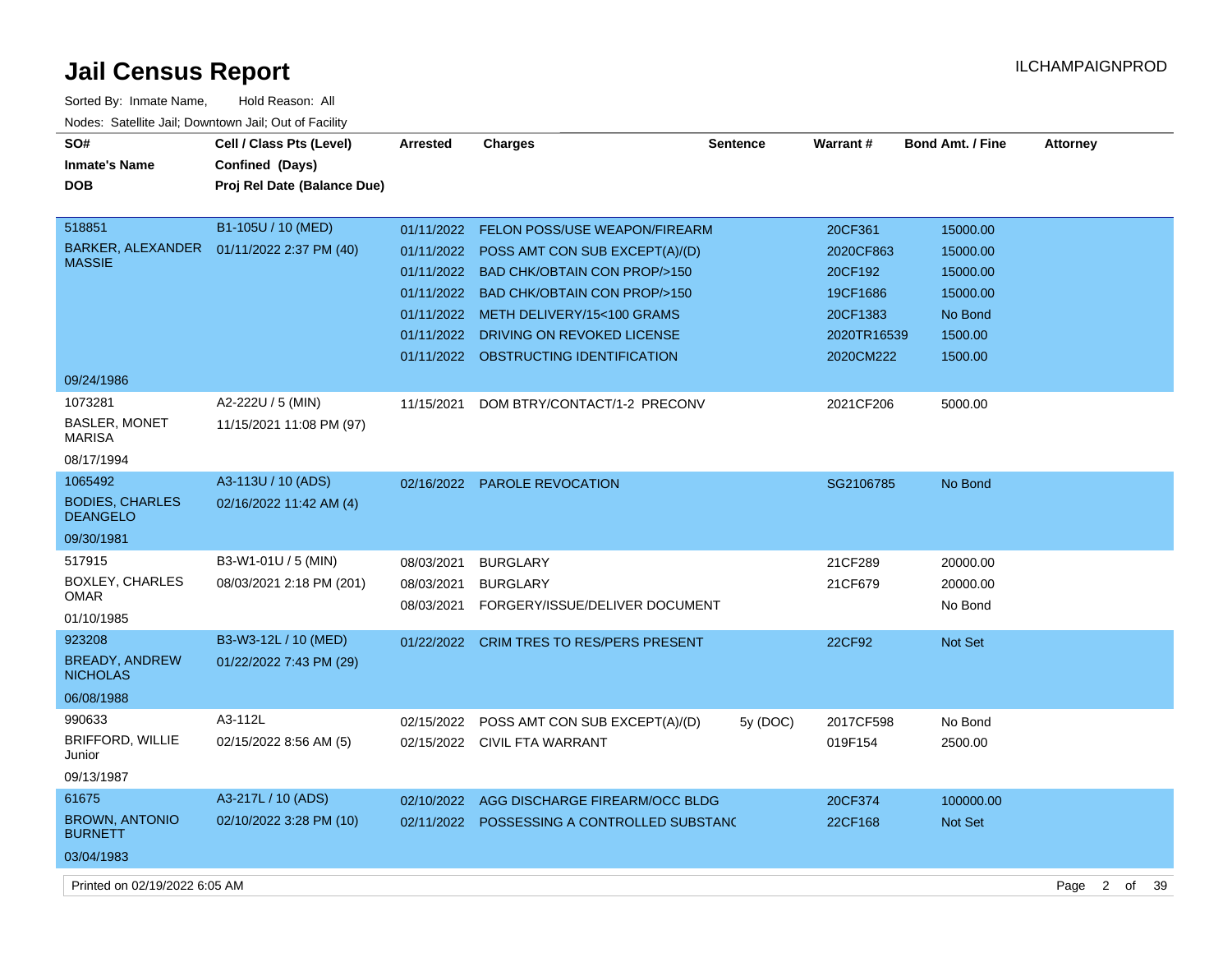| ivouss. Saleline Jali, Downtown Jali, Out of Facility |                                             |                   |                                          |                 |                 |                         |                 |
|-------------------------------------------------------|---------------------------------------------|-------------------|------------------------------------------|-----------------|-----------------|-------------------------|-----------------|
| SO#                                                   | Cell / Class Pts (Level)                    | <b>Arrested</b>   | <b>Charges</b>                           | <b>Sentence</b> | <b>Warrant#</b> | <b>Bond Amt. / Fine</b> | <b>Attorney</b> |
| Inmate's Name                                         | Confined (Days)                             |                   |                                          |                 |                 |                         |                 |
| DOB                                                   | Proj Rel Date (Balance Due)                 |                   |                                          |                 |                 |                         |                 |
|                                                       |                                             |                   |                                          |                 |                 |                         |                 |
| 001078008                                             | A3-112U                                     |                   | 02/15/2022 AGG BATTERY/DISCHARGE FIREARM |                 | 21CF1090        | 500000.00               |                 |
| <b>BROWN, CODY</b><br><b>RUSSELL</b>                  | 02/15/2022 9:17 AM (5)                      |                   |                                          |                 |                 |                         |                 |
| 02/15/2004                                            |                                             |                   |                                          |                 |                 |                         |                 |
| 51247                                                 | B1-202U / 10 (MED)                          | 04/15/2021        | FELON POSS/USE WEAPON/FIREARM            |                 | 21CF411         | Not Set                 |                 |
| <b>BROWN, DANTE</b><br>MAURICE                        | 04/15/2021 6:24 PM (311)                    |                   |                                          |                 |                 |                         |                 |
| 04/19/1979                                            |                                             |                   |                                          |                 |                 |                         |                 |
| 990921                                                | B4-122L / 15 (MAX)                          | 01/20/2022        | MFG/DEL 1<15 GR COCAINE/ANLG             |                 | 19CF369         | 25000.00                |                 |
| <b>BROWN, QUINTIN</b><br><b>MARSHAUN</b>              | 01/20/2022 7:19 PM (31)                     |                   | 01/20/2022 ARMED HABITUAL CRIMINAL       |                 | 21CF935         | 750000.00               |                 |
| 09/26/1991                                            |                                             |                   |                                          |                 |                 |                         |                 |
| 29957                                                 | B4-222L / 15 (MAX)                          | 11/13/2021        | FELON POSS/USE WEAPON/FIREARM            |                 | 21CF1390        | Not Set                 |                 |
| <b>BROWN, RODNEY</b><br>LOUIS                         | 11/13/2021 8:57 PM (99)                     | 11/13/2021        | AGG CRIM SX AB/>5 YR OLDER VIC           |                 | 2019CF0718      | 250000.00               |                 |
| 01/07/1968                                            |                                             |                   |                                          |                 |                 |                         |                 |
| 981645                                                | B4-224L / 15 (MAX)                          | 01/27/2022 MURDER |                                          |                 | 22CF114         | 1000000.00              |                 |
| <b>BRUMFIELD,</b><br><b>JONATHAN EZEKEIL</b>          | 01/27/2022 8:15 PM (24)                     |                   |                                          |                 |                 |                         |                 |
| 08/03/1989                                            |                                             |                   |                                          |                 |                 |                         |                 |
| 001078739                                             | A2-122L / 5 (ADS)                           |                   | 01/05/2022 CRIMINAL TRESPASS BUILDING    |                 | 2020CM392       | 1000.00                 |                 |
| BRYANT, JUDITH ANN                                    | 01/05/2022 6:36 PM (46)                     |                   |                                          |                 |                 |                         |                 |
|                                                       |                                             |                   |                                          |                 |                 |                         |                 |
| 10/22/1957                                            |                                             |                   |                                          |                 |                 |                         |                 |
| 001077954                                             | B3-W7-28L / 10 (MED)                        | 12/21/2021        | <b>RESIDENTIAL BURGLARY</b>              |                 | 21CF1570        | <b>Not Set</b>          |                 |
|                                                       | CALKINS, STEVEN RAY 12/21/2021 6:35 AM (61) |                   |                                          |                 |                 |                         |                 |
| 01/01/1992                                            |                                             |                   |                                          |                 |                 |                         |                 |
| 39474                                                 |                                             |                   |                                          |                 |                 |                         |                 |
| CAMPBELL, AARON                                       | B1-101U / 10 (ADS)                          | 07/06/2021        | MFG/DEL 15<100 GR HEROIN/ANLG            |                 | 21CF792         | Not Set                 |                 |
| JACOB                                                 | 07/06/2021 11:56 PM (229)                   |                   |                                          |                 |                 |                         |                 |
| 07/18/1974                                            |                                             |                   |                                          |                 |                 |                         |                 |
|                                                       |                                             |                   |                                          |                 |                 |                         |                 |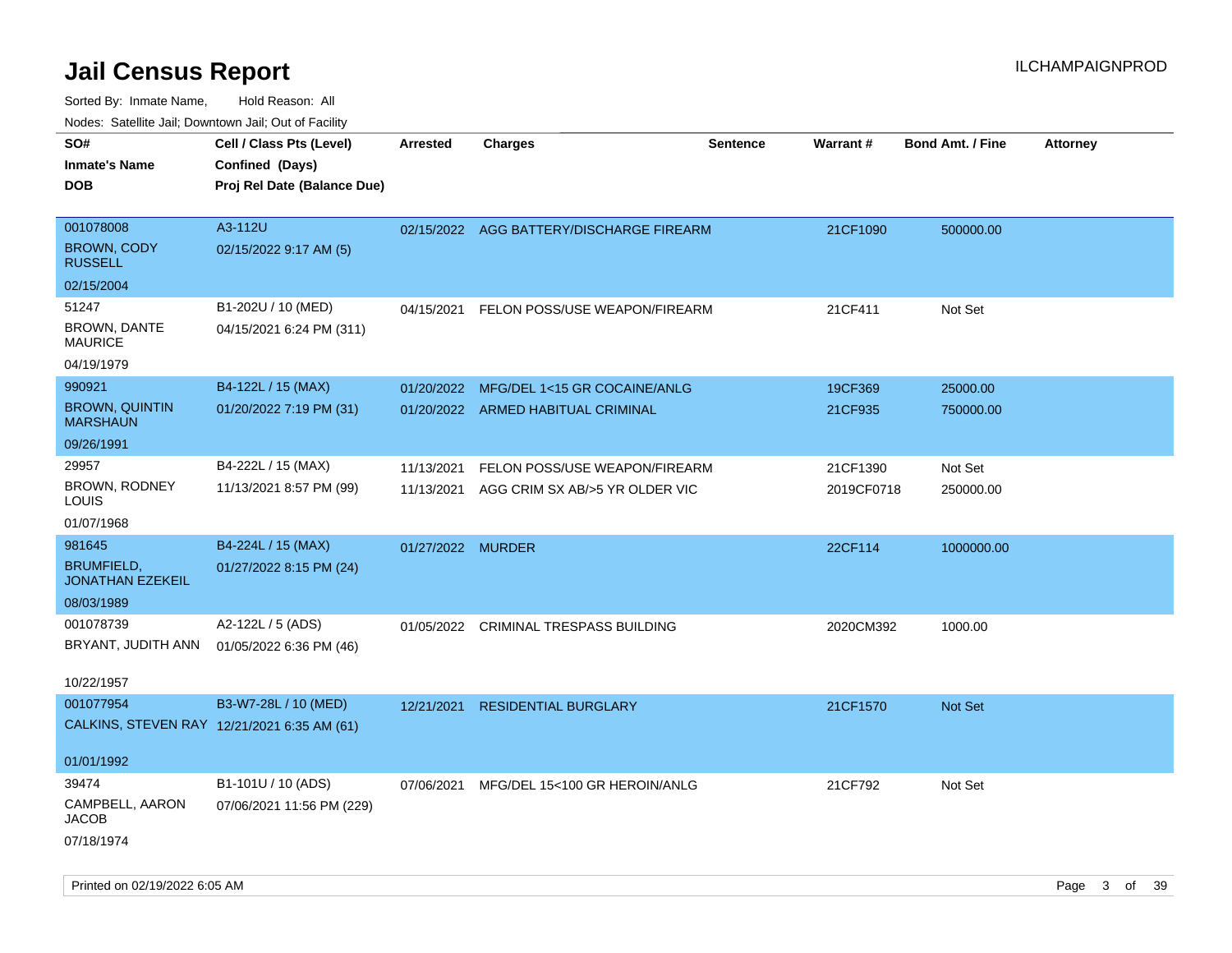| rouco. Calcillo Jali, Downtown Jali, Out of Facility              |                                                                            |                 |                                                                                    |                 |                      |                         |                 |
|-------------------------------------------------------------------|----------------------------------------------------------------------------|-----------------|------------------------------------------------------------------------------------|-----------------|----------------------|-------------------------|-----------------|
| SO#<br><b>Inmate's Name</b><br>DOB                                | Cell / Class Pts (Level)<br>Confined (Days)<br>Proj Rel Date (Balance Due) | <b>Arrested</b> | <b>Charges</b>                                                                     | <b>Sentence</b> | <b>Warrant#</b>      | <b>Bond Amt. / Fine</b> | <b>Attorney</b> |
| 001078211<br>CARR, HENRY JAMEN, 02/16/2022 3:16 PM (4)<br>Third   | A3-117L                                                                    |                 | 02/16/2022 AGGRAVATED DOMESTIC BATTERY                                             |                 | 22CF196              | Not Set                 |                 |
| 07/03/1999<br>1060436<br>CARTER, DERESHEO<br>DEWAYNE              | B1-106U / 10 (MED)<br>01/06/2022 8:43 PM (45)                              | 01/06/2022      | AGGRAVATED UNLAWFUL RESTRAINT<br>01/06/2022 FELON ESCAPE/PEACE OFFICER             |                 | 22CF29<br>22CF28     | Not Set<br>Not Set      |                 |
| 09/10/1991<br>001077353<br><b>CARTER, JAMES</b><br><b>IVORY</b>   | A3-211L / 15 (MAX)<br>02/13/2022 1:19 AM (7)                               |                 | 02/12/2022 ALCOHOL SALES - MINOR 19-20<br>02/12/2022 FELON POSS/USE WEAPON/FIREARM |                 | 2020OV127<br>22CF173 | 1000.00<br>No Bond      |                 |
| 08/12/2000<br>958898<br>CHAMBERS, GARY<br>DANTE<br>05/24/1973     | BOOKH-4 / 15 (ADS)<br>02/08/2022 2:27 PM (12)<br>3/2/2022 (0.00)           |                 | 02/08/2022 AGGRAVATED DOMESTIC BATTERY                                             |                 | 2021 CF 1409         | Not Set                 |                 |
| 1029088<br><b>CHAPPLE, MALIK</b><br><b>BIANCO</b>                 | B1-201U / 10 (MED)<br>12/22/2021 10:02 AM (60)                             | 12/21/2021      | <b>FELON POSS/USE FIREARM PRIOR</b>                                                |                 | 21CF1338             | 250000.00               |                 |
| 10/25/1994<br>001078838<br>CLAYTON, KAREEM<br>JAMAL<br>02/03/1974 | A3-116L / 15 (MAX)<br>02/12/2022 8:55 AM (8)                               |                 | 02/12/2022 PRED CRIM SEX ASLT/BODILY HARM                                          |                 | 21CF30               | 150000.00               |                 |
| 001078812<br><b>COBB, SINTRAE</b><br><b>SANCHEZ</b><br>07/05/2002 | B1-206U / 15 (MAX)<br>02/01/2022 8:33 PM (19)                              |                 | 02/01/2022 ARMED ROBBERY/ARMED W/FIREARM                                           |                 | 22CF145              | Not Set                 |                 |
| 001077485<br>COLBERT, ARIEANA<br><b>FELICIA</b><br>12/13/2000     | A2-222L / 15 (MAX)<br>12/21/2021 2:08 PM (61)                              |                 | 12/21/2021 MURDER/INTENT TO KILL/INJURE                                            |                 | 2021CF1282           | 1000000.00              |                 |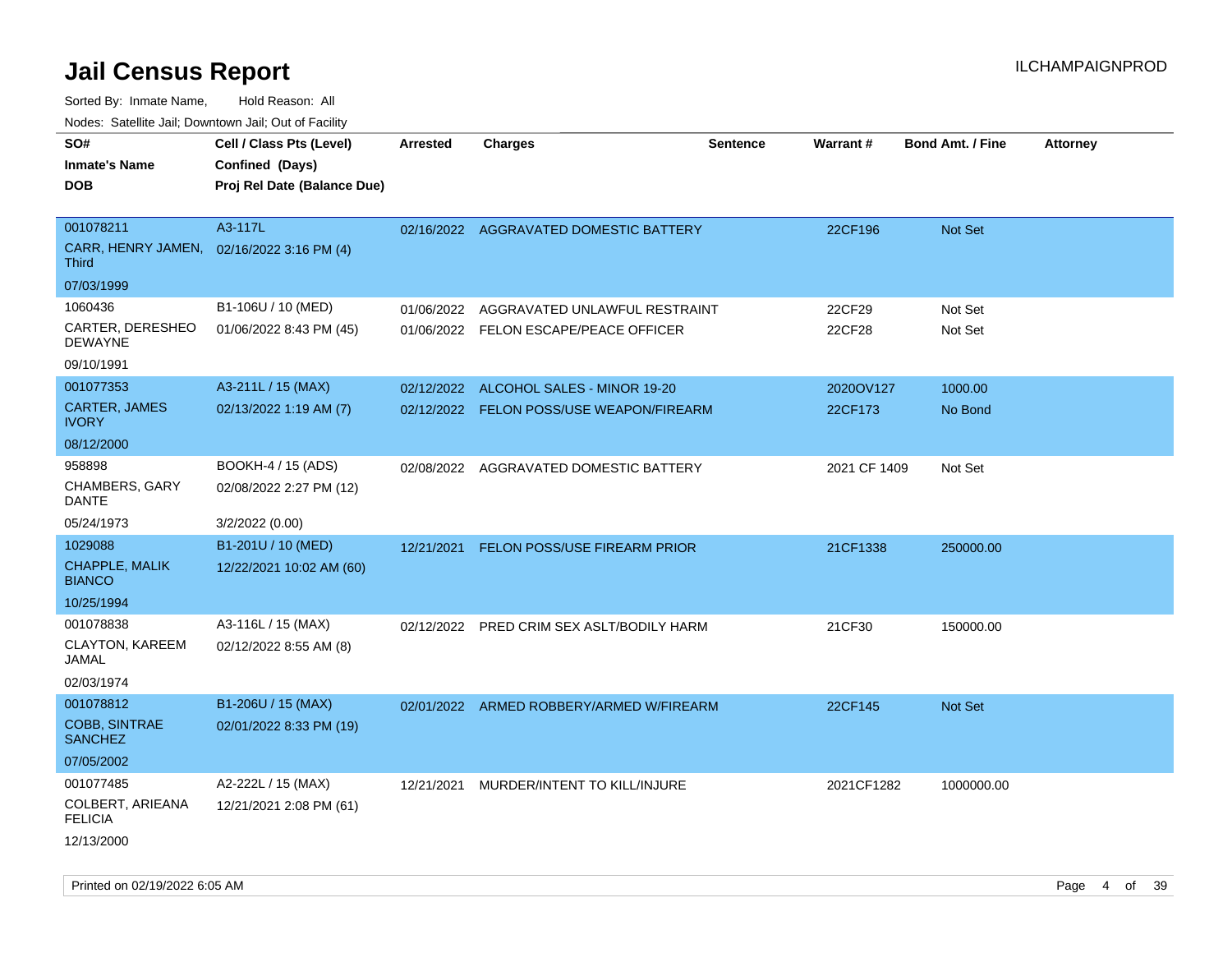| roaco. Calcinio dan, Downtown dan, Out or Fability |                                              |                   |                                          |                 |                 |                         |                 |
|----------------------------------------------------|----------------------------------------------|-------------------|------------------------------------------|-----------------|-----------------|-------------------------|-----------------|
| SO#                                                | Cell / Class Pts (Level)                     | <b>Arrested</b>   | <b>Charges</b>                           | <b>Sentence</b> | <b>Warrant#</b> | <b>Bond Amt. / Fine</b> | <b>Attorney</b> |
| <b>Inmate's Name</b>                               | Confined (Days)                              |                   |                                          |                 |                 |                         |                 |
| <b>DOB</b>                                         | Proj Rel Date (Balance Due)                  |                   |                                          |                 |                 |                         |                 |
|                                                    |                                              |                   |                                          |                 |                 |                         |                 |
| 001078860                                          | BOOKF-2                                      |                   | 02/18/2022 DOMESTIC BATTERY              |                 | 2022CMAWOW      | Not Set                 |                 |
| <b>COLLOM, AMANDA R</b>                            | 02/18/2022 2:34 PM (2)                       |                   |                                          |                 |                 |                         |                 |
| 06/20/1997                                         |                                              |                   |                                          |                 |                 |                         |                 |
| 34805                                              | B4-227U / 15 (MAX)                           | 10/01/2021        | <b>DOMESTIC BATTERY</b>                  |                 | 21CF1183        | Not Set                 |                 |
|                                                    | CONERLY, KIN JOSEPH 10/01/2021 1:53 AM (142) | 10/01/2021        | ARMED HABITUAL CRIMINAL                  |                 | 21CF1184        | Not Set                 |                 |
|                                                    |                                              | 10/06/2021        | POSS STOLEN VEHICLE > \$25,000           |                 | 19CF1786        | Not Set                 |                 |
| 11/16/1971                                         |                                              |                   |                                          |                 |                 |                         |                 |
| 1074319                                            | B1-104L / 15 (MAX)                           | 10/12/2021        | AGGRAVATED CRUELTY TO ANIMALS            |                 | 21CF1238        | Not Set                 |                 |
| <b>CRAIG, DAVUCCI</b><br><b>DAVION</b>             | 10/12/2021 11:36 AM (131)                    | 10/14/2021 MURDER |                                          |                 | 21CF1239        | Not Set                 |                 |
| 08/02/2001                                         |                                              |                   |                                          |                 |                 |                         |                 |
| 001078832                                          | A3-217U / 10 (ADS)                           |                   | 02/10/2022 FELON POSS/USE WEAPON/FIREARM | 3y(DOC)         | 21CF350         | No Bond                 |                 |
| CRAWFORD,<br><b>LAMARKUS LAVELL</b>                | 02/10/2022 2:32 PM (10)                      |                   |                                          |                 |                 |                         |                 |
| 07/04/1989                                         |                                              |                   |                                          |                 |                 |                         |                 |
| 001077549                                          | B2-T3-10L / 10 (SPH)                         | 12/22/2020        | <b>PRED CRIM SEX ASLT/VICTIM &lt;13</b>  |                 | 2020CF1469      | <b>Not Set</b>          |                 |
| CRISTOBAL-MATEO,<br><b>CRISTOBAL</b>               | 12/22/2020 1:17 PM (425)                     |                   |                                          |                 |                 |                         |                 |
| 12/02/1988                                         |                                              |                   |                                          |                 |                 |                         |                 |
| 25022                                              | BOOKH-8                                      |                   | 02/17/2022 AGG DUI/2/PASS<16             |                 | 2021CF560       | No Bond                 |                 |
| <b>CRUMP, ROBERT</b><br><b>ANTHONY</b>             | 02/17/2022 11:48 AM (3)                      |                   |                                          |                 |                 |                         |                 |
| 02/06/1966                                         | 3/3/2022 (0.00)                              |                   |                                          |                 |                 |                         |                 |
| 988538                                             | A4-202L / 10 (MED)                           |                   | 12/21/2021 AGGRAVATED DOMESTIC BATTERY   |                 | 21CF1564        | <b>Not Set</b>          |                 |
| DAVIDSON, HARLEY<br><b>KYLE SCOTT</b>              | 12/21/2021 5:45 AM (61)                      |                   |                                          |                 |                 |                         |                 |
| 08/05/1990                                         | 4/18/2022 (0.00)                             |                   |                                          |                 |                 |                         |                 |
| 001078538                                          | B1-205L / 10 (MED)                           | 10/26/2021        | <b>CRIM SEX ASSAULT/FORCE</b>            |                 | 21CF1301        | Not Set                 |                 |
| DAWKINS, LEN                                       | 10/26/2021 8:18 PM (117)                     |                   |                                          |                 |                 |                         |                 |
| 03/23/1987                                         |                                              |                   |                                          |                 |                 |                         |                 |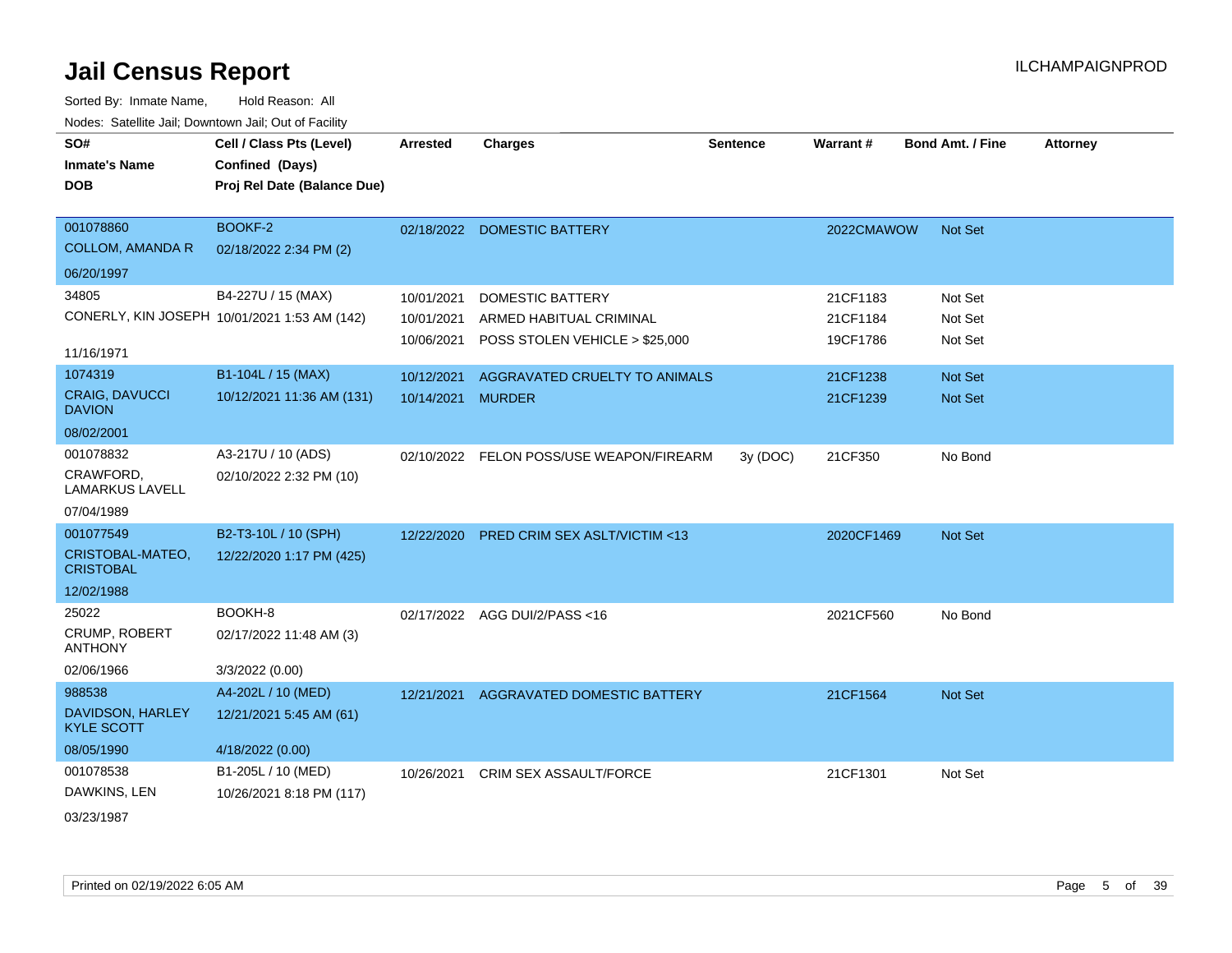Sorted By: Inmate Name, Hold Reason: All Nodes: Satellite Jail; Downtown Jail; Out of Facility

| SO#                                   | Cell / Class Pts (Level)    | <b>Arrested</b> | <b>Charges</b>                          | <b>Sentence</b> | Warrant#   | <b>Bond Amt. / Fine</b> | <b>Attorney</b> |
|---------------------------------------|-----------------------------|-----------------|-----------------------------------------|-----------------|------------|-------------------------|-----------------|
| <b>Inmate's Name</b>                  | Confined (Days)             |                 |                                         |                 |            |                         |                 |
| <b>DOB</b>                            | Proj Rel Date (Balance Due) |                 |                                         |                 |            |                         |                 |
|                                       |                             |                 |                                         |                 |            |                         |                 |
| 56972                                 | B3-W8-32L / 10 (MED)        | 08/30/2021      | POSS STOLEN VEHICLE > \$25,000          |                 | 21CF1044   | Not Set                 |                 |
| DAY, DANIEL JOSEPH                    | 08/30/2021 3:07 PM (174)    | 09/04/2021      | <b>BURGLARY</b>                         |                 | 21CF1054   | Not Set                 |                 |
| 10/16/1982                            |                             |                 |                                         |                 |            |                         |                 |
| 64070                                 | BOOKF-3                     | 02/18/2022      | <b>BURGLARY</b>                         |                 | 2021CF1176 | 20000.00                |                 |
| DECKER, ANTHONY V                     | 02/18/2022 6:52 PM (2)      | 02/18/2022      | POSSESSION OF METH< 5 GRAMS             |                 | 2021CF1205 | 15000.00                |                 |
|                                       |                             |                 | 02/18/2022 DRIVING ON SUSPENDED LICENSE |                 | 2021TR8418 | 3000.00                 |                 |
| 11/27/1982                            |                             |                 |                                         |                 |            |                         |                 |
| 64463                                 | A4-106U / 15 (ADS)          |                 | 02/11/2022 AGG DUI/3/BAC 0.16+          | 14m (DOC)       | 21CF676    | No Bond                 |                 |
| DOOLEY, CALVIN<br><b>DARWOOD</b>      | 02/11/2022 11:24 AM (9)     |                 | 02/11/2022 AGG DUI/3/BAC 0.16+          | 18m (DOC)       | 20CF1326   | No Bond                 |                 |
| 05/13/1982                            |                             |                 |                                         |                 |            |                         |                 |
| 25659                                 | B4-125L / 15 (MAX)          | 06/15/2021      | RESIDENTIAL BURGLARY                    |                 | 2020CF1218 | 50000.00                |                 |
| DORRIS, LORENZO                       | 06/15/2021 6:17 AM (250)    | 06/15/2021      | <b>BURGLARY</b>                         |                 | 21CF689    | Not Set                 |                 |
| 07/19/1966                            |                             |                 |                                         |                 |            |                         |                 |
| 960099                                | BOOKH-3                     | 02/19/2022      | <b>DOMESTIC BATTERY</b>                 |                 | 2022CMAWOW | Not Set                 |                 |
| DROUGHNS, DENNIS                      | 02/19/2022 5:11 AM (1)      |                 | 02/19/2022 DOMESTIC BATTERY             |                 | 2022CMAWOW | <b>Not Set</b>          |                 |
| <b>PERNELL</b>                        |                             |                 |                                         |                 |            |                         |                 |
| 01/10/1981                            |                             |                 |                                         |                 |            |                         |                 |
| 1024895                               | B1-203U / 10 (MED)          | 12/15/2021      | MFG/DEL 100<400 GR COCA/ANLG            |                 | 21CF1535   | Not Set                 |                 |
| EDWARDS, GEORGE<br><b>CORTEZ</b>      | 12/15/2021 12:26 PM (67)    | 12/15/2021      | <b>AGGRAVATED BATTERY</b>               |                 | 21CF1536   | Not Set                 |                 |
| 06/19/1994                            |                             |                 |                                         |                 |            |                         |                 |
| 1074720                               | B2-T4-13U / 15 (SPH)        | 01/19/2022      | PRED CRIM SEX ASLT/VICTIM <13           |                 | 21CF1414   | 500000.00               |                 |
| ELVIR-REYES, JORGE<br><b>LEONARDO</b> | 01/19/2022 1:43 PM (32)     |                 |                                         |                 |            |                         |                 |
| 06/03/1988                            |                             |                 |                                         |                 |            |                         |                 |
| 43977                                 | B2-T1-02L / 5 (SPH)         | 12/20/2021      | AGG FLEEING POLICE/21 MPH OVER          |                 | 21CF1566   | Not Set                 |                 |
| <b>EMKES, DOUGLAS</b><br>ALAN         | 12/20/2021 9:59 AM (62)     | 12/20/2021      | PAROLE REVOCATION                       |                 |            | No Bond                 |                 |
| 0.010011000                           |                             |                 |                                         |                 |            |                         |                 |

06/08/1959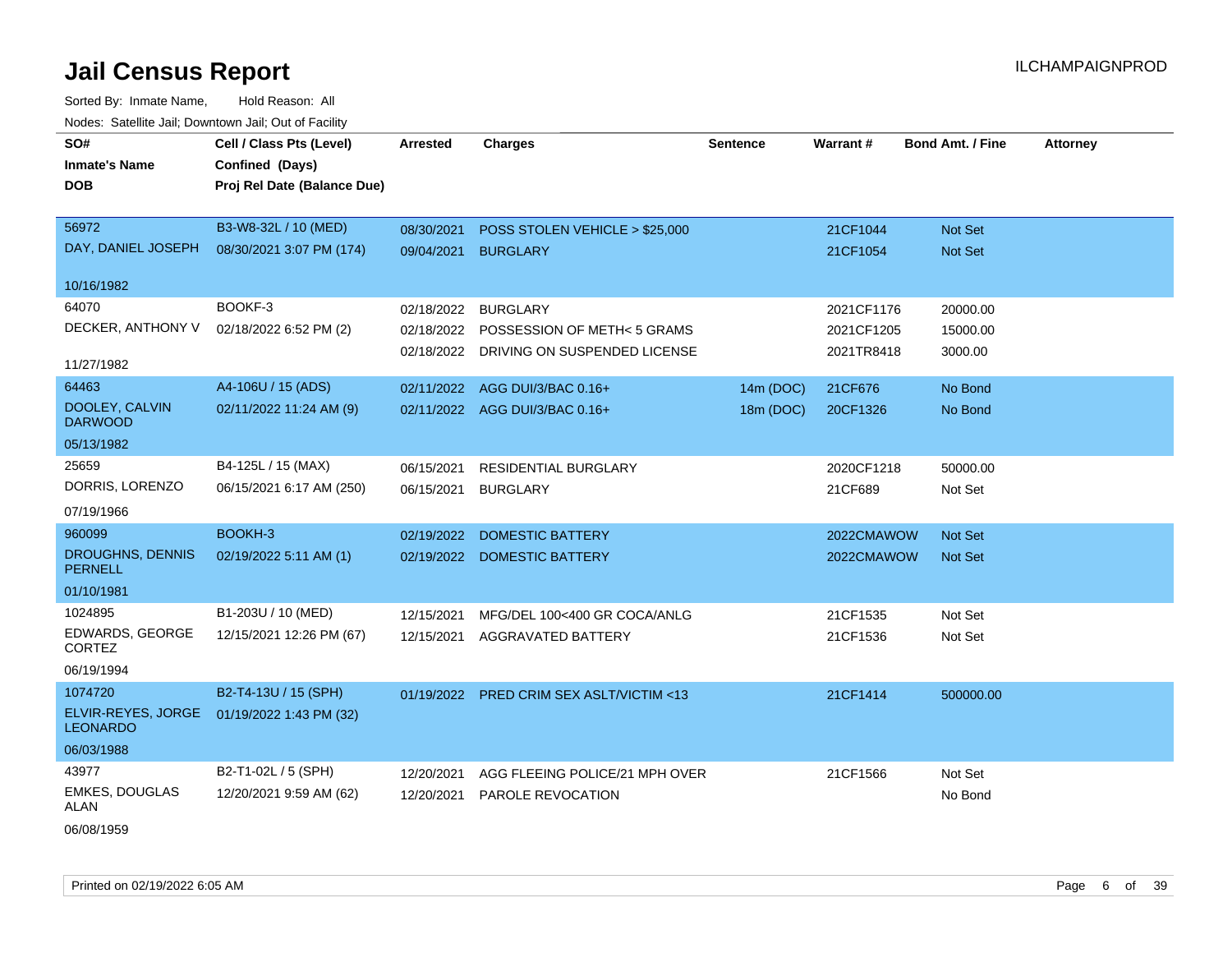| Todoo. Catolino can, Bowritown can, Oat or I domt<br>SO#<br><b>Inmate's Name</b><br><b>DOB</b> | Cell / Class Pts (Level)<br>Confined (Days)<br>Proj Rel Date (Balance Due) | Arrested                 | <b>Charges</b>                                                                                     | <b>Sentence</b> | <b>Warrant#</b>                      | <b>Bond Amt. / Fine</b>       | <b>Attorney</b> |
|------------------------------------------------------------------------------------------------|----------------------------------------------------------------------------|--------------------------|----------------------------------------------------------------------------------------------------|-----------------|--------------------------------------|-------------------------------|-----------------|
| 987328<br>ERVIN, DEIDRA ANN<br><b>RUTH</b>                                                     | A2-121L / 10 (MED)<br>12/11/2021 8:48 PM (71)                              | 12/11/2021               | AGG ASLT PEACE OFF/FIRE/ER WRK                                                                     |                 | 21CF1515                             | Not Set                       |                 |
| 04/15/1991                                                                                     |                                                                            |                          |                                                                                                    |                 |                                      |                               |                 |
| 1026175<br>FALCONER, AVERY<br><b>FOX</b><br>04/07/1989                                         | B4-127U / 10 (MED)<br>02/06/2022 4:49 AM (14)                              | 02/06/2022<br>02/06/2022 | FELON FAIL/RETURN FRM FURLOUGH<br><b>CITY OV ARREST</b><br>02/07/2022 MFG/DEL 1<15 GR COCAINE/ANLG | 6y (DOC)        | 21CF1554<br>2021-OV-65<br>2019CF1617 | No Bond<br>1000.00<br>No Bond |                 |
| 527081<br>FERGUSON,<br><b>CHRISTOPHER</b>                                                      | B3-W5-20L / 10 (MED)<br>09/06/2021 1:18 PM (167)                           | 09/06/2021               | ARSON/REAL/PERSONAL PROP>\$150                                                                     |                 | 2021 CF 797                          | 25000.00                      |                 |
| 12/21/1981<br>1039744<br>FONVILLE, TREVOY<br><b>JERMAINE</b><br>01/13/1996                     | B4-122U / 15 (MAX)<br>12/06/2021 10:52 AM (76)                             | 12/06/2021               | <b>MURDER</b>                                                                                      |                 | 20CF959                              | 1000000.00                    |                 |
| 001078863<br>FOSTER, JOHN<br><b>CARELL</b><br>03/13/1981                                       | BOOKH-3                                                                    | 02/19/2022               | FELON POSS/USE WEAPON/FIREARM<br>02/19/2022 POSSESSION OF STOLEN FIREARM                           |                 |                                      | <b>Not Set</b><br>Not Set     |                 |
| 518395<br>09/10/1985                                                                           | B2-T3-12L / 15 (SPH)<br>FRANDLE, MARK RYAN 07/07/2020 3:42 PM (593)        |                          | 07/07/2020 CRIMINAL SEXUAL ASSAULT                                                                 |                 | 2020-CF735                           | 250000.00                     |                 |
| 001077934<br>FREED, LOGAN<br><b>SUZANNE</b><br>08/18/1996                                      | A1-125L / 10 (MED)<br>08/22/2021 11:45 PM (182)                            | 08/22/2021<br>08/22/2021 | <b>DOMESTIC BATTERY</b><br>AGG DUI/ACCIDENT/DEATH                                                  |                 | 21 CM 172<br>21CF1024                | 10000.00<br><b>Not Set</b>    |                 |
| 001078290<br>FREEMAN, ANGEL<br><b>JANILA KAY</b><br>12/25/1995                                 | A1-125U / 10 (ADS)<br>08/19/2021 1:26 AM (185)                             | 08/19/2021               | MACHINE GUN/AUTO WEAPON/VEH                                                                        |                 | 21CF1012                             | Not Set                       |                 |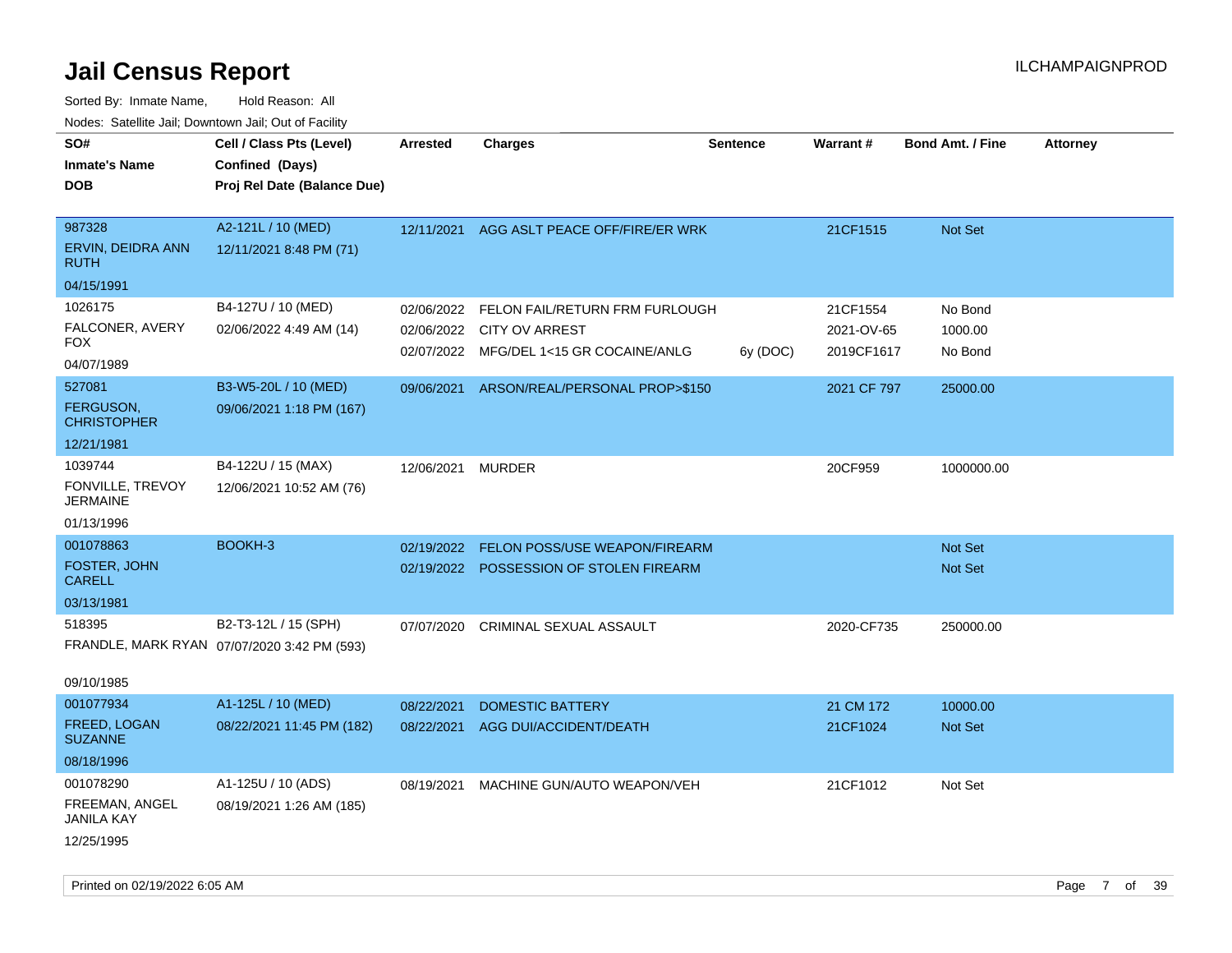| SO#<br><b>Inmate's Name</b><br><b>DOB</b>                        | Cell / Class Pts (Level)<br>Confined (Days)<br>Proj Rel Date (Balance Due) | <b>Arrested</b>                                                    | <b>Charges</b>                                                                                                                                  | <b>Sentence</b> | Warrant #                                                | <b>Bond Amt. / Fine</b>                                    | <b>Attorney</b> |
|------------------------------------------------------------------|----------------------------------------------------------------------------|--------------------------------------------------------------------|-------------------------------------------------------------------------------------------------------------------------------------------------|-----------------|----------------------------------------------------------|------------------------------------------------------------|-----------------|
| 1068917<br><b>GARCIA, JUAN</b><br><b>CARLOS</b><br>10/21/1997    | <b>BOOKH-1 / 5 (MIN)</b><br>08/11/2021 9:24 PM (193)                       | 08/11/2021                                                         | VIO ORDER/PRIOR VIO OF ORDER                                                                                                                    |                 | 21CF965                                                  | Not Set                                                    |                 |
| 001078154<br><b>GENTRY, DAMON</b><br><b>LIONEL</b><br>12/25/1971 | B4-121U / 10 (MED)<br>01/09/2022 4:41 PM (42)                              | 01/09/2022<br>01/09/2022                                           | DRVG UNDER INFLU OF ALCOHOL<br>AGG DOMESTIC BATTERY/STRANGLE                                                                                    |                 | 2021 DT 182<br>2021 CF 1396                              | 5000.00<br>50000.00                                        |                 |
| 001078633<br>GONZALEZ-GUILLEN,<br><b>EDWARD</b><br>08/25/2002    | B2-T4-15U / 25 (SPH)<br>12/01/2021 12:08 PM (81)                           | 12/01/2021                                                         | <b>PRED CRIM SEX ASLT/VICTIM &lt;13</b>                                                                                                         |                 | 21CF1416                                                 | 250000.00                                                  |                 |
| 001078607<br>GRAY, WILLIAM<br>DA'VON<br>04/18/1984               | B4-221L / 15 (MAX)<br>11/22/2021 2:57 PM (90)                              | 11/22/2021<br>11/22/2021                                           | FELON POSS/USE FIREARM/PAROLE<br>ATTEMPT (FIRST DEGREE MURDER)                                                                                  |                 | 21CF1437<br>21CF1435                                     | Not Set<br>Not Set                                         |                 |
| 56342<br><b>GRIFFIN, NATHAN</b><br><b>EUGENE</b><br>02/24/1969   | B1-206L / 10 (MED)<br>10/21/2021 4:20 PM (122)                             | 10/21/2021<br>10/21/2021<br>10/21/2021                             | THEFT CONTROL INTENT <\$500<br>DRIVING ON REVOKED LICENSE<br><b>ARMED HABITUAL CRIMINAL</b>                                                     |                 | 17CF1451<br>20TR1979<br>21CF1279                         | 10000.00<br>3000.00<br><b>Not Set</b>                      |                 |
| 001078488<br>HERNANDEZ-LOPEZ,<br><b>ERNESTO</b><br>11/28/1975    | B2-T3-09U / 15 (SPH)<br>10/14/2021 3:15 PM (129)                           | 10/14/2021                                                         | <b>PRED CRIM SEX ASLT/VICTIM &lt;13</b><br>10/14/2021 FUGITIVE FROM JUSTICE                                                                     |                 | 21CF1232<br>21CF1246                                     | 500000.00<br>Not Set                                       |                 |
| 975293<br>HILL, JACOB MILES<br>02/06/1988                        | B2-T4-14L / 10 (SPH)<br>07/21/2021 8:43 PM (214)                           | 07/21/2021<br>07/21/2021<br>07/25/2021<br>08/18/2021<br>09/09/2021 | <b>STALKING</b><br>VIO ORDER/PRIOR VIO OF ORDER<br><b>PAROLE REVOCATION</b><br><b>HARASS WITNESS/FAMILY MBR/REP</b><br>AGG STALKING/BODILY HARM |                 | 2021CF863<br>21CF914<br>CH2104646<br>21CF992<br>21CF1073 | Not Set<br>No Bond<br><b>Not Set</b><br>Not Set<br>Not Set |                 |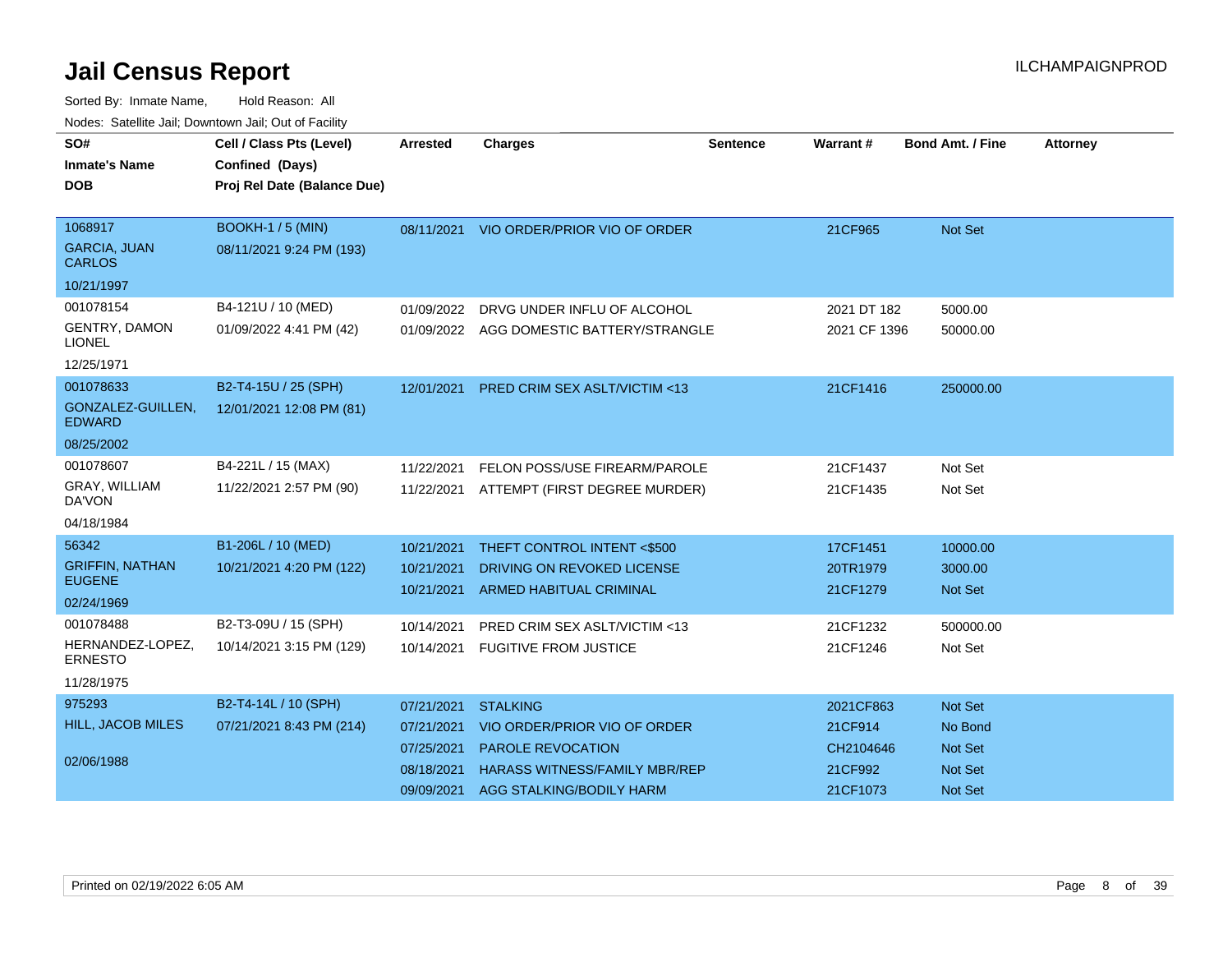| roaco. Catolino cali, Downtown cali, Out of Facility |                                            |                 |                                           |                 |             |                         |                 |
|------------------------------------------------------|--------------------------------------------|-----------------|-------------------------------------------|-----------------|-------------|-------------------------|-----------------|
| SO#                                                  | Cell / Class Pts (Level)                   | <b>Arrested</b> | <b>Charges</b>                            | <b>Sentence</b> | Warrant#    | <b>Bond Amt. / Fine</b> | <b>Attorney</b> |
| <b>Inmate's Name</b>                                 | Confined (Days)                            |                 |                                           |                 |             |                         |                 |
| <b>DOB</b>                                           | Proj Rel Date (Balance Due)                |                 |                                           |                 |             |                         |                 |
|                                                      |                                            |                 |                                           |                 |             |                         |                 |
| 48471                                                | B1-207L / 15 (MAX)                         | 08/08/2021      | AGG BATTERY/DISCHARGE FIREARM             |                 | 21CF946     | Not Set                 |                 |
| <b>HILL, RAMESH</b><br><b>JERMAINE</b>               | 08/08/2021 4:45 AM (196)                   |                 |                                           |                 |             |                         |                 |
| 12/11/1978                                           |                                            |                 |                                           |                 |             |                         |                 |
| 1072876                                              | A2-220U / 5 (ADS)                          | 02/10/2022      | METH DELIVERY/5<15 GRAMS                  | 4y (DOC)        | 21CF143     | No Bond                 |                 |
| HOUTCHINS, SAVANNA 02/10/2022 5:10 PM (10)<br>BELL   |                                            |                 | 02/10/2022 DRIVING ON REVOKED LICENSE     |                 | 20TR3920    | No Bond                 |                 |
| 07/10/1996                                           | 2/17/2022 (0.00)                           |                 |                                           |                 |             |                         |                 |
| 999198                                               | B4-226L / 15 (MAX)                         | 11/30/2021      | FELON POSS/USE FIREARM PRIOR              |                 | 21CF1377    | 500000.00               |                 |
| <b>HOWARD, BRION LIN</b>                             | 11/30/2021 10:41 AM (82)                   |                 |                                           |                 |             |                         |                 |
|                                                      |                                            |                 |                                           |                 |             |                         |                 |
| 06/10/1992                                           |                                            |                 |                                           |                 |             |                         |                 |
| 38993                                                | B4-126L / 15 (MAX)                         | 02/13/2021      | ATTEMPT (FIRST DEGREE MURDER)             |                 | 21CF181     | Not Set                 |                 |
| JACKSON, LAMONT<br><b>JEREMIE</b>                    | 02/13/2021 7:45 AM (372)                   |                 |                                           |                 |             |                         |                 |
| 07/31/1973                                           |                                            |                 |                                           |                 |             |                         |                 |
| 001078689                                            | B1-201L / 15 (MAX)                         | 12/17/2021      | POSS STOLEN VEHICLE > \$25,000            |                 | 21JD37      | <b>Not Set</b>          |                 |
| <b>JACKSON, PRENTISS</b><br><b>MANSION DEWAYNE</b>   | 12/18/2021 12:39 AM (64)                   | 12/17/2021      | FIREARM/FOID INVALID/NOT ELIG             |                 | 21CF1551    | No Bond                 |                 |
| 09/02/2003                                           | 1/30/2022 (0.00)                           |                 |                                           |                 |             |                         |                 |
| 001077487                                            | B3-W8-30L / 10 (MED)                       | 12/03/2020      | FELON POSS/USE WEAPON/FIREARM             |                 | 20CF1377    | Not Set                 |                 |
| JACKSON, TERRELL<br>DANDRE                           | 12/03/2020 10:18 AM (444)                  | 11/09/2021      | AGG DISCHARGE FIREARM/OCC VEH             |                 | 21CR0331401 | No Bond                 |                 |
| 08/11/1990                                           |                                            |                 |                                           |                 |             |                         |                 |
| 001077864                                            | B1-103L / 15 (MAX)                         | 04/18/2021      | FELON POSS/USE WEAPON/FIREARM             |                 | 21CF428     | Not Set                 |                 |
| D                                                    | JAMERSON, ANTHONY 04/18/2021 7:21 PM (308) |                 |                                           |                 |             |                         |                 |
| 01/26/1990                                           |                                            |                 |                                           |                 |             |                         |                 |
| 63110                                                | A3-113L / 10 (ADS)                         |                 | 02/16/2022 CRIM DAMAGE TO PROPERTY <\$500 | 2y (DOC)        | 21CF1548    | No Bond                 |                 |
| JAMES, DOMINIQUE<br>JULIUS                           | 02/16/2022 5:24 PM (4)                     |                 |                                           |                 |             |                         |                 |
| 03/04/1983                                           |                                            |                 |                                           |                 |             |                         |                 |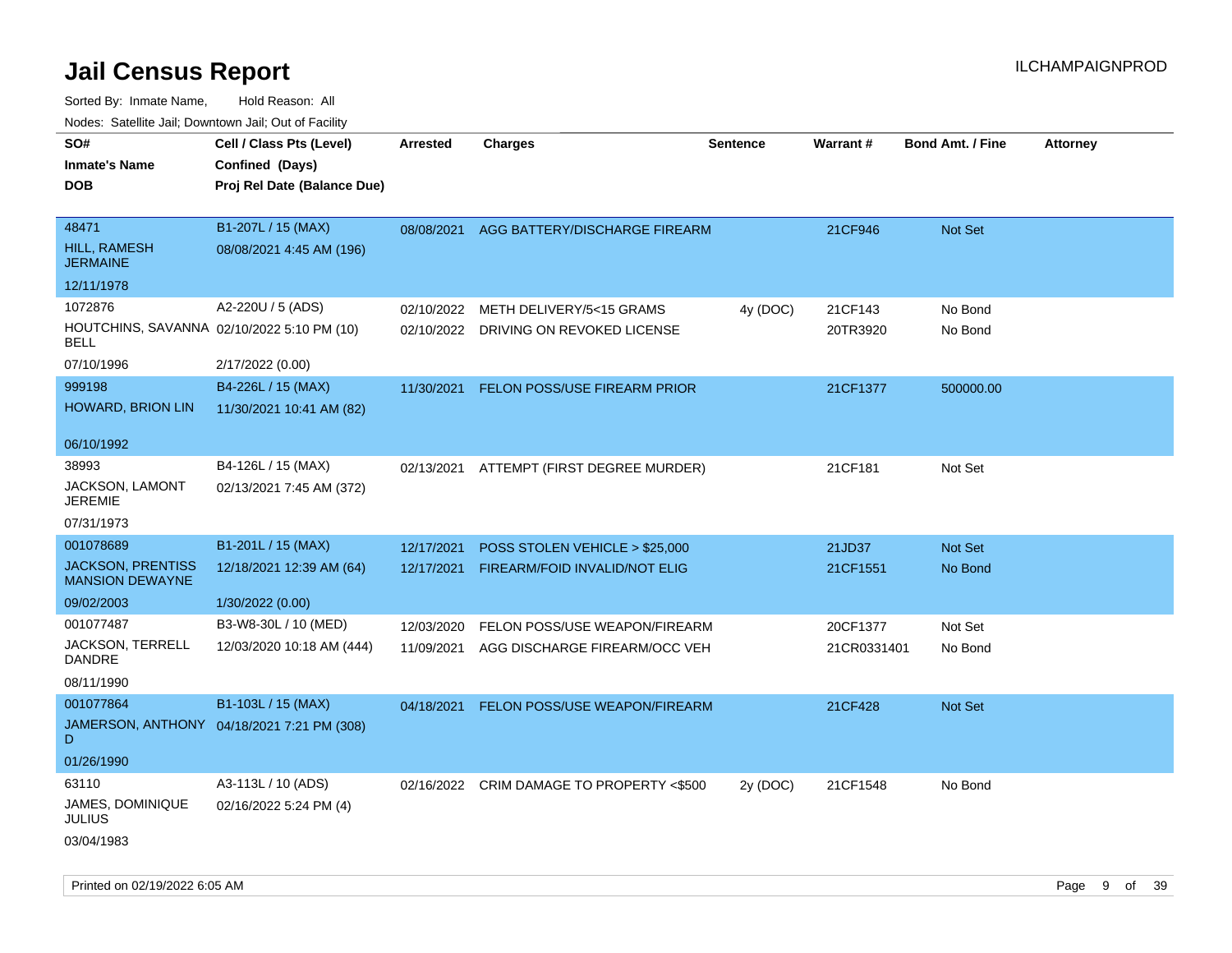| <b>NOULD:</b> Catoline can, Downtown can, Out of Fability                                                     |                                                                                                |                                                      |                                                                                                                                                                         |                 |                                                              |                                                       |                 |
|---------------------------------------------------------------------------------------------------------------|------------------------------------------------------------------------------------------------|------------------------------------------------------|-------------------------------------------------------------------------------------------------------------------------------------------------------------------------|-----------------|--------------------------------------------------------------|-------------------------------------------------------|-----------------|
| SO#<br><b>Inmate's Name</b><br><b>DOB</b>                                                                     | Cell / Class Pts (Level)<br>Confined (Days)<br>Proj Rel Date (Balance Due)                     | <b>Arrested</b>                                      | <b>Charges</b>                                                                                                                                                          | <b>Sentence</b> | Warrant#                                                     | <b>Bond Amt. / Fine</b>                               | <b>Attorney</b> |
| 001078703<br><b>JOHNS, SHANIQUH</b><br><b>THERESA</b><br>04/03/1992                                           | A1-224L / 15 (ADS)<br>12/22/2021 6:41 AM (60)                                                  | 12/20/2021                                           | MURDER/INTENT TO KILL/INJURE                                                                                                                                            |                 | 21CF1574                                                     | Not Set                                               |                 |
| 001078788<br>JOHNSON, BRENTON Z 01/21/2022 8:33 PM (30)<br>08/07/1987                                         | A4-207U / 5 (ADS)                                                                              |                                                      | 01/21/2022 AGGRAVATED BATTERY                                                                                                                                           |                 | 22CF93                                                       | Not Set                                               |                 |
| 001078766<br><b>JOHNSON, IYONZI</b><br>07/16/1994                                                             | A3-215L / 5 (ADS)<br>02/08/2022 11:56 AM (12)                                                  | 02/08/2022<br>02/08/2022 BURGLARY                    | <b>AGGRAVATED BATTERY</b>                                                                                                                                               |                 | 22CF160<br>22CF63                                            | Not Set<br>3000.00                                    |                 |
| 001078645<br>JONES, KELVIN<br><b>KHYRIC</b><br>02/27/2001                                                     | B4-222U / 10 (MED)<br>12/02/2021 6:56 PM (80)                                                  | 12/02/2021                                           | AGG DISCHARGE FIREARM                                                                                                                                                   |                 | 21CF1478                                                     | No Bond                                               |                 |
| 956822<br><b>JONES, MARIO</b><br><b>NATHANIEL</b><br>10/27/1987<br>59668<br>JONES, MARTELL<br><b>DEANGELO</b> | B1-205U / 15 (MAX)<br>11/25/2021 10:37 AM (87)<br>A4-201L / 15 (ADS)<br>02/11/2022 3:19 PM (9) | 11/25/2021<br>11/25/2021<br>11/25/2021<br>02/11/2022 | AGGRAVATED DOMESTIC BATTERY<br><b>PAROLE REVOCATION</b><br><b>UNLAWFUL RESTRAINT</b><br><b>FAIL TO RPT CHNG ADDRESS/EMPL</b><br>02/11/2022 AGGRAVATED ARSON/BODILY HARM |                 | 21CF1442<br>CH2106361<br>21CF1443<br>20 CF 1241<br>22 CF 169 | Not Set<br>No Bond<br>Not Set<br>75000.00<br>75000.00 |                 |
| 07/11/1983<br>1008468<br><b>JONES, MARTEZ</b><br><b>LAMONTE</b><br>06/22/1993                                 | B4-226U / 10 (MED)<br>12/01/2021 1:28 PM (81)                                                  | 12/01/2021<br>12/02/2021                             | FELON POSS/USE WEAPON/FIREARM<br><b>PROBATION VIOLATION</b>                                                                                                             |                 | 21CF1472<br>20CF1151                                         | <b>Not Set</b><br><b>Not Set</b>                      |                 |
| 001078848<br>JORDAN, BRIAN<br><b>RASHEED</b><br>10/21/1990                                                    | A3-115L / 10 (ADS)<br>02/14/2022 2:29 AM (6)                                                   |                                                      | 02/14/2022 AGG DUI/NO VALID DL                                                                                                                                          |                 | 22CF176                                                      | Not Set                                               |                 |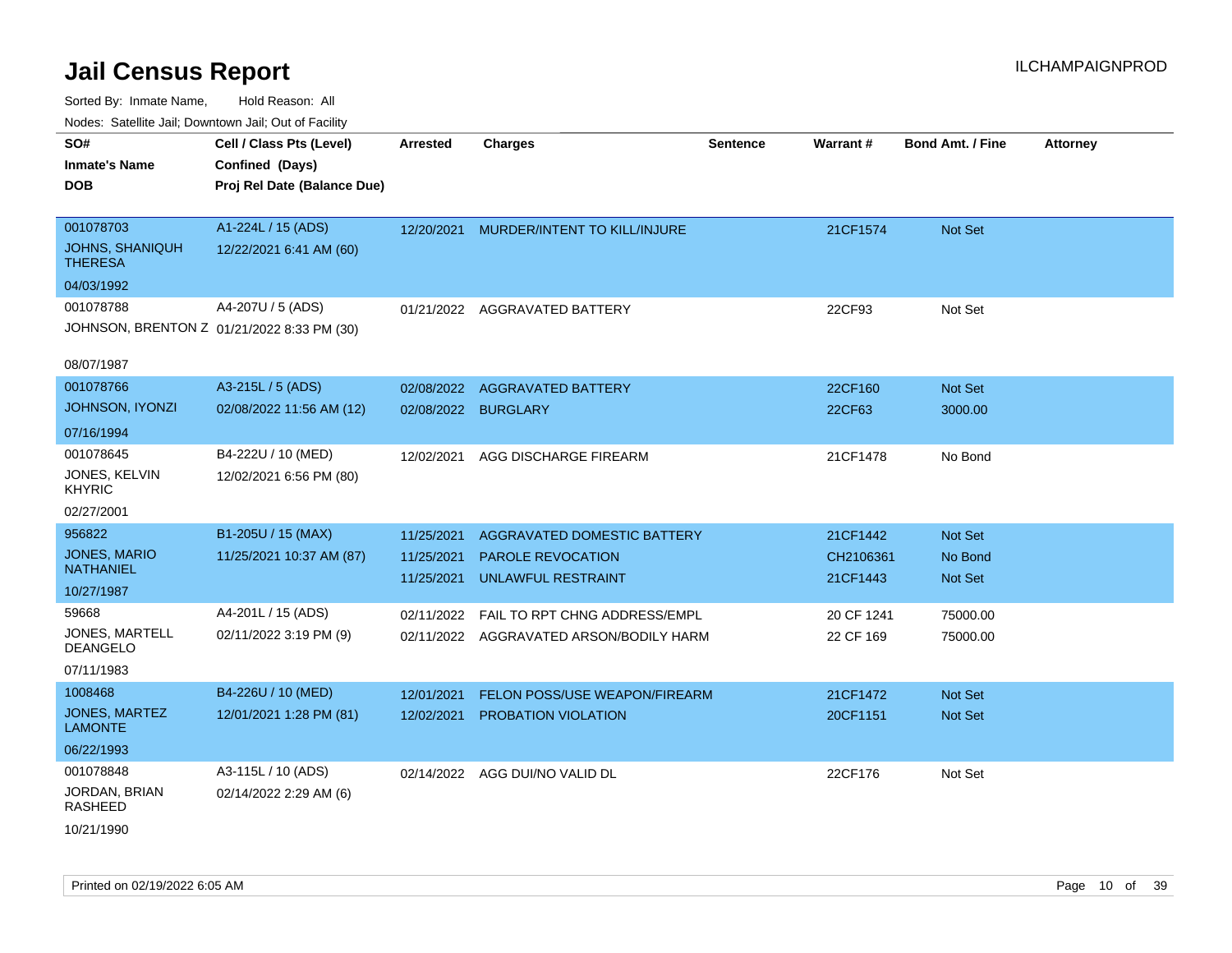| roaco. Odichile Jan, Downtown Jan, Out of Facility      |                                                                            |                                        |                                                                                               |                 |                                  |                                       |                 |
|---------------------------------------------------------|----------------------------------------------------------------------------|----------------------------------------|-----------------------------------------------------------------------------------------------|-----------------|----------------------------------|---------------------------------------|-----------------|
| SO#<br><b>Inmate's Name</b><br><b>DOB</b>               | Cell / Class Pts (Level)<br>Confined (Days)<br>Proj Rel Date (Balance Due) | <b>Arrested</b>                        | <b>Charges</b>                                                                                | <b>Sentence</b> | Warrant#                         | <b>Bond Amt. / Fine</b>               | <b>Attorney</b> |
|                                                         |                                                                            |                                        |                                                                                               |                 |                                  |                                       |                 |
| 506244<br>JOSLIN, JASON LEE                             | B1-204L / 15 (MAX)<br>07/15/2021 4:38 AM (220)                             | 07/15/2021                             | ARMED ROBBERY/ARMED W/FIREARM                                                                 |                 | 19y/6m (DOC) 2021CF791           | 250000.00                             |                 |
| 12/22/1985                                              |                                                                            |                                        |                                                                                               |                 |                                  |                                       |                 |
| 1068501<br>KING, JULIUS<br><b>EMANUEL</b><br>04/08/1985 | A4-106L / 5 (ADS)<br>02/07/2022 7:06 PM (13)                               | 02/07/2022                             | VIO ORDER/NOTICE/PRIOR VIO O/P                                                                |                 | 22CF156                          | No Bond                               |                 |
| 001078818                                               | A4-107U / 10 (MED)                                                         | 02/04/2022                             | DOMESTIC BATTERY/OTHER PRIOR                                                                  |                 | 22CF148                          | Not Set                               |                 |
| KINSEL, EVERAL<br><b>MICHAEL WILLIAM</b>                | 02/04/2022 7:37 PM (16)                                                    |                                        |                                                                                               |                 |                                  |                                       |                 |
| 10/16/1985                                              |                                                                            |                                        |                                                                                               |                 |                                  |                                       |                 |
| 001078693<br>10/27/1985                                 | B3-W4-16L / 5 (MIN)<br>LARGE, JOSHUA DALE 12/19/2021 4:54 AM (63)          | 12/19/2021<br>12/19/2021<br>12/19/2021 | RECEIVE/POSS/SELL STOLEN VEH<br><b>RETAIL THEFT</b><br><b>RETAIL THEFT</b>                    |                 | 21CF1555<br>2021CM216<br>20CF422 | Not Set<br>5000.00<br>20000.00        |                 |
| 1070011                                                 | B4-124U / 15 (MAX)                                                         | 08/03/2021                             | AGG DISCH FIREARM/1ST AID PERS                                                                |                 | 21CF929                          | <b>Not Set</b>                        |                 |
| LAWS, WILLIAM<br>ZARAK, Third                           | 08/03/2021 3:53 PM (201)                                                   |                                        |                                                                                               |                 |                                  |                                       |                 |
| 07/06/1999                                              |                                                                            |                                        |                                                                                               |                 |                                  |                                       |                 |
| 001078797<br>LEVIN, DANIEL DAVID                        | BOOKH-6 / 5 (ADS)<br>01/26/2022 3:00 PM (25)                               |                                        | 01/26/2022 VIO STALKING NO CONTACT ORDER                                                      |                 | 22CM31                           | Not Set                               |                 |
| 08/08/1984                                              |                                                                            |                                        |                                                                                               |                 |                                  |                                       |                 |
| 548089<br>LEWIS, LAWRENCE<br>PAUL, Third                | B1-204U / 15 (MAX)<br>12/04/2020 4:42 AM (443)                             | 12/04/2020<br>12/04/2020<br>12/04/2020 | ATTEMPT (FIRST DEGREE MURDER)<br>METH DELIVERY/100<400 GRAMS<br>AGG DOMESTIC BATTERY/STRANGLE |                 | 20CF1378<br>20CF1481<br>18CF1507 | <b>Not Set</b><br>Not Set<br>10000.00 |                 |
| 02/08/1993                                              |                                                                            |                                        |                                                                                               |                 |                                  |                                       |                 |
| 63639                                                   | A4-205L / 5 (ADS)                                                          |                                        | 01/31/2022 FELON POSS/USE WEAPON/FIREARM                                                      | 5y (DOC)        | 22CF110                          | No Bond                               |                 |
| LINDSEY, ANTHONY<br><b>MARTEZ</b>                       | 01/28/2022 10:06 PM (23)                                                   |                                        |                                                                                               |                 |                                  |                                       |                 |
| 03/18/1985                                              |                                                                            |                                        |                                                                                               |                 |                                  |                                       |                 |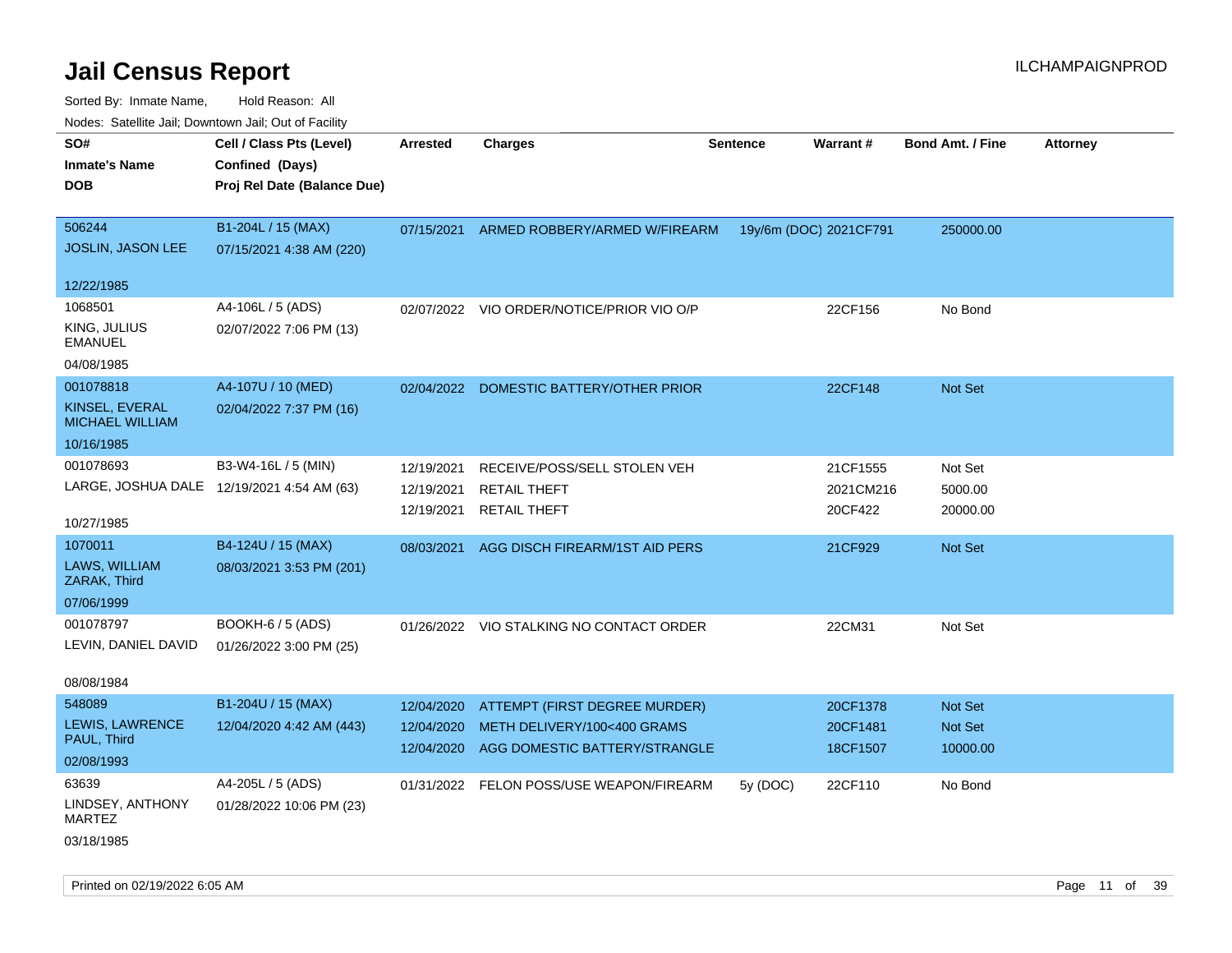|                                           | Nodes: Satellite Jail; Downtown Jail; Out of Facility |                 |                                           |                 |                 |                         |                 |
|-------------------------------------------|-------------------------------------------------------|-----------------|-------------------------------------------|-----------------|-----------------|-------------------------|-----------------|
| SO#                                       | Cell / Class Pts (Level)                              | <b>Arrested</b> | <b>Charges</b>                            | <b>Sentence</b> | <b>Warrant#</b> | <b>Bond Amt. / Fine</b> | <b>Attorney</b> |
| <b>Inmate's Name</b>                      | Confined (Days)                                       |                 |                                           |                 |                 |                         |                 |
| <b>DOB</b>                                | Proj Rel Date (Balance Due)                           |                 |                                           |                 |                 |                         |                 |
|                                           |                                                       |                 |                                           |                 |                 |                         |                 |
| 001078817                                 | B1-207U / 10 (MED)                                    |                 | 02/03/2022 AGG UUW/PERSON/PREV CONVICTION |                 | 22CF143         | Not Set                 |                 |
| LIPSCOMB, LADAROL<br><b>ANTHONY</b>       | 02/03/2022 11:33 PM (17)                              |                 |                                           |                 |                 |                         |                 |
| 10/01/2000                                |                                                       |                 |                                           |                 |                 |                         |                 |
| 1065002                                   | B3-W7-26L / 10 (MED)                                  | 11/16/2021      | DOMESTIC BTRY/CONTACT/VIO O/P             |                 | 2019CF001781    | 25000.00                |                 |
| LOVELESS, DUSTIN<br>DEE                   | 11/16/2021 11:41 AM (96)                              |                 |                                           |                 |                 |                         |                 |
| 06/17/1982                                |                                                       |                 |                                           |                 |                 |                         |                 |
| 001078320                                 | A4-104L / 10 (ADS)                                    | 02/14/2022      | <b>CRIMINAL TRESPASS BUILDING</b>         |                 | 22CM42          | Not Set                 |                 |
| <b>MARSH, PAUL</b><br><b>OLUFUNMILAYO</b> | 02/14/2022 6:56 PM (6)                                |                 |                                           |                 |                 |                         |                 |
| 07/13/1994                                |                                                       |                 |                                           |                 |                 |                         |                 |
| 1038892                                   | BOOKH-8                                               | 02/16/2022      | PRED CRIM SEX ASLT/BODILY HARM            |                 | 22CF199         | No Bond                 |                 |
| MCCAULEY, TIMOTHY<br><b>WILLIAM</b>       | 02/16/2022 8:49 PM (4)                                |                 |                                           |                 |                 |                         |                 |
| 03/05/1989                                |                                                       |                 |                                           |                 |                 |                         |                 |
| 48792                                     | B4-127L / 10 (MED)                                    | 11/19/2021      | AGG BATTERY/DISCHARGE FIREARM             |                 | 21CF1425        | Not Set                 |                 |
| MCCLAIN, HURCHEL<br><b>JOSEPH</b>         | 11/20/2021 4:11 AM (92)                               |                 |                                           |                 |                 |                         |                 |
| 05/01/1979                                |                                                       |                 |                                           |                 |                 |                         |                 |
| 1004137                                   | A3-111U / 15 (ADS)                                    |                 | 02/14/2022 AGG CRIM SEX ABUSE/VIC 13-17   |                 | 22CF165         | 250000.00               |                 |
| MCDONALD, DAVON D                         | 02/14/2022 4:21 PM (6)                                |                 |                                           |                 |                 |                         |                 |
|                                           |                                                       |                 |                                           |                 |                 |                         |                 |
| 11/08/1992                                |                                                       |                 |                                           |                 |                 |                         |                 |
| 001077938                                 | <b>BOOKH-2 / 15 (ADS)</b>                             | 05/10/2021      | AGG KIDNAPING DISCH FIR/HARM              |                 | 21CF532         | Not Set                 |                 |
| MCGAHA,<br><b>CHRISTOPHER D</b>           | 05/10/2021 7:02 PM (286)                              | 05/11/2021      | <b>MURDER</b>                             |                 | 2021-CF-215     | No Bond                 |                 |
| 07/27/1991                                |                                                       | 05/27/2021      | ESCAPE FROM DEPT OF CORRECTION            |                 | 21CF600         | Not Set                 |                 |
| 66710                                     | A4-101L / 15 (ADS)                                    |                 |                                           |                 |                 |                         |                 |
| MEEKS, CASSARIOUS                         |                                                       | 01/19/2022      | ARMED VIOLENCE/CATEGORY I                 |                 | 22CF88          | Not Set                 |                 |
| <b>MONTE</b>                              | 01/20/2022 11:40 AM (31)                              |                 |                                           |                 |                 |                         |                 |
| 06/22/1984                                |                                                       |                 |                                           |                 |                 |                         |                 |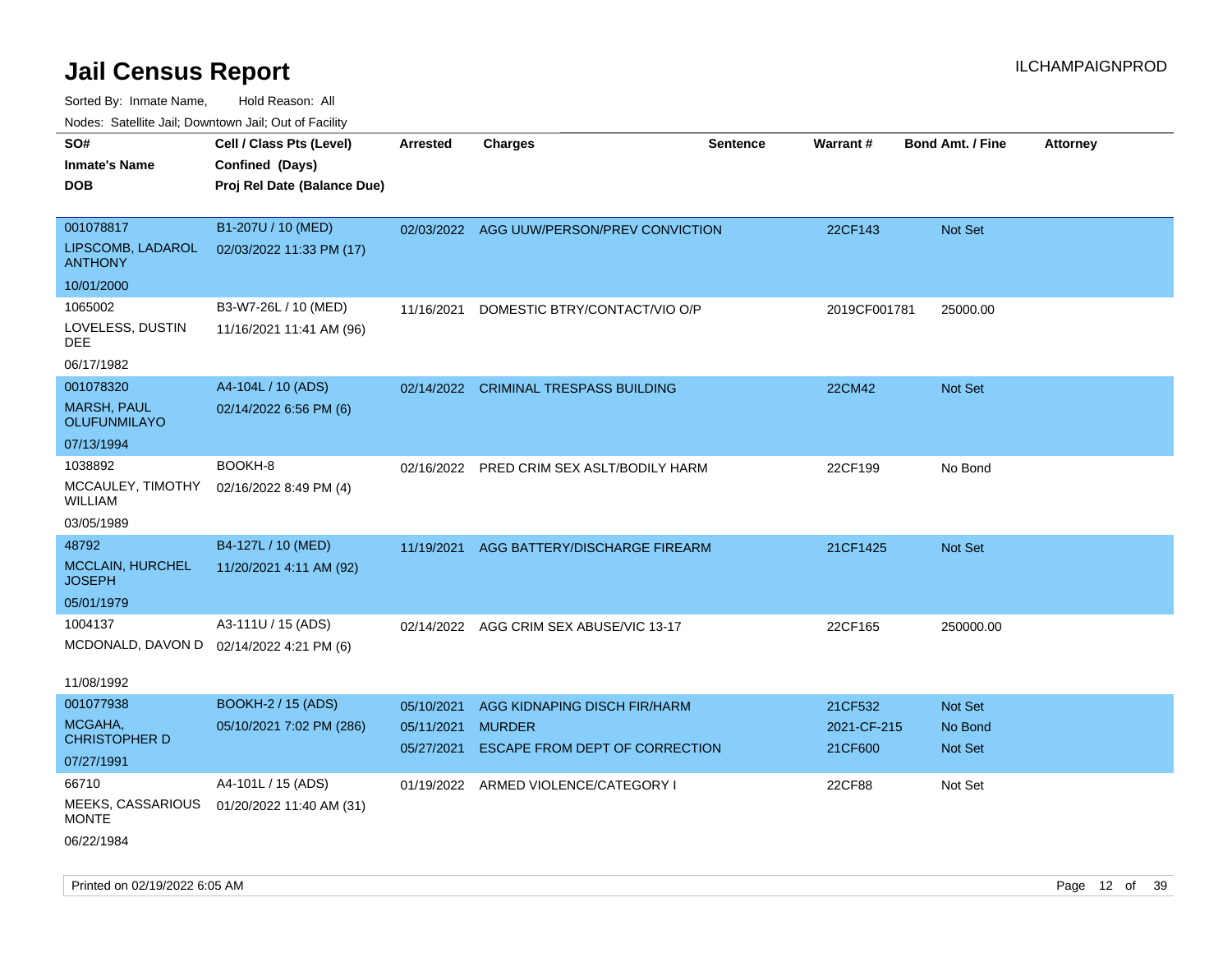Sorted By: Inmate Name, Hold Reason: All

|                                       | Nodes: Satellite Jail: Downtown Jail: Out of Facility |                 |                               |                 |                 |                         |                 |  |  |  |
|---------------------------------------|-------------------------------------------------------|-----------------|-------------------------------|-----------------|-----------------|-------------------------|-----------------|--|--|--|
| SO#                                   | Cell / Class Pts (Level)                              | <b>Arrested</b> | <b>Charges</b>                | <b>Sentence</b> | <b>Warrant#</b> | <b>Bond Amt. / Fine</b> | <b>Attorney</b> |  |  |  |
| <b>Inmate's Name</b>                  | Confined (Days)                                       |                 |                               |                 |                 |                         |                 |  |  |  |
| <b>DOB</b>                            | Proj Rel Date (Balance Due)                           |                 |                               |                 |                 |                         |                 |  |  |  |
|                                       |                                                       |                 |                               |                 |                 |                         |                 |  |  |  |
| 1043071                               | A2-120L / 10 (MED)                                    | 11/08/2021      | CRIM DMG/GOVT PROP/<\$500     |                 | 21CF1378        | Not Set                 |                 |  |  |  |
| <b>MERRELL-</b><br>SUTHERLAND, ALICIA | 11/08/2021 2:22 AM (104)                              |                 |                               |                 |                 |                         |                 |  |  |  |
| 11/26/1972                            |                                                       |                 |                               |                 |                 |                         |                 |  |  |  |
| 41584                                 | B4-227L / 15 (MAX)                                    | 12/01/2021      | ARMED HABITUAL CRIMINAL       |                 | 21CF1467        | Not Set                 |                 |  |  |  |
|                                       | MILLER, JOSE LOVELL 12/02/2021 1:04 AM (80)           |                 |                               |                 |                 |                         |                 |  |  |  |
|                                       |                                                       |                 |                               |                 |                 |                         |                 |  |  |  |
| 10/07/1975                            |                                                       |                 |                               |                 |                 |                         |                 |  |  |  |
| 001077902                             | A2-123L / 5 (ADS)                                     | 11/23/2021      | BATTERY/CAUSE BODILY HARM     |                 | 21CM187         | Not Set                 |                 |  |  |  |
| MOFFETT, CAROLYN<br><b>REENE</b>      | 11/21/2021 10:31 AM (91)                              |                 |                               |                 |                 |                         |                 |  |  |  |
| 10/23/1988                            |                                                       |                 |                               |                 |                 |                         |                 |  |  |  |
| 39106                                 | B3-W3-10L / 10 (MED)                                  | 10/12/2021      | DOMESTIC BATTERY/OTHER PRIOR  |                 | 21CF1217        | Not Set                 |                 |  |  |  |
| Junior                                | MOORE, ANDREW LEE, 10/12/2021 1:02 AM (131)           |                 |                               |                 |                 |                         |                 |  |  |  |
| 04/12/1973                            | 4/10/2022 (0.00)                                      |                 |                               |                 |                 |                         |                 |  |  |  |
| 1007239                               | B4-225U / 10 (MED)                                    | 12/29/2021      | <b>DOMESTIC BATTERY</b>       | 3y (DOC)        | 21CF1607        | Not Set                 |                 |  |  |  |
| MOORE, ANDREW<br><b>VIRGIL</b>        | 12/29/2021 8:40 PM (53)                               |                 |                               |                 |                 |                         |                 |  |  |  |
| 08/20/1972                            |                                                       |                 |                               |                 |                 |                         |                 |  |  |  |
| 539294                                | B1-105L / 10 (MED)                                    | 01/11/2022      | AGG DUI/NO VALID DL           |                 | 22CF49          | Not Set                 |                 |  |  |  |
| MOSLEY, JAMES<br><b>CALVIN</b>        | 01/11/2022 9:43 PM (40)                               |                 | 01/11/2022 PAROLE REVOCATION  |                 | CH2200227       | No Bond                 |                 |  |  |  |
| 12/11/1985                            |                                                       |                 |                               |                 |                 |                         |                 |  |  |  |
| 522328                                | A3-216U / 10 (ADS)                                    | 02/10/2022      | FELON POSS/USE FIREARM PRIOR  |                 | 22CF170         | No Bond                 |                 |  |  |  |
| MOSLEY, VINCENT<br><b>DONZEL</b>      | 02/10/2022 11:27 AM (10)                              |                 |                               |                 |                 |                         |                 |  |  |  |
| 09/27/1985                            |                                                       |                 |                               |                 |                 |                         |                 |  |  |  |
| 001078517                             | B1-102L / 15 (MAX)                                    | 10/19/2021      | ATTEMPT (FIRST DEGREE MURDER) |                 | 21CF1267        | Not Set                 |                 |  |  |  |
| NELSON, RORY<br><b>DEMOND</b>         | 10/19/2021 3:55 AM (124)                              |                 |                               |                 |                 |                         |                 |  |  |  |
| 08/14/1984                            |                                                       |                 |                               |                 |                 |                         |                 |  |  |  |

Printed on 02/19/2022 6:05 AM **Page 13** of 39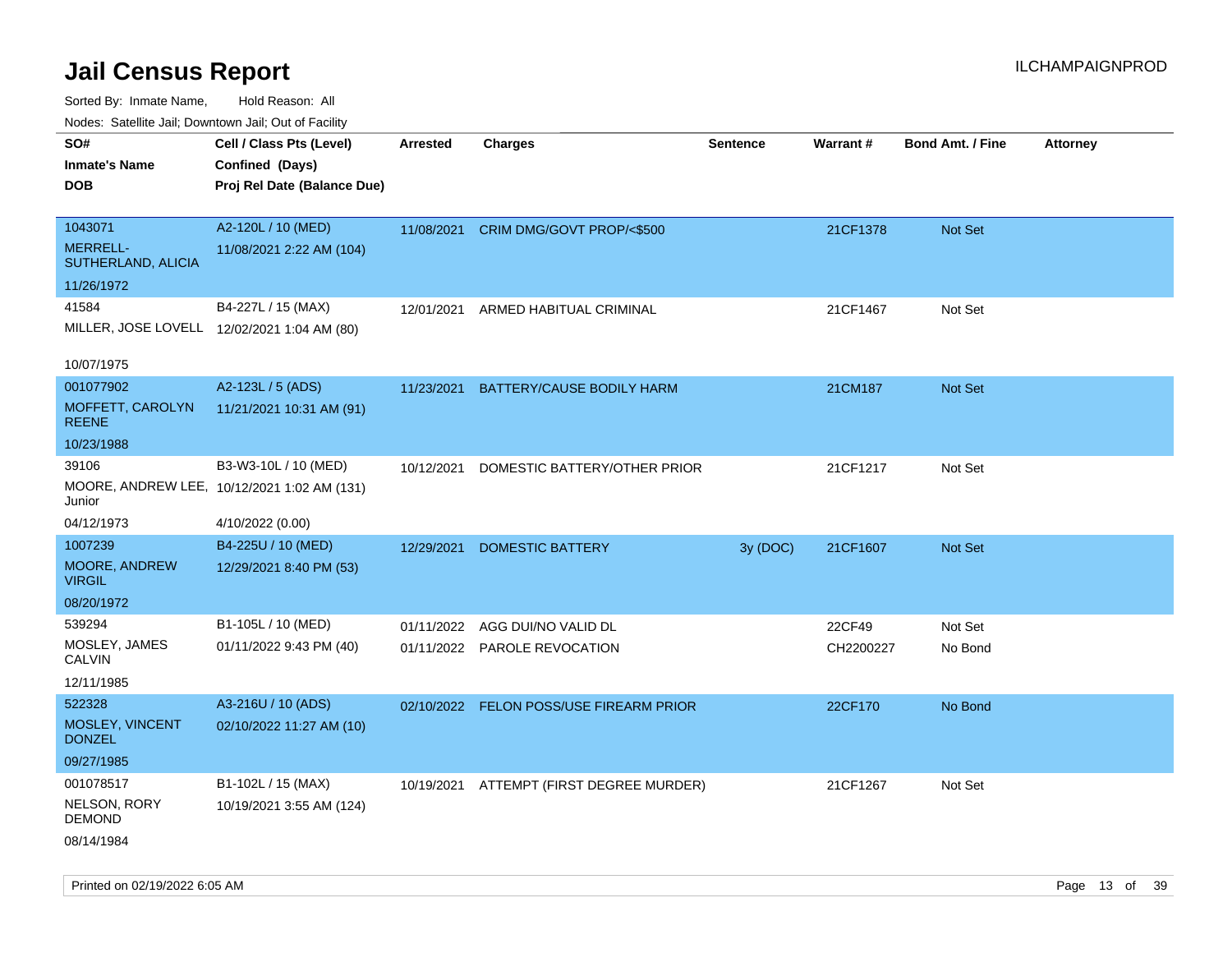Sorted By: Inmate Name, Hold Reason: All

Nodes: Satellite Jail; Downtown Jail; Out of Facility

| SO#                                     | Cell / Class Pts (Level)                    | <b>Arrested</b>    | <b>Charges</b>                           | <b>Sentence</b> | Warrant#   | <b>Bond Amt. / Fine</b> | <b>Attorney</b> |
|-----------------------------------------|---------------------------------------------|--------------------|------------------------------------------|-----------------|------------|-------------------------|-----------------|
| <b>Inmate's Name</b>                    | Confined (Days)                             |                    |                                          |                 |            |                         |                 |
| <b>DOB</b>                              | Proj Rel Date (Balance Due)                 |                    |                                          |                 |            |                         |                 |
|                                         |                                             |                    |                                          |                 |            |                         |                 |
| 1073913                                 | A1-227L / 10 (ADS)                          |                    | 02/12/2022 AGGRAVATED BATTERY            |                 | 22CF175    | Not Set                 |                 |
| <b>OSBORNE, NICHOLE</b><br><b>MARIE</b> | 02/12/2022 12:50 PM (8)                     |                    |                                          |                 |            |                         |                 |
| 06/22/1979                              |                                             |                    |                                          |                 |            |                         |                 |
| 001078854                               | A3-114L / 15 (ADS)                          |                    | 02/15/2022 ARMED VIOLENCE/CATEGORY I     |                 | 22CF190    | Not Set                 |                 |
| PATNAUDE, MARTY<br><b>WW</b>            | 02/15/2022 5:12 PM (5)                      |                    |                                          |                 |            |                         |                 |
| 08/26/2003                              |                                             |                    |                                          |                 |            |                         |                 |
| 1030954                                 | B4-223U / 15 (MAX)                          | 01/14/2022         | ARMED VIOLENCE/CATEGORY I                |                 | 22CF76     | Not Set                 |                 |
| PETTIGREW.<br><b>MALCOME JAMIESON</b>   | 01/15/2022 4:35 AM (36)                     |                    | 01/14/2022 MFG/DEL CANNABIS/10-30 GRAMS  |                 | 2020CF9    | 15000.00                |                 |
| 02/20/1995                              |                                             |                    |                                          |                 |            |                         |                 |
| 1008308                                 | A4-105L / 10 (ADS)                          | 01/30/2022 ASSAULT |                                          |                 | 19CM364    | 4000.00                 |                 |
| PETTIGREW, MARIO<br><b>TRAVINIO</b>     | 01/30/2022 6:15 AM (21)                     |                    | 01/30/2022 AGG BTRY/GREAT BOD HARM/60+   |                 | 22CF131    | No Bond                 |                 |
| 08/11/1992                              |                                             |                    |                                          |                 |            |                         |                 |
| 1059394                                 | BOOKH-8 / 5 (ADS)                           | 02/16/2022         | AGG DUI/NO VALID DL                      |                 | 2020CF1396 | No Bond                 |                 |
| PHILLIPS, ISAAC<br><b>TERRELL</b>       | 02/16/2022 9:00 AM (4)                      |                    |                                          |                 |            |                         |                 |
| 12/27/1996                              | 5/15/2022 (0.00)                            |                    |                                          |                 |            |                         |                 |
| 001078841                               | A3-211U / 10 (ADS)                          |                    | 02/13/2022 DEFACE FIREARM ID MARKINGS    |                 | 22CF174    | Not Set                 |                 |
|                                         | PIERRE, JALEN JAMES 02/13/2022 12:47 AM (7) |                    |                                          |                 |            |                         |                 |
| 06/07/2002                              |                                             |                    |                                          |                 |            |                         |                 |
| 001078799                               | A4-105U / 10 (MED)                          |                    | 01/27/2022 FIREARM/FOID INVALID/NOT ELIG |                 | 22CF116    | <b>Not Set</b>          |                 |
| PURNELL, MARKISE<br><b>MONROE</b>       | 01/27/2022 9:50 AM (24)                     |                    |                                          |                 |            |                         |                 |
| 07/13/2002                              |                                             |                    |                                          |                 |            |                         |                 |
| 001078669                               | B3-W6-24L / 10 (MED)                        | 12/10/2021         | AGG DISCHARGE FIREARM/BLDG/SCH           |                 | 21CF1507   | Not Set                 |                 |
| RANGEL, ADRIAN                          | 12/10/2021 12:53 AM (72)                    |                    |                                          |                 |            |                         |                 |
| 11/25/2000                              |                                             |                    |                                          |                 |            |                         |                 |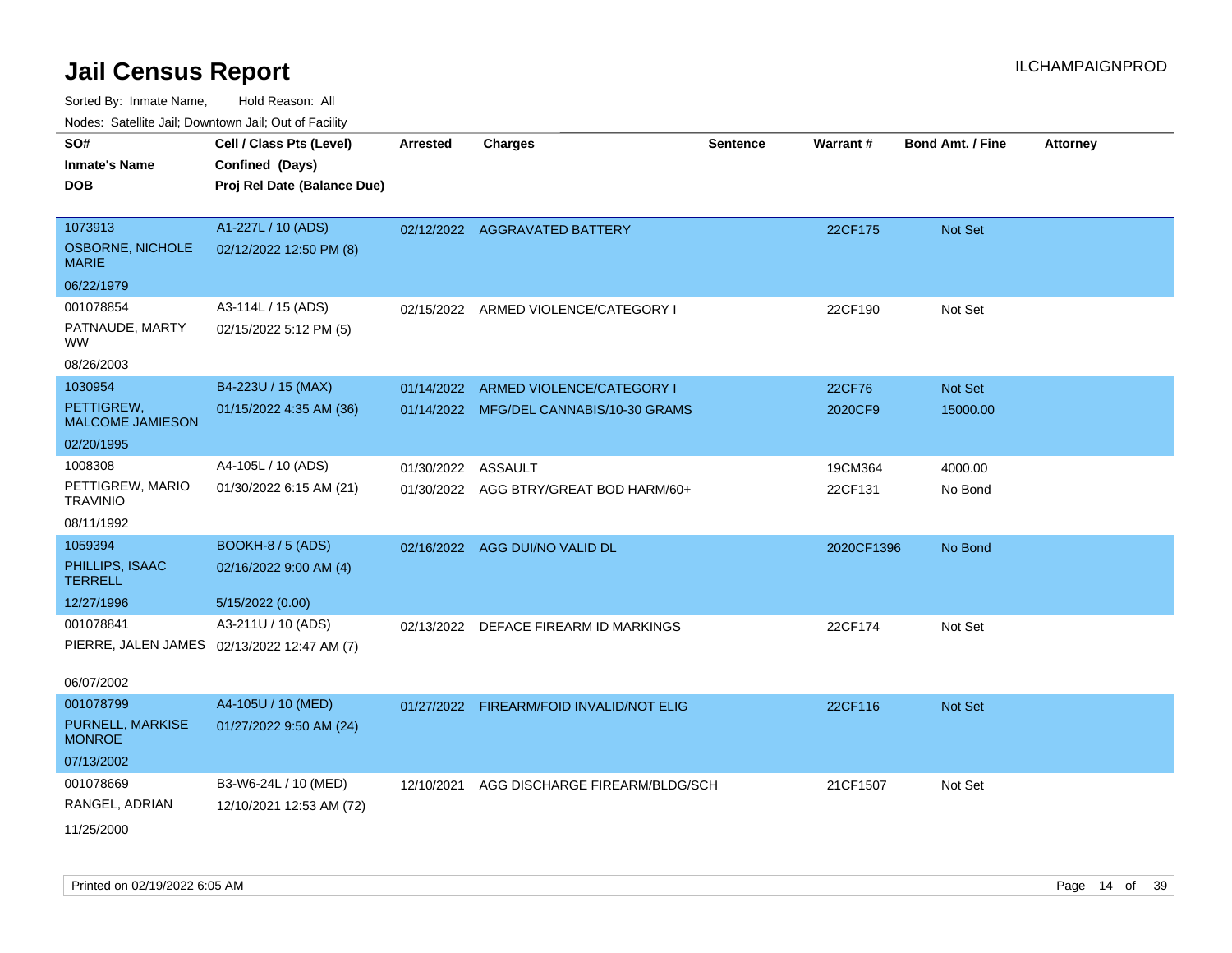| 10000. Catolino can, Domntonn can, Oat or I domt |                                                                            |                 |                                         |                 |                 |                         |                 |
|--------------------------------------------------|----------------------------------------------------------------------------|-----------------|-----------------------------------------|-----------------|-----------------|-------------------------|-----------------|
| SO#<br>Inmate's Name<br>DOB                      | Cell / Class Pts (Level)<br>Confined (Days)<br>Proj Rel Date (Balance Due) | <b>Arrested</b> | <b>Charges</b>                          | <b>Sentence</b> | <b>Warrant#</b> | <b>Bond Amt. / Fine</b> | <b>Attorney</b> |
| 1069524<br>RAY-DAVIS, KAMARI<br>DAYVON           | B3-W5-18L / 10 (MED)<br>08/09/2021 2:44 AM (195)                           | 08/08/2021      | MFG/DEL CANNABIS/30-500 GRAMS           |                 | 21CF953         | Not Set                 |                 |
| 03/30/2000                                       |                                                                            |                 |                                         |                 |                 |                         |                 |
| 45473                                            | B2-T1-03U / 15 (SPH)                                                       | 11/23/2021      | CHIL SEX OFFEN/RESIDE DAY CARE          |                 | 21CF1275        | 10000.00                |                 |
| REXROAD, CALVIN<br>ALLEN                         | 11/23/2021 6:27 PM (89)                                                    | 11/23/2021      | VIOLATE SEX OFFENDER REGIS              |                 | 21CF546         | 50000.00                |                 |
| 10/04/1970                                       |                                                                            |                 |                                         |                 |                 |                         |                 |
| 979485                                           | B2-T4-16L / 15 (SPH)                                                       | 03/12/2021      | <b>PRED CRIM SEX ASLT/VICTIM &lt;13</b> |                 | 21CF282         | Not Set                 |                 |
| RODRIGUEZ, JOSHUA<br>ANTHONY                     | 03/12/2021 1:57 PM (345)                                                   |                 |                                         |                 |                 |                         |                 |
| 04/06/1990                                       |                                                                            |                 |                                         |                 |                 |                         |                 |
| 61330                                            | B4-123L / 15 (MAX)                                                         | 12/01/2021      | ARMED HABITUAL CRIMINAL                 |                 | 21CF1473        | Not Set                 |                 |
| RUFFIN, JONATHON<br>CECIL                        | 12/01/2021 5:34 AM (81)                                                    | 12/01/2021      | PAROLE REVOCATION                       |                 | CH2107545       | No Bond                 |                 |
| 05/10/1984                                       |                                                                            |                 |                                         |                 |                 |                         |                 |
| 1071161                                          | B4-124L / 15 (MAX)                                                         | 08/18/2021      | DELIVERY OF OR POSSESSION OF W/INT      |                 | 21CF1008        | No Bond                 |                 |
| SANDERS, MARKELL<br>LAMAR                        | 08/18/2021 6:18 PM (186)                                                   |                 |                                         |                 |                 |                         |                 |
| 02/02/2000                                       |                                                                            |                 |                                         |                 |                 |                         |                 |
| 1068313                                          | BOOKH-5                                                                    | 02/18/2022      | POSS AMT CON SUB EXCEPT(A)/(D)          |                 | 22CF201         | Not Set                 |                 |
| SANDOVAL-PEREZ,<br><b>CARLOS MAURICIO</b>        | 02/18/2022 5:30 AM (2)                                                     |                 |                                         |                 |                 |                         |                 |
| 10/16/1999                                       |                                                                            |                 |                                         |                 |                 |                         |                 |
| 1000820                                          | A4-206L / 15 (ADS)                                                         | 01/24/2022      | FELON POSS/USE WEAPON/FIREARM           |                 | 22CF105         | Not Set                 |                 |
| SCHNEIDER, SONGAN<br>MICHAEL                     | 01/24/2022 8:20 AM (27)                                                    |                 | 01/24/2022 AGGRAVATED DOMESTIC BATTERY  |                 | 21CF1433        | 25000.00                |                 |
| 08/18/1992                                       |                                                                            |                 |                                         |                 |                 |                         |                 |
| 001078748                                        | B3-W4-14L / 10 (MED)                                                       |                 | 01/10/2022 AGGRAVATED BATTERY           |                 | 21CF151         | No Bond                 |                 |
| CURTIS                                           | SCHROEDER, JOSHUA 01/10/2022 9:34 AM (41)                                  |                 |                                         |                 |                 |                         |                 |
| 09/04/1980                                       | 3/8/2022 (0.00)                                                            |                 |                                         |                 |                 |                         |                 |
|                                                  |                                                                            |                 |                                         |                 |                 |                         |                 |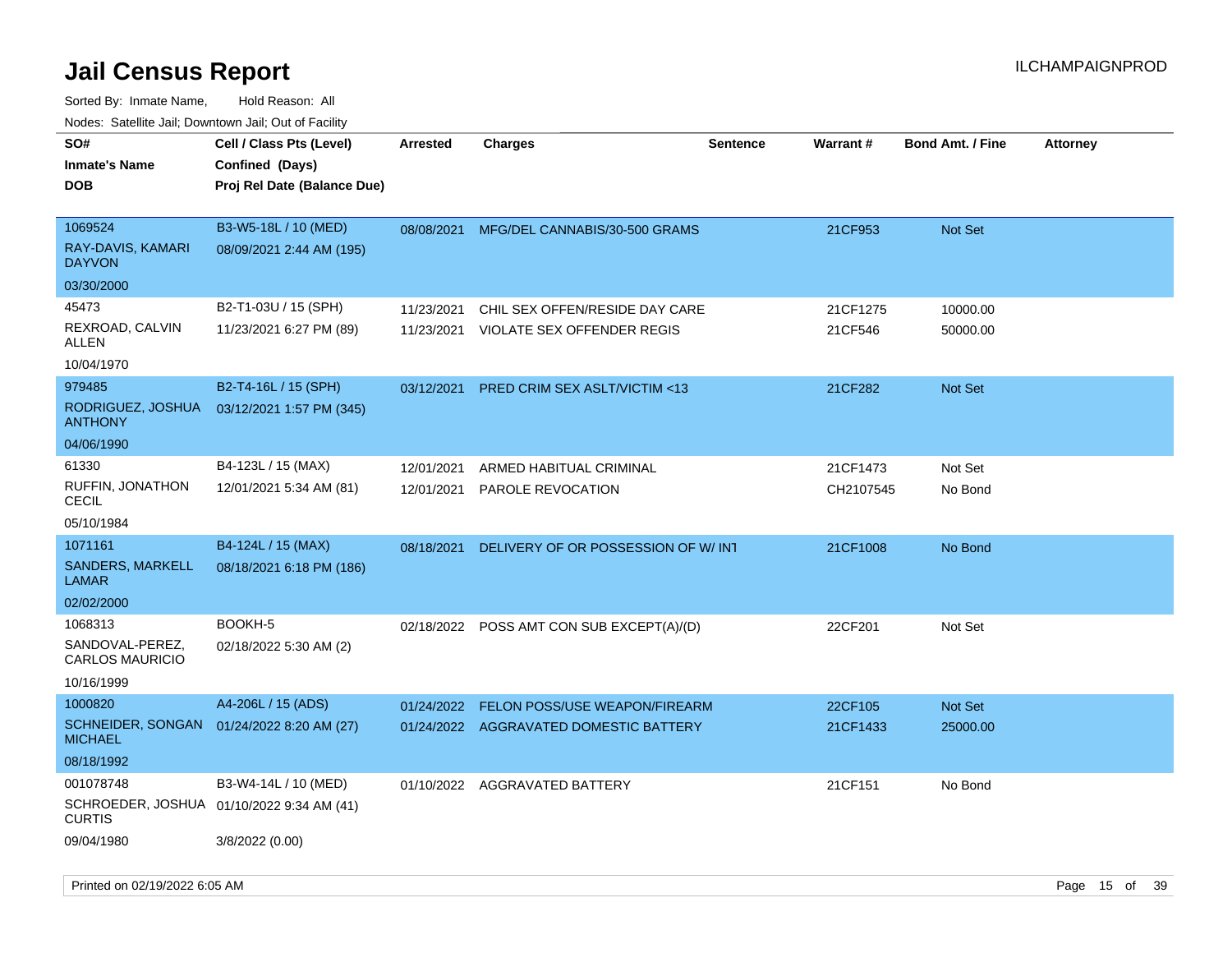Sorted By: Inmate Name, Hold Reason: All Nodes: Satellite Jail; Downtown Jail; Out of Facility

| <u>Houce.</u> Catoling bail, Downtown bail, Out of Fability |                             |                 |                                         |                 |                 |                         |                 |
|-------------------------------------------------------------|-----------------------------|-----------------|-----------------------------------------|-----------------|-----------------|-------------------------|-----------------|
| SO#                                                         | Cell / Class Pts (Level)    | <b>Arrested</b> | <b>Charges</b>                          | <b>Sentence</b> | <b>Warrant#</b> | <b>Bond Amt. / Fine</b> | <b>Attorney</b> |
| <b>Inmate's Name</b>                                        | Confined (Days)             |                 |                                         |                 |                 |                         |                 |
| <b>DOB</b>                                                  | Proj Rel Date (Balance Due) |                 |                                         |                 |                 |                         |                 |
|                                                             |                             |                 |                                         |                 |                 |                         |                 |
| 001078698                                                   | B3-W1-04L / 5 (ADS)         | 12/20/2021      | <b>DIRECT CRIMINAL CONTEMPT</b>         |                 | 2019F44         | No Bond                 |                 |
| SIDES, BRIAN KEITH                                          | 12/20/2021 4:23 PM (62)     |                 |                                         |                 |                 |                         |                 |
| 12/08/1969                                                  |                             |                 |                                         |                 |                 |                         |                 |
| 001078441                                                   | BOOKF-1 / 15 (ADS)          | 10/01/2021      | ARMED HABITUAL CRIMINAL                 |                 | 21CF1182        | Not Set                 |                 |
| SINGLETON, CORRIE<br><b>DERRELL</b>                         | 10/01/2021 12:36 PM (142)   | 12/20/2021      | SPEEDING 26-34 MPH OVER LIMIT           |                 | 2021TR2701      | 1000.00                 |                 |
| 05/07/1983                                                  |                             |                 |                                         |                 |                 |                         |                 |
| 001078765                                                   | B4-223L / 10 (MED)          | 01/13/2022      | FELON POSS/USE WEAPON/FIREARM           |                 | 22CF66          | Not Set                 |                 |
| SMITH, COREY ADRIAN 01/13/2022 7:32 PM (38)                 |                             |                 |                                         |                 |                 |                         |                 |
|                                                             |                             |                 |                                         |                 |                 |                         |                 |
| 09/01/1987                                                  |                             |                 |                                         |                 |                 |                         |                 |
| 1038158                                                     | A4-103L / 10 (MED)          |                 | 02/04/2022 CRIMINAL SEX ASSAULT/CONSENT |                 | 22CF146         | Not Set                 |                 |
| SMITH, RASHAD<br>JARECE                                     | 02/04/2022 11:42 PM (16)    |                 |                                         |                 |                 |                         |                 |
| 09/16/1995                                                  |                             |                 |                                         |                 |                 |                         |                 |
| 001077770                                                   | A1-226L / 5 (MIN)           | 01/06/2022      | <b>RESIDENTIAL BURGLARY</b>             |                 | 21CF319         | Not Set                 |                 |
| STOFFLE, KELLY ANNE 01/06/2022 3:14 PM (45)                 |                             |                 |                                         |                 |                 |                         |                 |
|                                                             |                             |                 |                                         |                 |                 |                         |                 |
| 04/12/1989                                                  |                             |                 |                                         |                 |                 |                         |                 |
| 38305                                                       | B2-T2-06L / 10 (SPH)        | 03/18/2020      | <b>CRIMINAL SEXUAL ABUSE</b>            |                 | 20CF-343        | 500000.00               |                 |
| STOVER, JOSH<br>ANDREW                                      | 03/18/2020 10:24 AM (704)   |                 |                                         |                 |                 |                         |                 |
| 08/18/1973                                                  |                             |                 |                                         |                 |                 |                         |                 |
| 001078182                                                   | B3-W2-06L / 5 (MIN)         | 12/20/2021      | DRIVING ON REVOKED LICENSE              |                 | 2021CF800       | No Bond                 |                 |
| <b>STRONG, KEVIN</b><br><b>GARDNER</b>                      | 12/20/2021 4:34 PM (62)     |                 |                                         |                 |                 |                         |                 |
| 02/12/1963                                                  | 3/19/2022 (0.00)            |                 |                                         |                 |                 |                         |                 |
| 1062701                                                     | B1-107L / 15 (MAX)          |                 | 01/20/2022 UNLAWFUL USE OF A WEAPON     | 10y (DOC)       | 2021CF114       | No Bond                 |                 |
| TAYLOR, CODY EARL                                           | 01/20/2022 11:31 AM (31)    |                 |                                         |                 |                 |                         |                 |

10/22/1997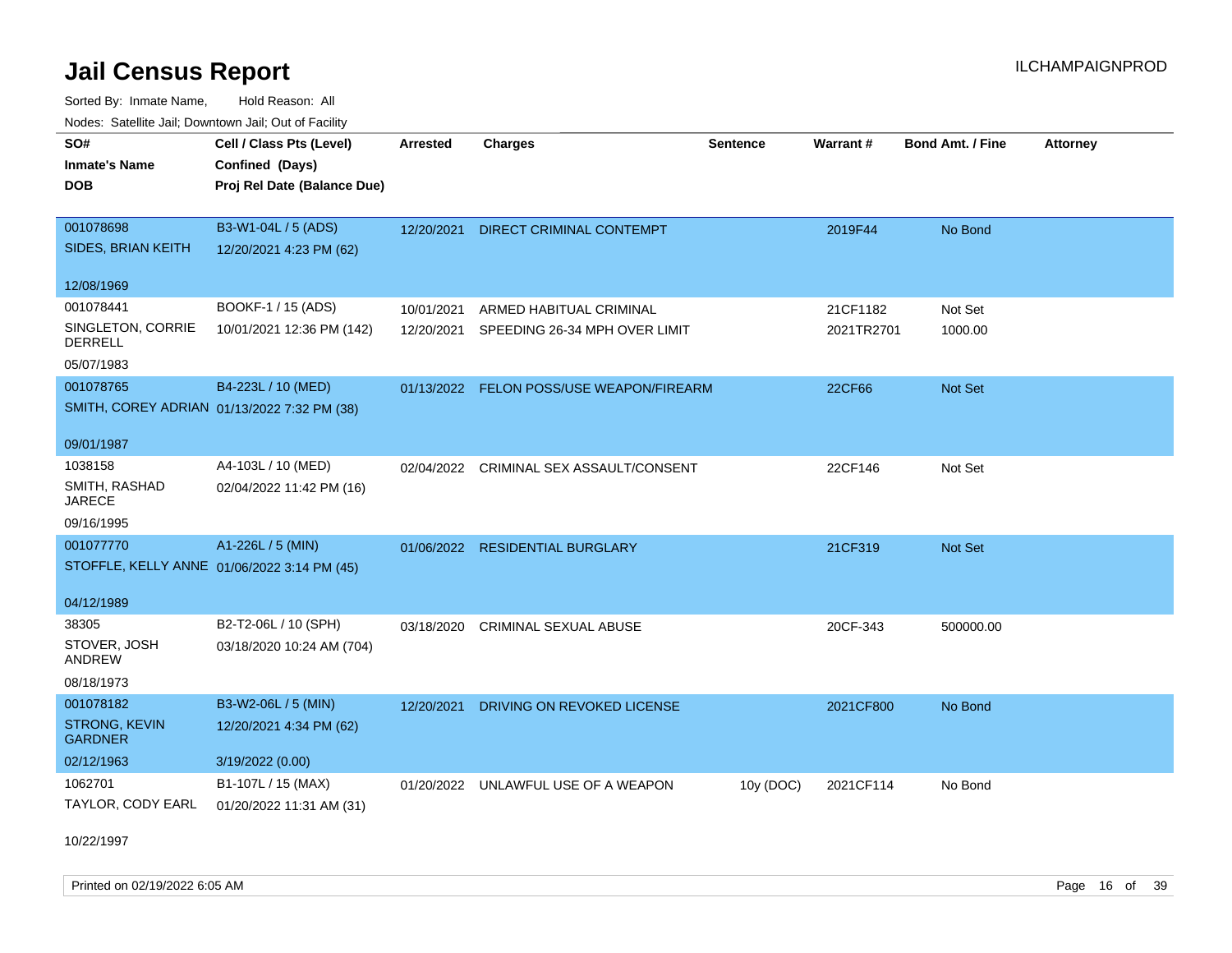Sorted By: Inmate Name, Hold Reason: All

Nodes: Satellite Jail; Downtown Jail; Out of Facility

| roacs. Catellite Jall, Downtown Jall, Out of Facility |                             |                 |                                        |                 |            |                         |                 |
|-------------------------------------------------------|-----------------------------|-----------------|----------------------------------------|-----------------|------------|-------------------------|-----------------|
| SO#                                                   | Cell / Class Pts (Level)    | <b>Arrested</b> | <b>Charges</b>                         | <b>Sentence</b> | Warrant#   | <b>Bond Amt. / Fine</b> | <b>Attorney</b> |
| <b>Inmate's Name</b>                                  | Confined (Days)             |                 |                                        |                 |            |                         |                 |
| <b>DOB</b>                                            | Proj Rel Date (Balance Due) |                 |                                        |                 |            |                         |                 |
|                                                       |                             |                 |                                        |                 |            |                         |                 |
| 1036650                                               | A3-111L                     |                 | 02/16/2022 ARMED VIOLENCE/CATEGORY I   |                 | 21CF845    | 250000.00               |                 |
| TAYLOR, KORRION<br><b>VELEZ</b>                       | 02/16/2022 4:33 PM (4)      |                 |                                        |                 |            |                         |                 |
| 03/18/1997                                            |                             |                 |                                        |                 |            |                         |                 |
| 001078471                                             | B4-221U / 10 (MED)          | 10/11/2021      | AGG UUW/VEHICLE/<21                    |                 | 21CF1210   | 100.00                  |                 |
| THATCH, OMARION<br><b>DIAMONTE</b>                    | 10/11/2021 1:26 AM (132)    |                 |                                        |                 |            |                         |                 |
| 09/05/2003                                            |                             |                 |                                        |                 |            |                         |                 |
| 32058                                                 | B4-123U / 15 (MAX)          |                 | 06/14/2021 AGG DISCH FIREARM           |                 | 21CF690    | Not Set                 |                 |
| <b>THOMPSON, STEVEN</b><br><b>ONEAL</b>               | 06/14/2021 6:44 AM (251)    |                 |                                        |                 |            |                         |                 |
| 03/14/1969                                            |                             |                 |                                        |                 |            |                         |                 |
| 001078792                                             | A4-203L / 15 (ADS)          | 01/24/2022      | <b>FUGITIVE FROM JUSTICE</b>           |                 | 22CF99     | Not Set                 |                 |
| TRAMBLE, TOM                                          | 01/24/2022 10:24 AM (27)    |                 | 01/24/2022 FUGITIVE FROM JUSTICE       |                 | 22CF100    | Not Set                 |                 |
| <b>MARCUS</b>                                         |                             |                 | 01/24/2022 ARMED VIOLENCE/CATEGORY I   |                 | 22CF101    | Not Set                 |                 |
| 02/28/1985                                            |                             |                 |                                        |                 |            |                         |                 |
| 32910                                                 | B3-W1-02L / 10 (MED)        | 10/04/2021      | DOM BTRY/HARM/1-2 PRECONV              |                 | 21CF1189   | Not Set                 |                 |
| <b>TULL, CHRISTOPHER</b><br><b>MICHAEL</b>            | 10/04/2021 10:53 PM (139)   |                 |                                        |                 |            |                         |                 |
| 04/02/1971                                            |                             |                 |                                        |                 |            |                         |                 |
| 961786                                                | A4-206U / 15 (ADS)          |                 | 01/24/2022 ARMED HABITUAL CRIMINAL     |                 | 22CF104    | Not Set                 |                 |
| WARREN, DESIE<br>ARNEZ                                | 01/24/2022 7:23 AM (27)     |                 |                                        |                 |            |                         |                 |
| 04/28/1988                                            |                             |                 |                                        |                 |            |                         |                 |
| 976631                                                | BOOKH-3                     | 02/19/2022      | FAIL TO REPORT ANNUALLY                |                 | 2022CFAWOW | Not Set                 |                 |
| WASHENFELDT,<br><b>CALVIN RYNE</b>                    | 02/19/2022 1:51 AM (1)      | 02/19/2022      | RESIST/OBSTRUCTING A PEACE OFFICEI     |                 | 2022CMAWOW | Not Set                 |                 |
| 05/19/1990                                            |                             |                 | 02/19/2022 POSSESSION OF METH< 5 GRAMS |                 | 2018CF39   | 50000.00                |                 |
| 1070737                                               | A1-126L / 15 (MAX)          | 10/14/2021      | AGG KIDNAPG/<13/INTEL DISABL           | (DHS)           | 2020CF418  | 250000.00               |                 |
| <b>WASHINGTON,</b><br><b>JASTINA VIRGINIA</b>         | 10/14/2021 12:02 PM (129)   |                 |                                        |                 |            |                         |                 |
| 04/11/2000                                            |                             |                 |                                        |                 |            |                         |                 |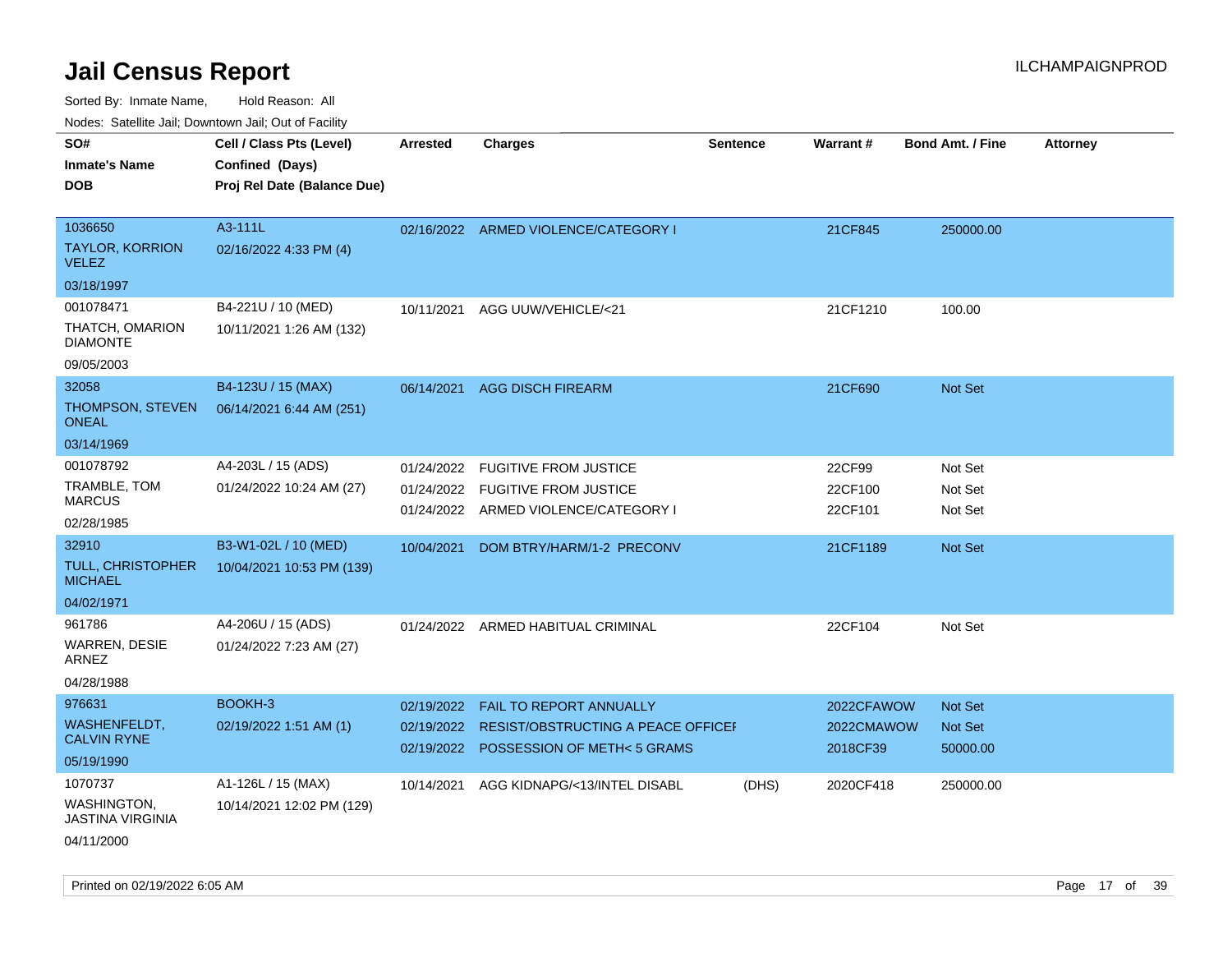| soupois catomic can, Dominomii can, Cat or Faomt<br>SO#<br><b>Inmate's Name</b><br><b>DOB</b> | Cell / Class Pts (Level)<br>Confined (Days)<br>Proj Rel Date (Balance Due) | <b>Arrested</b> | <b>Charges</b>                                                                                                      | <b>Sentence</b> | <b>Warrant#</b>               | <b>Bond Amt. / Fine</b>         | <b>Attorney</b> |
|-----------------------------------------------------------------------------------------------|----------------------------------------------------------------------------|-----------------|---------------------------------------------------------------------------------------------------------------------|-----------------|-------------------------------|---------------------------------|-----------------|
| 977140<br><b>WEBSTER, DERRIAL</b><br><b>DEVON</b><br>01/14/1990                               | B1-203L / 10 (MED)<br>10/24/2021 2:46 AM (119)                             |                 | 10/24/2021 ARMED HABITUAL CRIMINAL                                                                                  |                 | 21CF1289                      | Not Set                         |                 |
| 1075313                                                                                       |                                                                            |                 |                                                                                                                     |                 |                               |                                 |                 |
| <b>WILLIAMS, EARDIS</b><br>ANTONIO, Junior                                                    | A4-205U / 15 (ADS)<br>01/29/2022 1:23 AM (22)                              | 01/29/2022      | POSSESSION OF STOLEN FIREARM<br>01/29/2022 MFG/DEL CANNABIS/30-500 GRAMS<br>01/29/2022 POSSESSION OF STOLEN FIREARM |                 | 22CF132<br>20CF51<br>20CF1048 | Not Set<br>5000.00<br>500000.00 |                 |
| 01/21/1999<br>1049234                                                                         | A4-102L / 10 (MED)                                                         |                 |                                                                                                                     |                 |                               |                                 |                 |
| <b>WILLIAMS, KHAMRON</b><br><b>MARCELL</b>                                                    | 01/22/2022 9:30 AM (29)                                                    |                 | 01/22/2022 AGGRAVATED DOMESTIC BATTERY                                                                              |                 | 22CF94                        | Not Set                         |                 |
| 08/15/1995                                                                                    |                                                                            |                 |                                                                                                                     |                 |                               |                                 |                 |
| 638552<br>WILLIAMS, MICHAEL<br>JAMES                                                          | B2-T2-08L / 5 (SPH)<br>10/07/2021 12:20 PM (136)                           | 10/07/2021      | CHILD PORNOGRAPHY/PHOTOGRAPH                                                                                        |                 | 2021CF1207                    | No Bond                         |                 |
| 03/29/1964                                                                                    |                                                                            |                 |                                                                                                                     |                 |                               |                                 |                 |
| 1066370                                                                                       | B1-101L / 15 (MAX)                                                         |                 | 07/28/2021 ARMED VIOLENCE/CATEGORY III                                                                              |                 | 2021 CF 882                   | Not Set                         |                 |
| <b>WILLIAMS, REONTE</b><br><b>REMIR</b>                                                       | 07/28/2021 5:40 AM (207)                                                   |                 |                                                                                                                     |                 |                               |                                 |                 |
| 05/14/1999                                                                                    |                                                                            |                 |                                                                                                                     |                 |                               |                                 |                 |
| 001078862<br>WILLIAMS, WENDY<br>LYVETTA<br>09/22/1980                                         | BOOKF-2<br>02/19/2022 2:42 AM (1)                                          |                 | 02/19/2022 AGG ASLT/USE DDLY WEAPON                                                                                 |                 |                               | 100.00                          |                 |
| 967413                                                                                        | A3-117U                                                                    |                 | 02/18/2022 POSSESSING A CONTROLLED SUBSTANC                                                                         |                 | 22CF200                       | Not Set                         |                 |
| <b>DARNELL</b>                                                                                | WINFREY, DEMETRIUS 02/18/2022 12:49 AM (2)                                 |                 |                                                                                                                     |                 |                               |                                 |                 |
| 08/27/1986                                                                                    |                                                                            |                 |                                                                                                                     |                 |                               |                                 |                 |
| 1051953                                                                                       | A2-221L / 10 (ADS)                                                         |                 | 02/02/2022 DOMESTIC BATTERY/OTHER PRIOR                                                                             |                 | 22CF144                       | Not Set                         |                 |
| WINSTON, ALYSSIA<br>LETEECE                                                                   | 02/02/2022 4:29 AM (18)                                                    |                 |                                                                                                                     |                 |                               |                                 |                 |
| 03/17/1996                                                                                    |                                                                            |                 |                                                                                                                     |                 |                               |                                 |                 |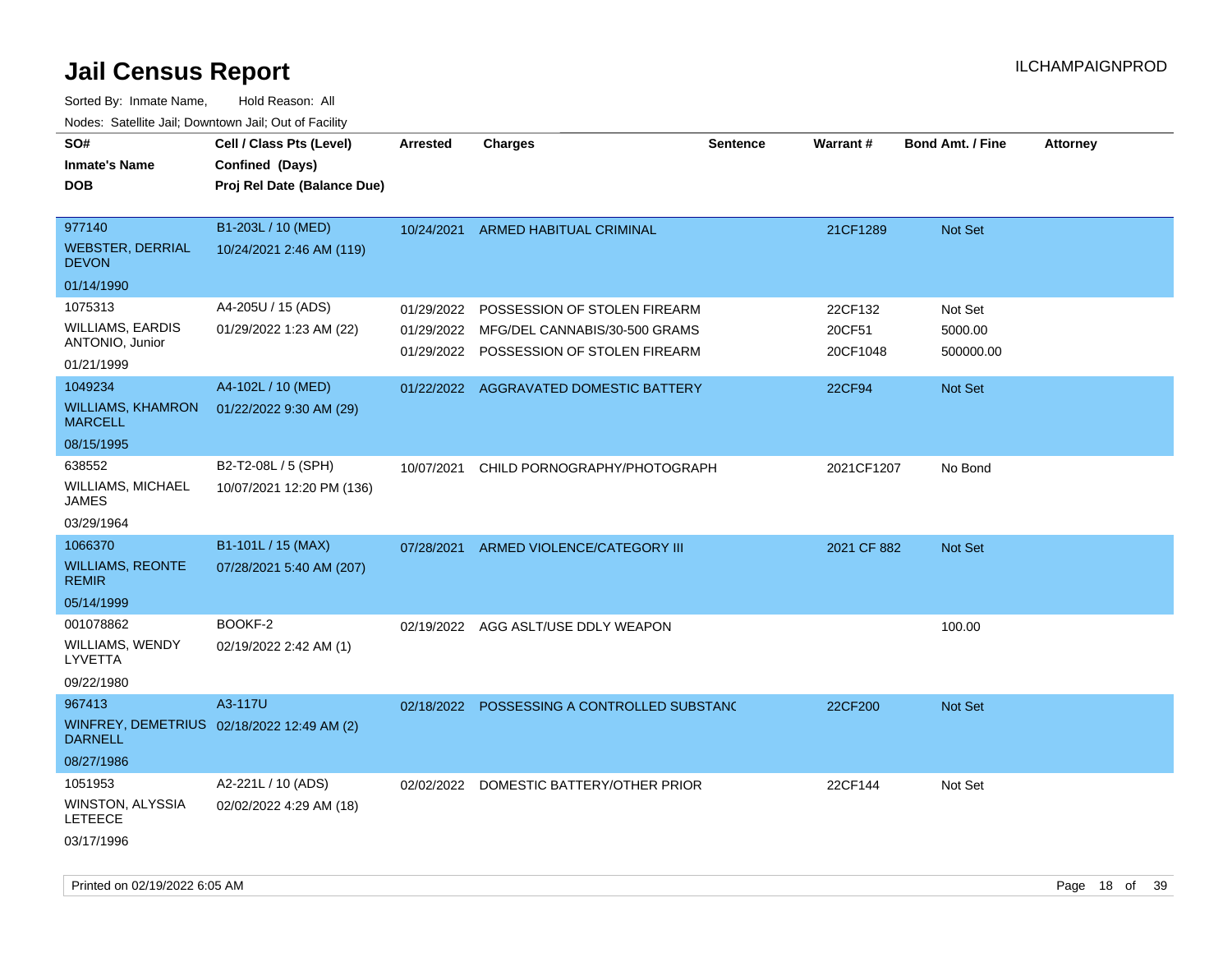Sorted By: Inmate Name, Hold Reason: All Nodes: Satellite Jail; Downtown Jail; Out of Facility

**Total Satellite Jail: 141 Males: 123 Females: 18 Unknown: 0**

Printed on 02/19/2022 6:05 AM **Page 19 of 39**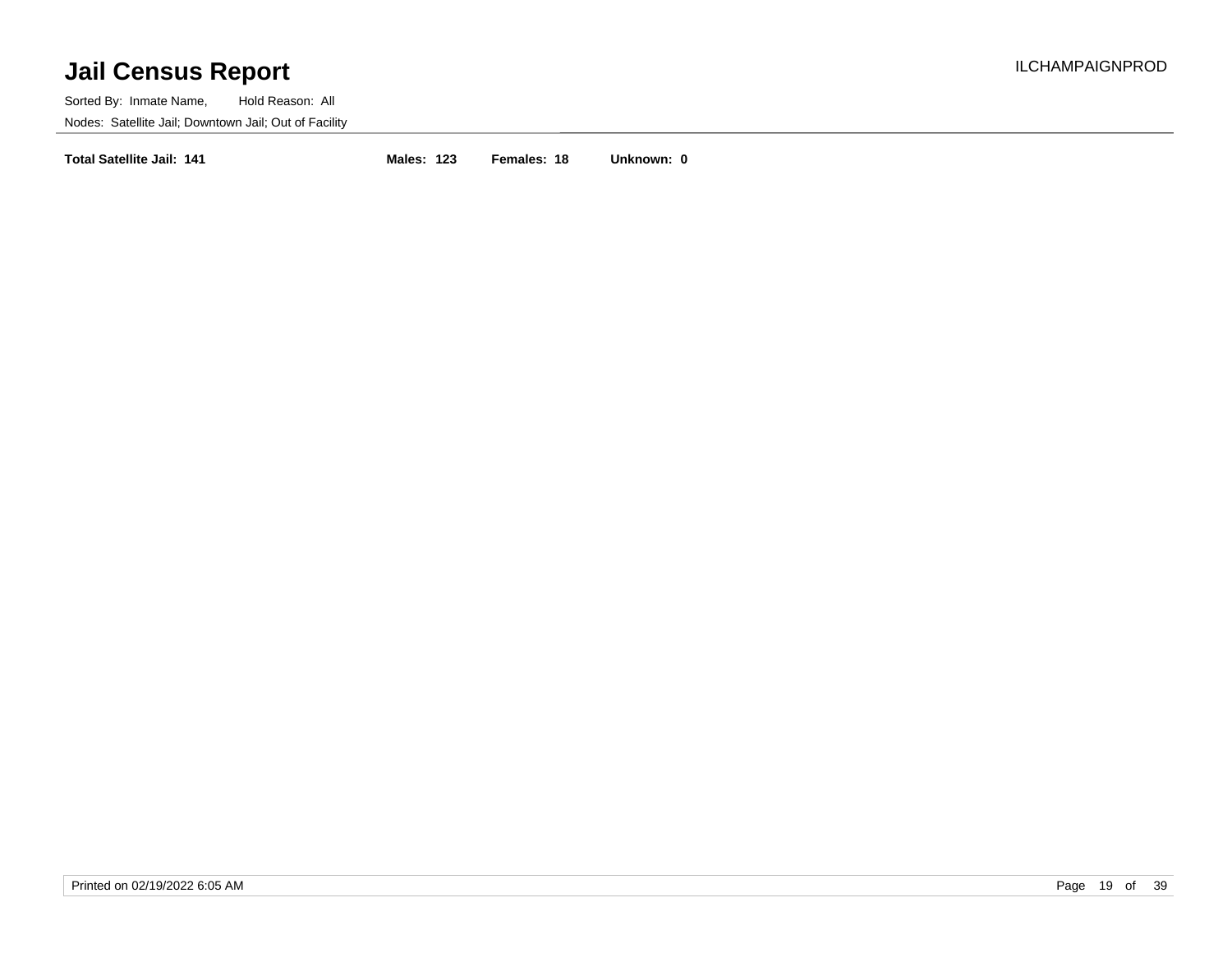|  |  | <b>Downtown Jail</b> |
|--|--|----------------------|
|  |  |                      |
|  |  |                      |

| SO#<br><b>Inmate's Name</b><br><b>DOB</b>                                       | Cell / Class Pts (Level)<br>Confined (Days)<br>Proj Rel Date (Balance Due)                                  | <b>Arrested</b>                                                    | <b>Charges</b>                                                                                                                            | <b>Sentence</b> | Warrant#                                                | <b>Bond Amt. / Fine</b>                                             | <b>Attorney</b> |
|---------------------------------------------------------------------------------|-------------------------------------------------------------------------------------------------------------|--------------------------------------------------------------------|-------------------------------------------------------------------------------------------------------------------------------------------|-----------------|---------------------------------------------------------|---------------------------------------------------------------------|-----------------|
| 1073165<br><b>ACKERMAN, CODY</b><br><b>JAMES</b><br>02/01/1989<br>001078621     | G4L / 5 (MIN)<br>04/30/2021 4:48 PM (296)<br>F9U / 10 (MED)<br>BAILEY, DANIEL SCOTT 12/23/2021 9:44 AM (59) | 04/30/2021<br>04/30/2021<br>05/03/2021<br>12/23/2021<br>01/14/2022 | FORGERY/ISSUE/DELIVER DOCUMENT<br><b>BURGLARY</b><br>FORGERY/ISSUE/DELIVER DOCUMENT<br><b>RESIDENTIAL BURGLARY</b><br>PROBATION VIOLATION |                 | 19CF143<br>21CF516<br>2018CF689<br>21CF1582<br>21CF1445 | 75000.00<br><b>Not Set</b><br>2500.00 / 75.00<br>Not Set<br>Not Set |                 |
| 05/09/1999<br>969121<br><b>BECKLEY, ANTHONY</b><br><b>PATRICK</b><br>06/30/1989 | I3 / 15 (SPH)<br>11/25/2021 7:16 PM (87)                                                                    | 11/25/2021                                                         | <b>CRIM TRESPASS TO RESIDENCE</b>                                                                                                         |                 | 21CF1444                                                | <b>Not Set</b>                                                      |                 |
| 47897<br>BRANAMAN.<br><b>CLIFFORD EARL</b><br>03/09/1975                        | J5L / 15 (ADS)<br>01/19/2022 9:21 PM (32)                                                                   | 01/19/2022<br>01/19/2022<br>02/08/2022<br>02/08/2022               | VIOLATE ORDER PROTECTION<br>DRVG REVOKED/2+/PERS INJ/DEATH<br>DRIVE REVOKED/RECK HOMIC/3<br>DRIVING ON REVOKED LICENSE                    |                 | 22CF85<br>22CF84<br>21CF1280<br>21TR8305                | Not Set<br>Not Set<br>Not Set<br>Not Set                            |                 |
| 1027929<br><b>BROUGHTON, MARK</b><br>ANTHONY, Junior<br>02/15/1990              | F6L / 15 (MAX)<br>12/18/2021 2:55 AM (64)                                                                   | 12/18/2021                                                         | <b>HOME INVASION/CAUSE INJURY</b>                                                                                                         |                 | 21CF1560                                                | No Bond                                                             |                 |
| 1067476<br><b>BROWN, JAMES</b><br><b>BRONELL</b><br>01/08/1996                  | F5L / 10 (MED)<br>11/13/2021 2:35 AM (99)                                                                   | 11/13/2021<br>11/13/2021                                           | AGG DOMESTIC BATTERY/STRANGLE<br>RESIDENTIAL BURGLARY                                                                                     |                 | 20CF575<br>21CF385                                      | 5000.00<br>25000.00                                                 |                 |
| 995432<br>BROWN, JAVON<br><b>SHANTEZ</b><br>10/14/1991                          | <b>H5L / 10 (ADS)</b><br>12/20/2021 2:06 AM (62)                                                            | 12/20/2021                                                         | FAIL TO RPT WKLY/NO FIXED ADDR                                                                                                            |                 | 21CF1559                                                | Not Set                                                             |                 |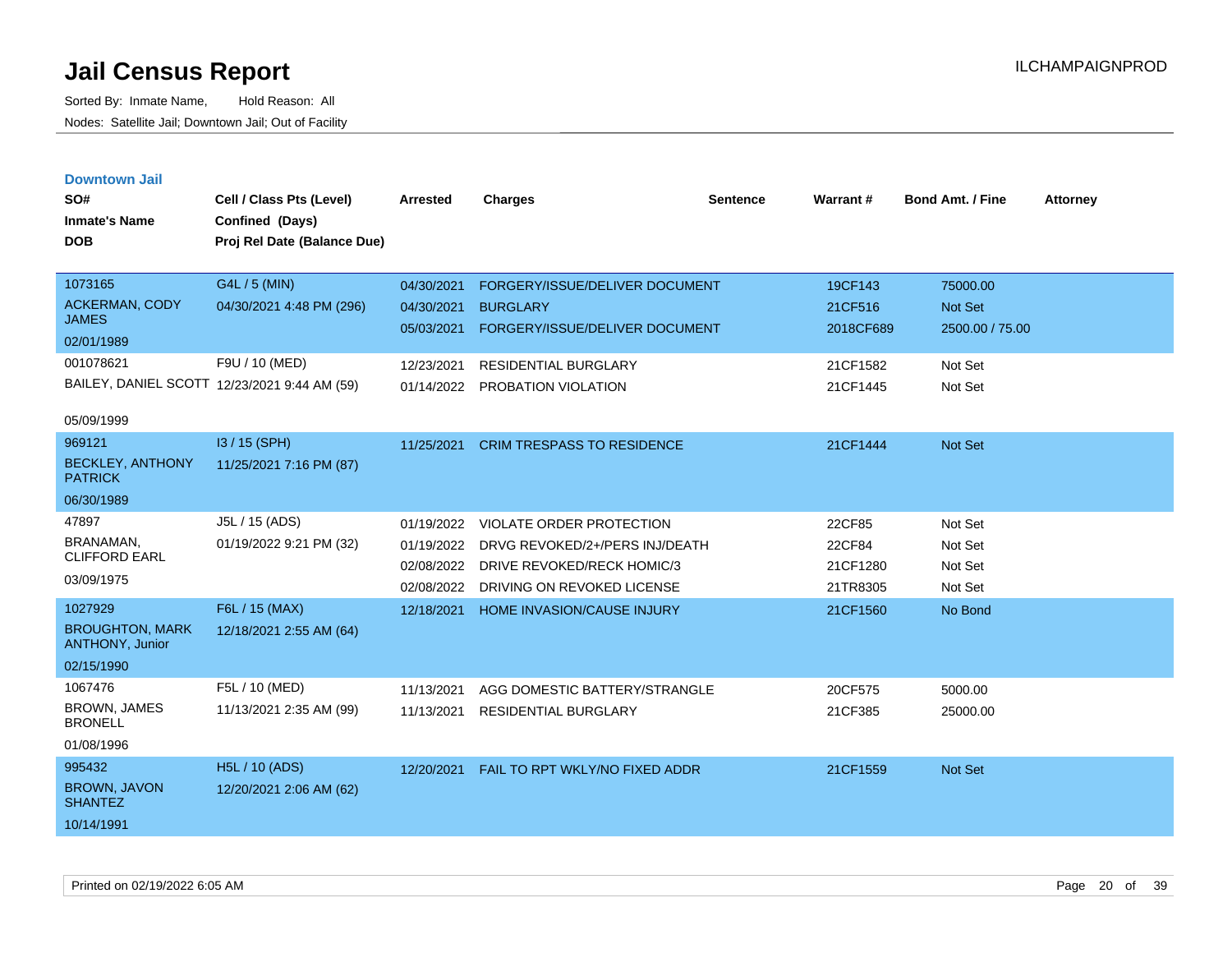Sorted By: Inmate Name, Hold Reason: All Nodes: Satellite Jail; Downtown Jail; Out of Facility

| 10000. Catolino can, Domntonn can, Oat or I domt |                                                                            |                 |                                         |                 |                 |                         |                 |
|--------------------------------------------------|----------------------------------------------------------------------------|-----------------|-----------------------------------------|-----------------|-----------------|-------------------------|-----------------|
| SO#<br>Inmate's Name<br>DOB                      | Cell / Class Pts (Level)<br>Confined (Days)<br>Proj Rel Date (Balance Due) | <b>Arrested</b> | <b>Charges</b>                          | <b>Sentence</b> | <b>Warrant#</b> | <b>Bond Amt. / Fine</b> | <b>Attorney</b> |
| 1075941                                          | G2L / 5 (MIN)                                                              | 10/08/2021      | AGG UNLAWFUL USE OF WEAPON/VEH 2y (DOC) |                 | 20CF360         | No Bond                 |                 |
| <b>BROWN, LIONEL</b><br>TERRELL                  | 10/08/2021 5:16 PM (135)                                                   |                 |                                         |                 |                 |                         |                 |
| 10/19/1981                                       |                                                                            |                 |                                         |                 |                 |                         |                 |
| 1068812                                          | F1L / 15 (MAX)                                                             | 12/21/2021      | AGG DISCHARGE FIREARM/OCC VEH           |                 | 21CF741         | Not Set                 |                 |
| BRYANT, DANNY<br>EUGENE                          | 12/21/2021 1:50 PM (61)                                                    | 12/21/2021      | FELON POSS/USE FIREARM PRIOR            |                 | 21CF1568        | Not Set                 |                 |
| 11/22/1989                                       |                                                                            |                 |                                         |                 |                 |                         |                 |
| 001078092                                        | H2U / 10 (ADS)                                                             | 12/27/2021      | AGG BATTERY/PUBLIC PLACE                |                 | 2021CF1042      | 5000.00                 |                 |
| WILLIAM                                          | CHOUNARD, STANLEY 12/27/2021 10:47 PM (55)                                 |                 |                                         |                 |                 |                         |                 |
| 06/25/1986                                       |                                                                            |                 |                                         |                 |                 |                         |                 |
| 56241                                            | $E1L / 5$ (MIN)                                                            |                 | 01/13/2022 VIOLATE ORDER/PRIOR DOM BTRY |                 | 22CF59          | Not Set                 |                 |
| CLARK, DAMON<br>GILLMORE                         | 01/13/2022 4:36 AM (38)                                                    |                 |                                         |                 |                 |                         |                 |
| 12/21/1976                                       |                                                                            |                 |                                         |                 |                 |                         |                 |
| 1075361                                          | <b>J6L / 5 (ADS)</b>                                                       | 04/16/2021      | <b>BURGLARY</b>                         |                 | 21CF414         | <b>Not Set</b>          |                 |
| <b>COWART, TORREY</b><br><b>BENJAMEN, Junior</b> | 04/16/2021 9:17 PM (310)                                                   |                 |                                         |                 |                 |                         |                 |
| 11/22/1987                                       |                                                                            |                 |                                         |                 |                 |                         |                 |
| 1067370                                          | E6L / 15 (ADS)                                                             | 11/05/2021      | FIREARM/FOID INVALID/NOT ELIG           |                 | 21CF1370        | Not Set                 |                 |
| DAVIS, AUSTIN<br><b>CHRISTOPHER</b>              | 11/06/2021 12:23 AM (106)                                                  |                 |                                         |                 |                 |                         |                 |
| 08/11/1997                                       |                                                                            |                 |                                         |                 |                 |                         |                 |
| 1023587                                          | C1L / 15 (MAX)                                                             | 09/24/2021      | MFG/DEL CANNABIS/2.5-10 GRAMS           |                 | 21CF1155        | <b>Not Set</b>          |                 |
| <b>DAVIS, MARTIN</b><br><b>DENNIS</b>            | 09/24/2021 9:38 PM (149)                                                   | 09/24/2021      | ARMED HABITUAL CRIMINAL                 |                 | 2021-CF681      | 500000.00               |                 |
| 12/02/1994                                       |                                                                            |                 |                                         |                 |                 |                         |                 |
| 001077214                                        | $15/15$ (ADS)                                                              | 12/20/2021      | <b>MURDER</b>                           |                 | 21CF1572        | Not Set                 |                 |
| DAVIS-MURDOCK,<br>ERION VASSHAD                  | 12/21/2021 10:13 AM (61)                                                   | 12/22/2021      | PAROLE REVOCATION                       |                 | CH2107977       | Not Set                 |                 |
|                                                  |                                                                            |                 |                                         |                 |                 |                         |                 |

06/22/1998

Printed on 02/19/2022 6:05 AM **Page 21** of 39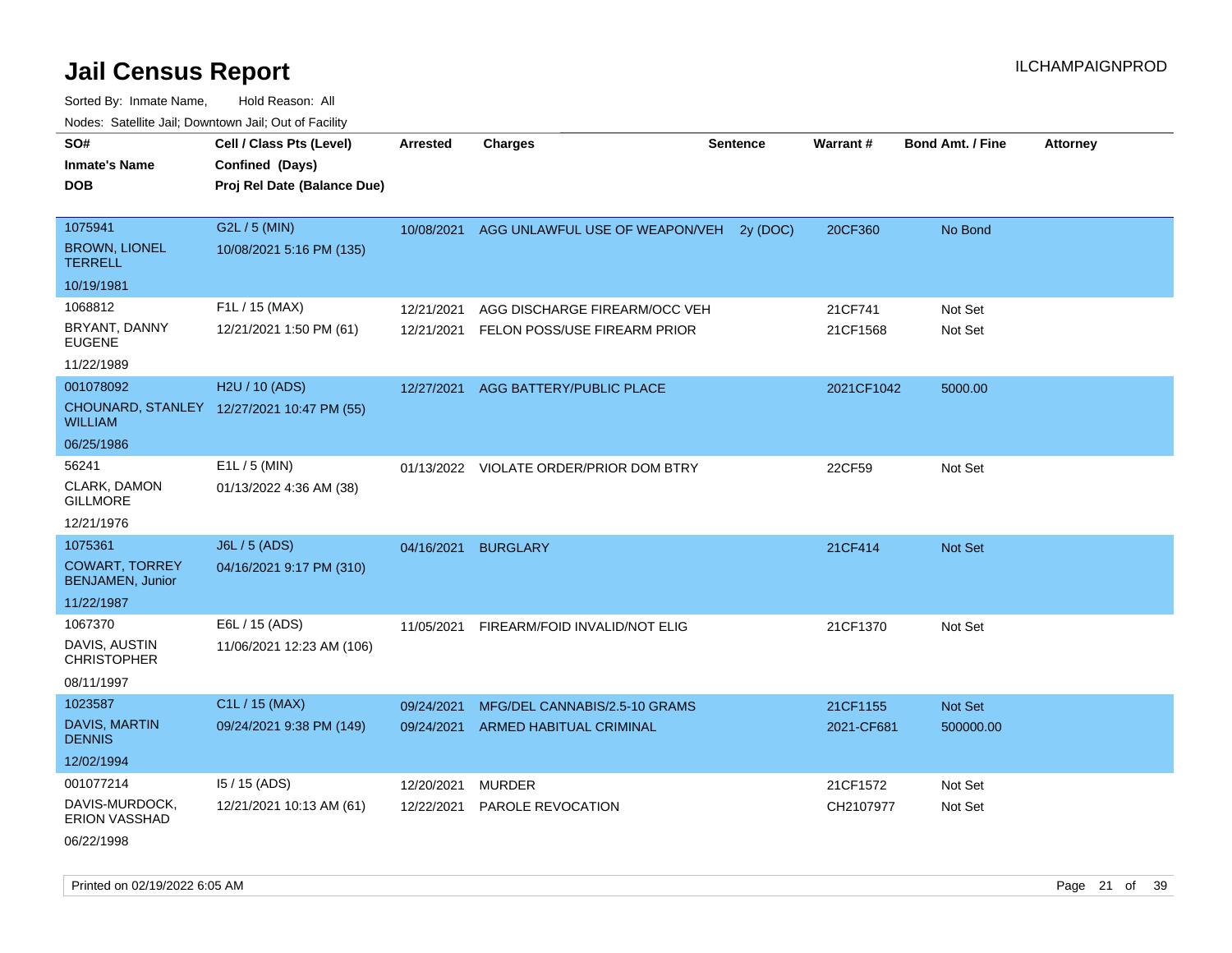Sorted By: Inmate Name, Hold Reason: All Nodes: Satellite Jail; Downtown Jail; Out of Facility

| SO#                                    | Cell / Class Pts (Level)    | Arrested   | <b>Charges</b>                      | <b>Sentence</b> | Warrant#   | <b>Bond Amt. / Fine</b> | <b>Attorney</b> |
|----------------------------------------|-----------------------------|------------|-------------------------------------|-----------------|------------|-------------------------|-----------------|
| <b>Inmate's Name</b>                   | Confined (Days)             |            |                                     |                 |            |                         |                 |
| <b>DOB</b>                             | Proj Rel Date (Balance Due) |            |                                     |                 |            |                         |                 |
|                                        |                             |            |                                     |                 |            |                         |                 |
| 001078223                              | G6L / 5 (MIN)               |            | 11/09/2021 AGG DUI/NO VALID DL      |                 | 21CF1382   | Not Set                 |                 |
| DIEGO-MATEO,<br><b>JOAQUIN</b>         | 11/09/2021 10:52 PM (103)   |            |                                     |                 |            |                         |                 |
| 01/23/2002                             |                             |            |                                     |                 |            |                         |                 |
| 571307                                 | J3L / 15 (ADS)              | 09/14/2020 | <b>CRIM SEXUAL ABUSE/CONSENT</b>    |                 | 2020CF1026 | Not Set                 |                 |
| DOMINGO-<br>CASTANEDA,                 | 09/14/2020 11:19 PM (524)   | 09/14/2020 | PRED CRIM SEX ASLT/VICTIM <13       |                 | 2020CF1025 | Not Set                 |                 |
| 09/29/1989                             |                             |            |                                     |                 |            |                         |                 |
| 527379                                 | D6 / 15 (ADS)               | 10/25/2021 | <b>ARMED HABITUAL CRIMINAL</b>      |                 | 21CF1297   | <b>Not Set</b>          |                 |
| DRAKE, MARCELL<br><b>DEON</b>          | 10/25/2021 5:05 PM (118)    | 10/27/2021 | AGG DOMESTIC BATTERY/STRANGLE       |                 | 21CF1245   | Not Set                 |                 |
| 04/20/1987                             |                             |            |                                     |                 |            |                         |                 |
| 959292                                 | K1 / 15 (ADS)               | 04/01/2021 | ATTEMPT (FIRST DEGREE MURDER)       |                 | 2020CF565  | 2000000.00              |                 |
| DUNCAN, COREYON<br><b>ANTHONY</b>      | 04/01/2021 8:46 PM (325)    | 12/17/2021 | <b>MURDER</b>                       |                 | 21CF1542   | Not Set                 |                 |
| 01/17/1989                             |                             |            |                                     |                 |            |                         |                 |
| 1053207                                | K3 / 15 (SPH)               | 06/06/2019 | MURDER/INTENT TO KILL/INJURE        |                 | 2019-CF849 | 2000000.00              |                 |
| FAUST, JAQUAVEON<br><b>LAVELL</b>      | 06/06/2019 2:24 PM (990)    |            |                                     |                 |            |                         |                 |
| 07/25/1996                             |                             |            |                                     |                 |            |                         |                 |
| 962759                                 | J1L / 5 (ADS)               | 07/16/2021 | <b>METH DELIVERY&lt;5 GRAMS</b>     |                 | 21CF833    | Not Set                 |                 |
| FINLEY, KEVIN DANTE                    | 07/16/2021 9:44 PM (219)    | 07/29/2021 | AGG CRIM SEX ASSAULT/FELONY         |                 | 21CF891    | No Bond                 |                 |
| 12/28/1988                             |                             |            |                                     |                 |            |                         |                 |
| 524764                                 | G3L / 5 (MIN)               | 09/18/2021 | METH DELIVERY/15<100 GRAMS          |                 | 21CF627    | 50000.00                |                 |
| <b>FISCUS, ROBERT</b><br><b>LOWELL</b> | 09/18/2021 10:50 AM (155)   |            |                                     |                 |            |                         |                 |
| 02/17/1986                             |                             |            |                                     |                 |            |                         |                 |
| 1063104                                | $G1U / 5$ (MIN)             |            | 01/10/2022 VIOLATE ORDER PROTECTION |                 | 21CF1258   | 25000.00                |                 |
| FUSON, KEITH<br>EDWARD                 | 01/10/2022 9:14 PM (41)     |            | 01/10/2022 VIOLATE ORDER PROTECTION |                 | 21CF1259   | 25000.00                |                 |
| 05/07/1987                             |                             |            |                                     |                 |            |                         |                 |

Printed on 02/19/2022 6:05 AM Page 22 of 39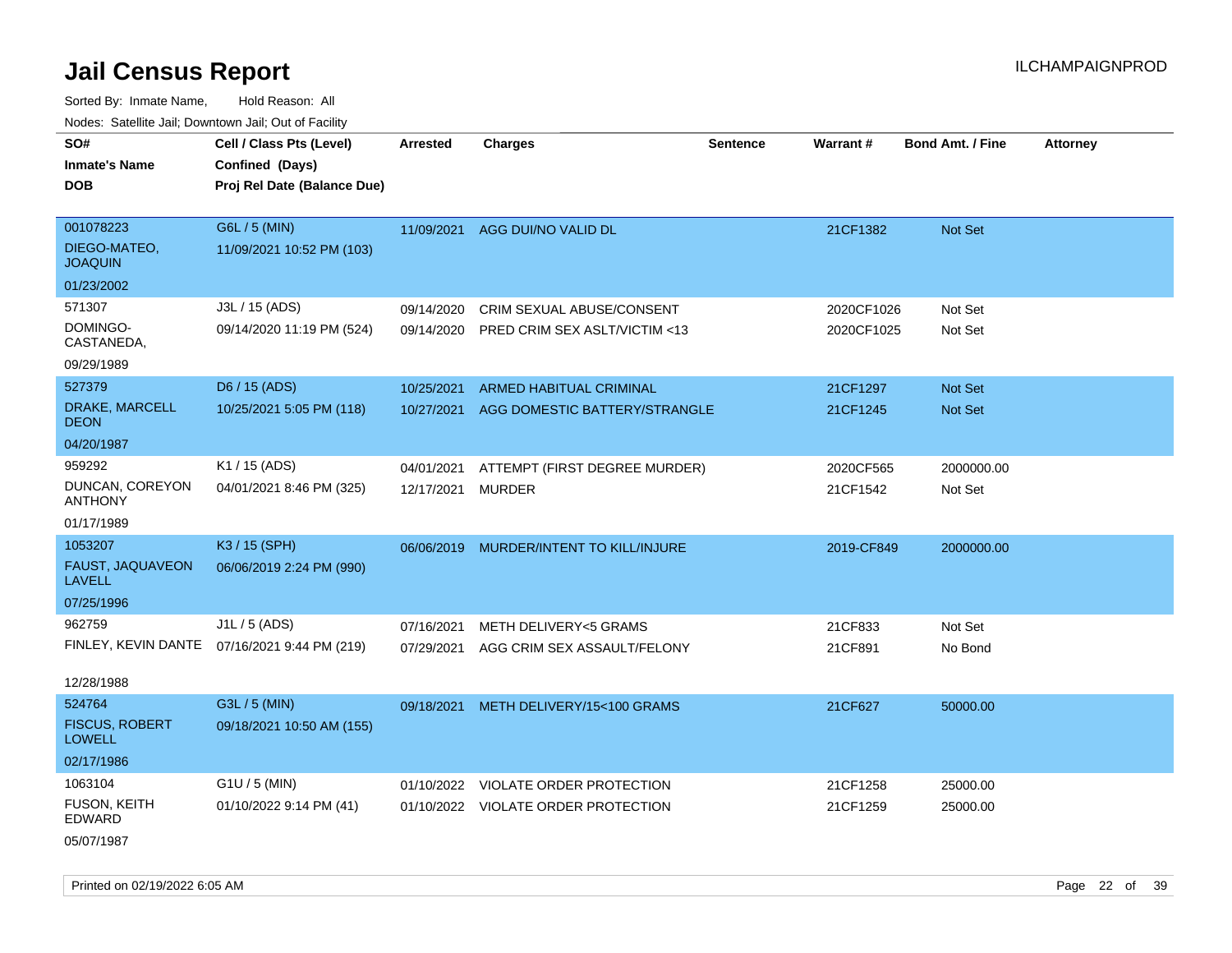| Nudes. Salenne Jan, Downlown Jan, Out of Facility |                             |                  |                                                          |                 |                 |                         |                 |
|---------------------------------------------------|-----------------------------|------------------|----------------------------------------------------------|-----------------|-----------------|-------------------------|-----------------|
| SO#                                               | Cell / Class Pts (Level)    | Arrested         | <b>Charges</b>                                           | <b>Sentence</b> | <b>Warrant#</b> | <b>Bond Amt. / Fine</b> | <b>Attorney</b> |
| <b>Inmate's Name</b>                              | Confined (Days)             |                  |                                                          |                 |                 |                         |                 |
| DOB                                               | Proj Rel Date (Balance Due) |                  |                                                          |                 |                 |                         |                 |
|                                                   |                             |                  |                                                          |                 |                 |                         |                 |
| 1003785                                           | G7L / 5 (MIN)               |                  | 01/31/2022 THEFT CON INTENT <\$500 PRIOR                 | 4y (DOC)        | 19CF1558        | No Bond                 |                 |
| <b>GENTRY, SIDNEY</b><br>RAYNARD                  | 01/31/2022 8:44 AM (20)     |                  |                                                          |                 |                 |                         |                 |
| 05/27/1971                                        |                             |                  |                                                          |                 |                 |                         |                 |
| 32913                                             | $11 / 15$ (ADS)             | 12/03/2021       | PRED CRIM SEX ASLT/VICTIM <13                            |                 | 21CF1481        | Not Set                 |                 |
| GROB, WARREN A,<br>Junior                         | 12/03/2021 4:24 PM (79)     |                  |                                                          |                 |                 |                         |                 |
| 12/07/1950                                        |                             |                  |                                                          |                 |                 |                         |                 |
| 1073611                                           | G3U / 5 (MIN)               | 02/09/2021       | MFG 15>100 GR ECSTASY/ANALOG                             |                 | 21CF121         | 500000.00               |                 |
| HAYES, CAMERON<br><b>TAYLOR MALEEK</b>            | 02/09/2021 3:10 PM (376)    | 02/09/2021       | DELIVERY OF OR POSSESSION OF W/INT                       |                 | 21CF160         | <b>Not Set</b>          |                 |
| 08/10/1998                                        |                             |                  |                                                          |                 |                 |                         |                 |
| 544770                                            | D3 / 10 (MED)               | 08/14/2021       | AGGRAVATED DOMESTIC BATTERY                              |                 | 21CF977         | No Bond                 |                 |
| HAYES, DEVON<br>JERMAINE                          | 08/14/2021 2:56 AM (190)    | 08/14/2021       | AGG DOMESTIC BATTERY/STRANGLE                            |                 | 2021CF514       | 25000.00                |                 |
| 11/07/1987                                        |                             |                  |                                                          |                 |                 |                         |                 |
| 972300                                            | F6U / 10 (MED)              | 12/22/2021       | <b>RESIDENTIAL BURGLARY</b>                              |                 | 18CF1691        | 25000.00                |                 |
| <b>HOLT, MICHAEL</b><br>TERRELL                   | 12/22/2021 8:36 AM (60)     | 12/22/2021       | AGG CRIM SEX ABUSE/VICTIM <9                             |                 | 19CF1277        | 250000.00               |                 |
| 12/25/1989                                        |                             |                  |                                                          |                 |                 |                         |                 |
| 953555                                            | C4U / 15 (MAX)              | 03/10/2021       | <b>CRIM TRESPASS TO RESIDENCE</b>                        |                 | 21CF272         | Not Set                 |                 |
| HUNT, TAVARIS EARL                                | 03/10/2021 4:58 AM (347)    | 04/14/2021       | AGG FLEEING POLICE/21 MPH OVER                           | 3y(DOC)         | 2020CF94        | 10000.00                |                 |
| 12/29/1987                                        |                             |                  |                                                          |                 |                 |                         |                 |
| 518711                                            | G5L / 5 (MIN)               | 01/30/2022       | THFT/TRANS MERCH/<\$300/PRECONV                          |                 | 19CF767         | 690.00                  |                 |
| <b>INGERSON, LUCUS</b><br>JAMES                   | 01/30/2022 4:57 PM (21)     | 01/30/2022 THEFT |                                                          |                 | 22CF133         | <b>Not Set</b>          |                 |
| 09/16/1979                                        |                             |                  |                                                          |                 |                 |                         |                 |
| 53058                                             | G4U / 5 (MIN)               |                  | 01/31/2022 DELIVERY OF OR POSSESSION OF W/IN15y/6m (DOC) |                 |                 | Not Set                 |                 |
| JOHNSON, DEMARIO<br>LACONTE                       | 01/31/2022 11:12 AM (20)    |                  |                                                          |                 |                 |                         |                 |
| 06/14/1981                                        |                             |                  |                                                          |                 |                 |                         |                 |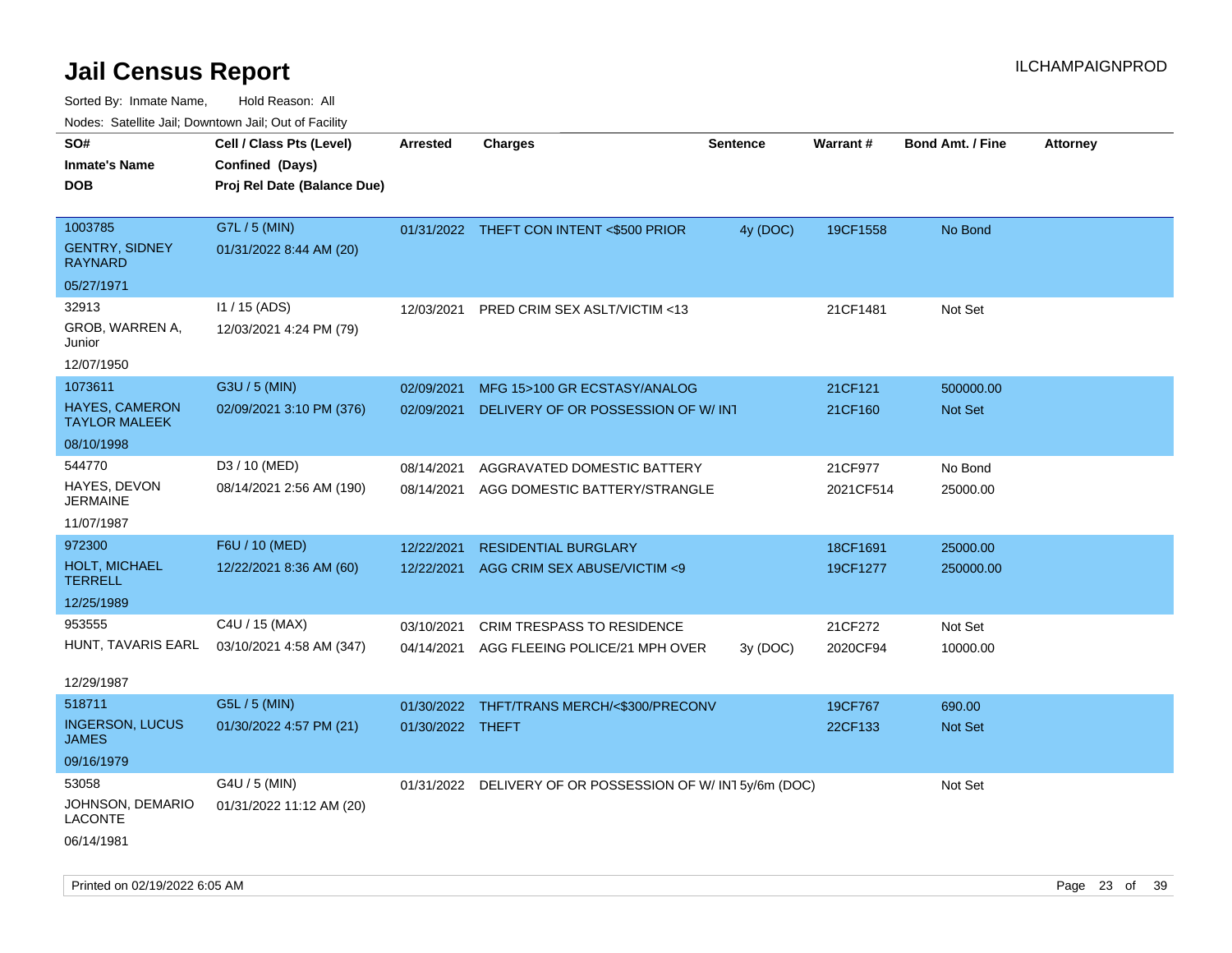| SO#<br><b>Inmate's Name</b><br><b>DOB</b>          | Cell / Class Pts (Level)<br>Confined (Days)<br>Proj Rel Date (Balance Due) | <b>Arrested</b>          | <b>Charges</b>                                       | <b>Sentence</b> | <b>Warrant#</b>              | <b>Bond Amt. / Fine</b> | <b>Attorney</b> |    |
|----------------------------------------------------|----------------------------------------------------------------------------|--------------------------|------------------------------------------------------|-----------------|------------------------------|-------------------------|-----------------|----|
| 24308<br><b>KWIATKOWSKI,</b><br><b>ROBERT JOHN</b> | D <sub>2</sub> / 15 (MAX)<br>06/03/2021 10:40 PM (262)                     | 06/03/2021               | <b>ROBBERY</b>                                       |                 | 21CF625                      | No Bond                 |                 |    |
| 08/08/1963                                         |                                                                            |                          |                                                      |                 |                              |                         |                 |    |
| 1041648                                            | C8L / 15 (MAX)                                                             | 01/11/2022               | ARMED HABITUAL CRIMINAL                              |                 | 22CF41                       | Not Set                 |                 |    |
| LANE, DEMETRIUS<br>LAQUAN                          | 01/11/2022 5:27 AM (40)                                                    |                          | 01/11/2022 PAROLE REVOCATION                         |                 | CH2200221                    | Not Set                 |                 |    |
| 07/04/1996                                         |                                                                            |                          |                                                      |                 |                              |                         |                 |    |
| 29681                                              | J2L / 15 (ADS)                                                             | 07/14/2020               | PREDATORY CRIMINAL SEX ASSLT/CHILE                   |                 | 20CF-781                     | 250000.00               |                 |    |
| LENOIR, JOHN<br><b>CHRISTOPHER</b>                 | 07/14/2020 12:51 PM (586)                                                  |                          |                                                      |                 |                              |                         |                 |    |
| 04/20/1966                                         |                                                                            |                          |                                                      |                 |                              |                         |                 |    |
| 001077524                                          | <b>TEMP / 10 (SPH)</b>                                                     | 12/14/2020               | AGG BATTERY/JUDGE/EMT                                |                 | 2020-CF-1212                 | 10000.00                |                 |    |
| LEWIS, TREVOR<br>DANIEL                            | 12/14/2020 5:16 PM (433)                                                   | 12/14/2020<br>12/14/2020 | <b>RESIDENTIAL ARSON</b><br>AGG BATTERY/PUBLIC PLACE |                 | 2020-CF-1388<br>2020-CF-1231 | 150000.00               |                 |    |
| 06/03/2002                                         |                                                                            | 12/14/2020               | AGG BATTERY/PEACE OFFICER                            |                 | 2020-CF-1211                 | 50000.00<br>10000.00    |                 |    |
| 45113                                              | E2L / 15 (MAX)                                                             | 11/20/2021               | ARMED HABITUAL CRIMINAL                              |                 | 21CF1424                     | No Bond                 |                 |    |
| MARTIN, JEREMIAH<br><b>FRANCIS</b>                 | 11/20/2021 1:18 AM (92)                                                    |                          |                                                      |                 |                              |                         |                 |    |
| 01/18/1977                                         |                                                                            |                          |                                                      |                 |                              |                         |                 |    |
| 1000869                                            | C9L / 10 (ADS)                                                             | 09/11/2021               | FELON POSS/USE WEAPON/FIREARM                        |                 | 21CF1102                     | Not Set                 |                 |    |
| MARTIN, MANNIX<br><b>TILMOND</b>                   | 09/12/2021 12:40 AM (161)                                                  |                          |                                                      |                 |                              |                         |                 |    |
| 07/19/1991                                         |                                                                            |                          |                                                      |                 |                              |                         |                 |    |
| 1063030                                            | H4L / 15 (ADS)                                                             | 12/20/2021               | <b>MURDER</b>                                        |                 | 21CF1571                     | <b>Not Set</b>          |                 |    |
|                                                    | MASON, RYAN ONEIAL 12/21/2021 9:30 AM (61)                                 | 12/22/2021               | <b>PAROLE REVOCATION</b>                             |                 | CH2107979                    | <b>Not Set</b>          |                 |    |
| 02/22/1991                                         |                                                                            |                          |                                                      |                 |                              |                         |                 |    |
| 1066623                                            | G6U / 5 (MIN)                                                              | 11/17/2021               | MFG/DEL 15<100 GR COCA/ANALOG                        |                 | 17CF1093                     | 75000.00                |                 |    |
| MATA-OROZCO,<br><b>OLEGARIO</b>                    | 11/17/2021 5:08 PM (95)                                                    |                          |                                                      |                 |                              |                         |                 |    |
| 03/06/1995                                         |                                                                            |                          |                                                      |                 |                              |                         |                 |    |
| Printed on 02/19/2022 6:05 AM                      |                                                                            |                          |                                                      |                 |                              |                         | Page 24 of      | 39 |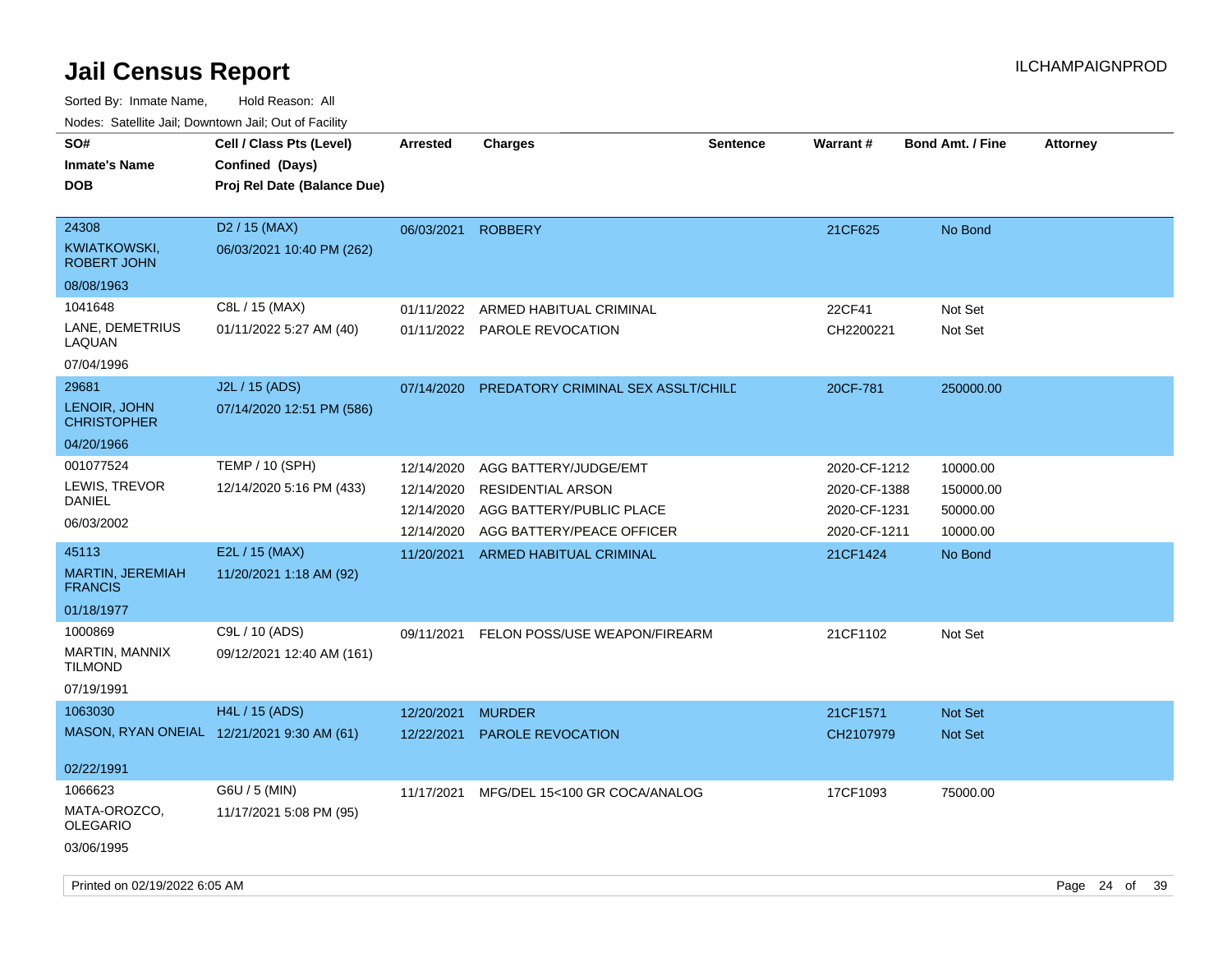Sorted By: Inmate Name, Hold Reason: All

Nodes: Satellite Jail; Downtown Jail; Out of Facility

| roaco. Oatomto dan, Downtown dan, Oat or Fability |                             |            |                                         |                 |                 |                         |                 |
|---------------------------------------------------|-----------------------------|------------|-----------------------------------------|-----------------|-----------------|-------------------------|-----------------|
| SO#                                               | Cell / Class Pts (Level)    | Arrested   | <b>Charges</b>                          | <b>Sentence</b> | <b>Warrant#</b> | <b>Bond Amt. / Fine</b> | <b>Attorney</b> |
| <b>Inmate's Name</b>                              | Confined (Days)             |            |                                         |                 |                 |                         |                 |
| <b>DOB</b>                                        | Proj Rel Date (Balance Due) |            |                                         |                 |                 |                         |                 |
|                                                   |                             |            |                                         |                 |                 |                         |                 |
| 001078249                                         | B3 / 10 (MED)               | 08/07/2021 | FELON POSS/USE WEAPON/FIREARM           | 4y (DOC)        | 21CF947         | Not Set                 |                 |
| MCCLENDON, CALVIN<br>M                            | 08/07/2021 8:56 AM (197)    |            |                                         |                 |                 |                         |                 |
| 04/29/1990                                        |                             |            |                                         |                 |                 |                         |                 |
| 40235                                             | G9L / 5 (MIN)               | 10/04/2021 | AGG DUI/4                               |                 | 2021CF1145      | 35000.00                |                 |
| MERRIWEATHER,<br><b>MARCUS TODD</b>               | 10/04/2021 4:41 PM (139)    |            |                                         |                 |                 |                         |                 |
| 11/28/1967                                        |                             |            |                                         |                 |                 |                         |                 |
| 1040273                                           | E5U / 15 (ADS)              | 09/30/2021 | PRED CRIM SEX ASLT/VICTIM <13           |                 | 21CF329         | 500000.00               |                 |
| METCALFE, LANELL<br><b>JARON</b>                  | 09/30/2021 11:32 PM (143)   |            |                                         |                 |                 |                         |                 |
| 09/22/1988                                        |                             |            |                                         |                 |                 |                         |                 |
| 1075635                                           | B2 / 10 (ADS)               | 05/11/2021 | MFG/DEL CANNABIS/30-500 GRAMS           |                 | 20CF1402        | 100000.00               |                 |
| MILES, DEVLON VON,<br>Junior                      | 05/11/2021 10:39 PM (285)   | 05/11/2021 | AGG DISCHARGE FIREARM/OCC VEH           |                 | 21CF538         | Not Set                 |                 |
| 11/04/2000                                        |                             |            |                                         |                 |                 |                         |                 |
| 001078721                                         | C7U / 5 (ADS)               | 12/29/2021 | VIOLATE ORDER PROTECTION                |                 | 21CF1600        | <b>Not Set</b>          |                 |
| <b>MIRAMONTES, RAUL</b>                           | 12/29/2021 4:02 AM (53)     |            |                                         |                 |                 |                         |                 |
|                                                   |                             |            |                                         |                 |                 |                         |                 |
| 05/11/1989                                        |                             |            |                                         |                 |                 |                         |                 |
| 1069209                                           | H1L / 10 (ADS)              | 04/07/2021 | AGG BATTERY/GREAT BODILY HARM           |                 | 21CF376         | Not Set                 |                 |
| MOORE, DEVONTE<br>JAMAL                           | 04/07/2021 6:25 PM (319)    |            |                                         |                 |                 |                         |                 |
| 09/24/1995                                        |                             |            |                                         |                 |                 |                         |                 |
| 61251                                             | E4L / 15 (ADS)              | 12/27/2021 | <b>PRED CRIM SEX ASLT/VICTIM &lt;13</b> |                 | 21CF651         | No Bond                 |                 |
| PETMECKY, JOHN<br><b>ROBERT</b>                   | 12/27/2021 1:52 PM (55)     |            |                                         |                 |                 |                         |                 |
| 03/09/1983                                        |                             |            |                                         |                 |                 |                         |                 |
| 001078357                                         | 14 / 15 (SPH)               | 09/17/2021 | ARMED ROBBERY/ARMED W/FIREARM           |                 | 21CF1230        | Not Set                 |                 |
| PETTIGREW, CAREY                                  | 09/17/2021 9:56 AM (156)    | 09/17/2021 | ARMED ROBBERY/ARMED W/FIREARM           |                 | 21CF1128        | Not Set                 |                 |
| CORNITRIAS DEOBLO                                 |                             | 09/17/2021 | ARMED ROBBERY/ARMED W/FIREARM           |                 | 21CF1129        | Not Set                 |                 |
| 08/31/1986                                        |                             |            |                                         |                 |                 |                         |                 |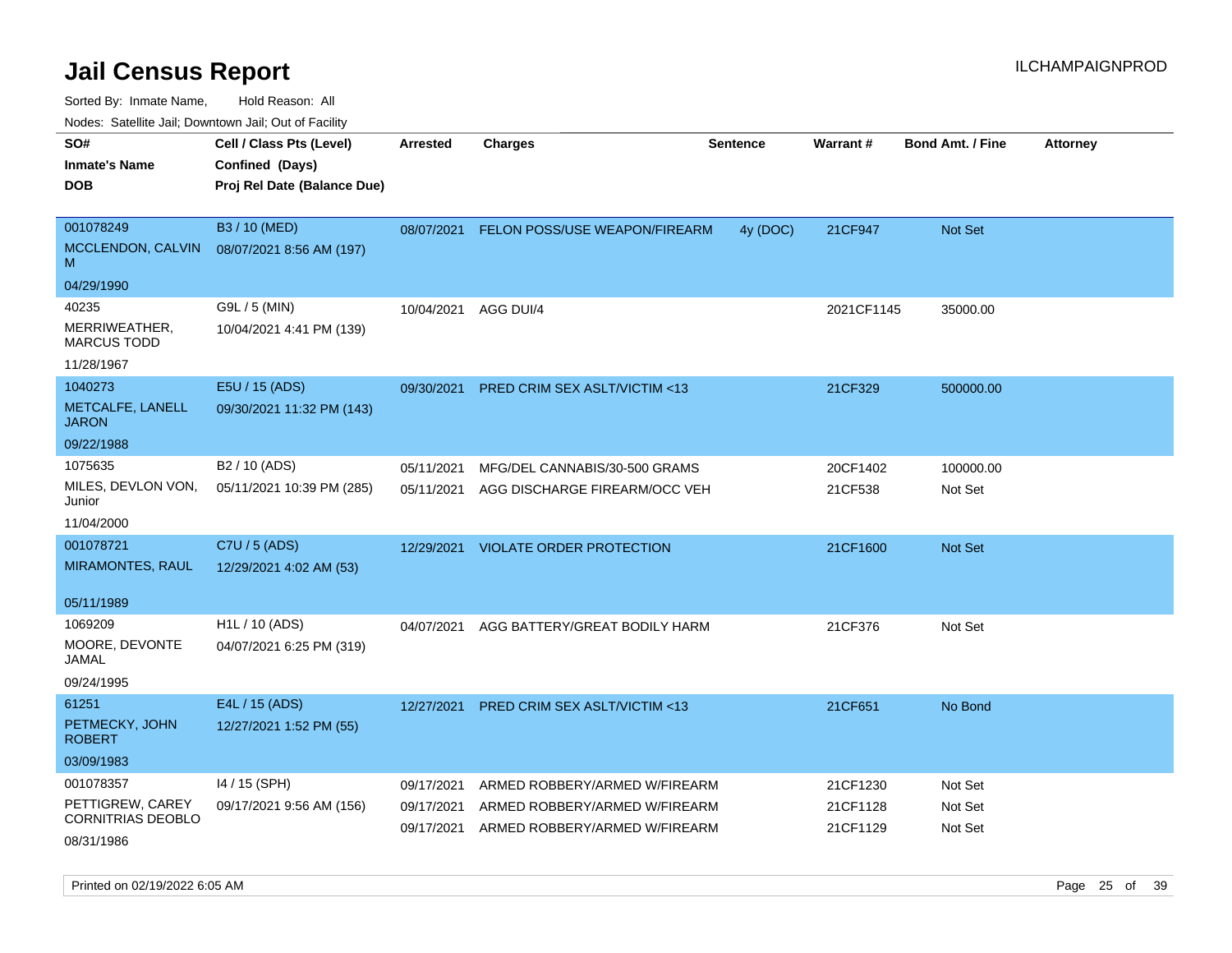| roaco. Oatomto dan, Downtown dan, Oat or Fability |                                                                            |                          |                                                |                 |                 |                         |                 |
|---------------------------------------------------|----------------------------------------------------------------------------|--------------------------|------------------------------------------------|-----------------|-----------------|-------------------------|-----------------|
| SO#<br><b>Inmate's Name</b><br><b>DOB</b>         | Cell / Class Pts (Level)<br>Confined (Days)<br>Proj Rel Date (Balance Due) | <b>Arrested</b>          | <b>Charges</b>                                 | <b>Sentence</b> | <b>Warrant#</b> | <b>Bond Amt. / Fine</b> | <b>Attorney</b> |
| 1022441                                           | C3L / 10 (ADS)                                                             | 10/27/2021               | AGG BATTERY/PEACE OFFICER                      |                 | 2021 CF 12      | No Bond                 |                 |
| PICKENS, DONTRELL<br><b>DEMAR</b>                 | 10/27/2021 1:39 PM (116)                                                   | 10/27/2021               | AGG BATTERY/PEACE OFFICER                      |                 | 2020 CF 1488    | No Bond                 |                 |
| 12/10/1993                                        |                                                                            |                          |                                                |                 |                 |                         |                 |
| 1063325                                           | C6L / 10 (MED)                                                             |                          | 01/13/2022 VIO BAIL BOND/CLASS A OFFENSE       |                 | 22CM17          | Not Set                 |                 |
| PICKENS, JOSEPH<br><b>PARNELL</b>                 | 01/14/2022 12:28 AM (37)                                                   |                          |                                                |                 |                 |                         |                 |
| 04/27/1978                                        |                                                                            |                          |                                                |                 |                 |                         |                 |
| 001077783                                         | H6L / 10 (ADS)                                                             |                          | 01/05/2022 AGGRAVATED BATTERY                  |                 | 21CF325         | <b>Not Set</b>          |                 |
| RIVERA, DARYL<br><b>ANTONIO</b>                   | 01/05/2022 4:20 PM (46)                                                    |                          |                                                |                 |                 |                         |                 |
| 11/14/1981                                        |                                                                            |                          |                                                |                 |                 |                         |                 |
| 1072114                                           | A1U / 15 (SPH)                                                             | 01/17/2021               | ATTEMPT (FIRST DEGREE MURDER)                  |                 | 2021CF65        | Not Set                 |                 |
| ROBINSON, DONNELL<br><b>LEVON</b>                 | 01/17/2021 2:40 PM (399)                                                   | 01/17/2021<br>02/17/2021 | ARMED ROBBERY/NO FIREARM<br>AGGRAVATED BATTERY | 4y (DOC)        | 2020CF824       | 75000.00<br>250000.00   |                 |
| 10/23/2000                                        |                                                                            |                          |                                                |                 |                 |                         |                 |
| 1068592                                           | J7L / 15 (ADS)                                                             | 11/12/2021               | <b>BURGLARY</b>                                | 2y (DOC)        | 21CF1393        | <b>Not Set</b>          |                 |
| ROSS, TEVONTAE<br><b>TERRANCE</b>                 | 11/12/2021 8:41 AM (100)                                                   |                          |                                                |                 |                 |                         |                 |
| 12/15/1998                                        |                                                                            |                          |                                                |                 |                 |                         |                 |
| 59178                                             | F8L / 15 (MAX)                                                             | 12/13/2021               | AGG DISCHARGE FIREARM/OCC VEH                  |                 | 21CF1274        | 1500000.00              |                 |
| SANDERS, MICHAEL<br>JEAN                          | 12/13/2021 4:17 PM (69)                                                    |                          |                                                |                 |                 |                         |                 |
| 12/22/1967                                        |                                                                            |                          |                                                |                 |                 |                         |                 |
| 001078704                                         | F7U / 15 (MAX)                                                             | 12/21/2021               | MURDER/INTENT TO KILL/INJURE                   |                 | 21CF1575        | <b>Not Set</b>          |                 |
| SHORTER, JAQUAN<br><b>MAURICE</b>                 | 12/23/2021 1:23 AM (59)                                                    |                          |                                                |                 |                 |                         |                 |
| 10/08/1998                                        |                                                                            |                          |                                                |                 |                 |                         |                 |
| 47195                                             | G8L / 5 (MIN)                                                              | 12/27/2021               | <b>RESIDENTIAL BURGLARY</b>                    |                 | 2020CF1222      | 10000.00                |                 |
| SIMMONS, JAMES<br><b>ROBERT</b>                   | 12/27/2021 8:42 AM (55)                                                    | 12/28/2021               | <b>RESIDENTIAL BURGLARY</b>                    |                 | 2021CF1596      | Not Set                 |                 |
| 03/13/1975                                        |                                                                            |                          |                                                |                 |                 |                         |                 |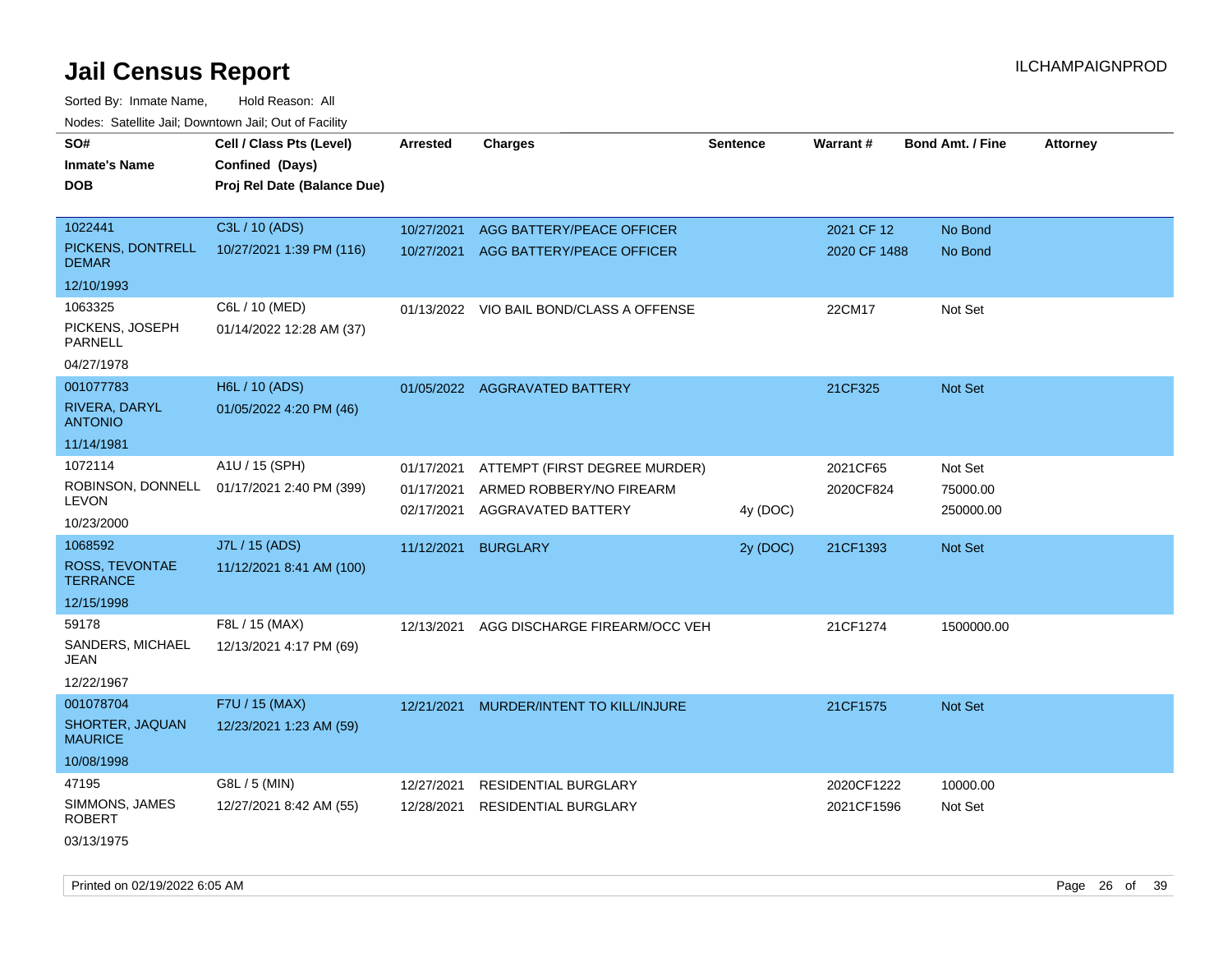| ivouss. Satellite Jall, Downtown Jall, Out of Facility |                             |                     |                                         |                 |            |                         |                 |
|--------------------------------------------------------|-----------------------------|---------------------|-----------------------------------------|-----------------|------------|-------------------------|-----------------|
| SO#                                                    | Cell / Class Pts (Level)    | Arrested            | <b>Charges</b>                          | <b>Sentence</b> | Warrant#   | <b>Bond Amt. / Fine</b> | <b>Attorney</b> |
| <b>Inmate's Name</b>                                   | Confined (Days)             |                     |                                         |                 |            |                         |                 |
| <b>DOB</b>                                             | Proj Rel Date (Balance Due) |                     |                                         |                 |            |                         |                 |
|                                                        |                             |                     |                                         |                 |            |                         |                 |
| 1064798                                                | B1 / 15 (ADS)               | 01/17/2022 MURDER   |                                         |                 | 2021CF695  | 1500000.00              |                 |
| <b>STENNIS, BRUCE</b><br><b>DEONTAY</b>                | 01/17/2022 1:29 PM (34)     |                     | 01/17/2022 MFG/DEL 1<15 GR COCAINE/ANLG |                 | 21CF520    | 50000.00                |                 |
| 08/12/1998                                             |                             |                     |                                         |                 |            |                         |                 |
| 65920                                                  | F3L / 15 (MAX)              | 12/21/2021          | ARMED ROBBERY/ARMED W/FIREARM           |                 | 21CF1543   | 100000.00               |                 |
| TAPSCOTT,<br><b>CORNELIUS</b>                          | 12/21/2021 10:57 PM (61)    |                     |                                         |                 |            |                         |                 |
| 07/14/1985                                             |                             |                     |                                         |                 |            |                         |                 |
| 1068839                                                | F4L / 15 (MAX)              | 08/07/2020 HOMICIDE |                                         |                 | 2020-CF851 | 1000000.00              |                 |
| TAYLOR, LONDON<br><b>JAVON</b>                         | 08/07/2020 10:30 AM (562)   |                     |                                         |                 |            |                         |                 |
| 08/16/1999                                             |                             |                     |                                         |                 |            |                         |                 |
| 1004142                                                | F2U / 15 (MAX)              | 10/27/2021          | POSSESSION OF METH/15<100GRAMS          |                 | 2021CF1298 | 1500000.00              |                 |
| TOY, KAYON LARENZ                                      | 10/22/2021 1:01 PM (121)    |                     |                                         |                 |            |                         |                 |
|                                                        |                             |                     |                                         |                 |            |                         |                 |
| 09/12/1991                                             |                             |                     |                                         |                 |            |                         |                 |
| 1056971                                                | D4 / 10 (ADS)               | 08/07/2021          | <b>FELON POSS/USE WEAPON/FIREARM</b>    |                 | 21CF948    | No Bond                 |                 |
| <b>TRAVIS, DENZEL</b><br><b>DANTRELL</b>               | 08/07/2021 7:36 AM (197)    | 08/08/2021          | AGG BATTERY/PUBLIC PLACE                |                 | 2020CF647  | 25000.00                |                 |
| 03/21/1993                                             |                             |                     |                                         |                 |            |                         |                 |
| 001078250                                              | F2L / 10 (MED)              | 08/07/2021          | FELON POSS WEAPON/BODY ARMOR            |                 | 21CF950    | Not Set                 |                 |
| <b>TRAVIS, JORDAN</b><br><b>TESHAUN</b>                | 08/07/2021 10:27 AM (197)   |                     |                                         |                 |            |                         |                 |
| 03/03/1996                                             |                             |                     |                                         |                 |            |                         |                 |
| 56994                                                  | A1L / 15 (SPH)              | 12/09/2021          | STALKING/CAUSE FEAR FOR SAFETY          |                 | 21CF1514   | Not Set                 |                 |
| <b>TURNER, ROBERT</b><br>EARL, Senior                  | 12/09/2021 9:23 PM (73)     | 12/13/2021          | <b>PAROLE REVOCATION</b>                |                 | CH2107735  | <b>Not Set</b>          |                 |
| 09/07/1982                                             |                             |                     |                                         |                 |            |                         |                 |
| 30108                                                  | J4L / 15 (ADS)              | 07/30/2021          | MURDER                                  |                 | 21CF902    | 2000000.00              |                 |
| VANDYKE, DARYL<br><b>ANTHONY</b>                       | 07/30/2021 8:29 PM (205)    |                     |                                         |                 |            |                         |                 |
| 10/04/1965                                             |                             |                     |                                         |                 |            |                         |                 |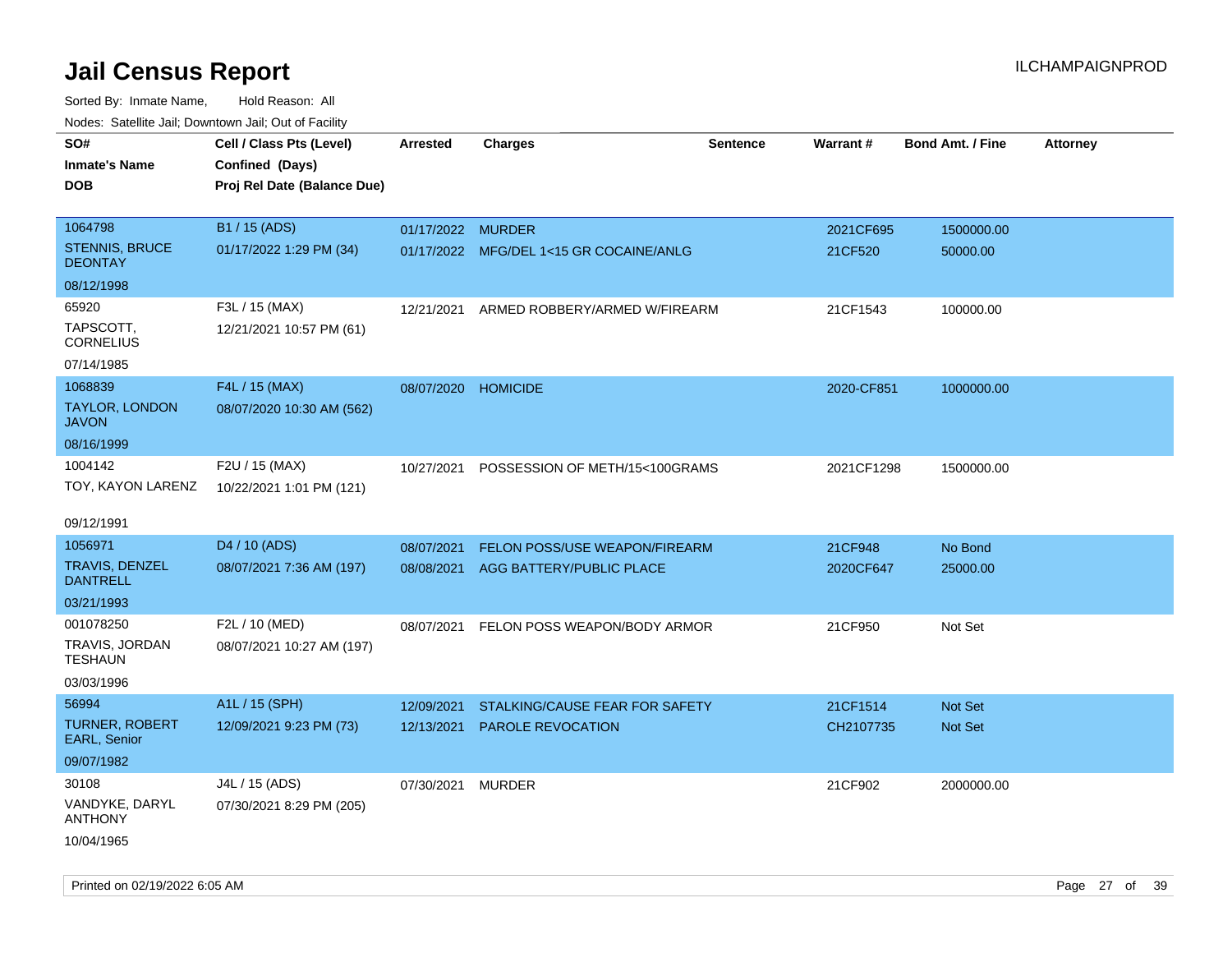| SO#<br><b>Inmate's Name</b><br><b>DOB</b> | Cell / Class Pts (Level)<br>Confined (Days)<br>Proj Rel Date (Balance Due) | Arrested   | <b>Charges</b>                     | <b>Sentence</b> | Warrant#    | <b>Bond Amt. / Fine</b> | Attorney |
|-------------------------------------------|----------------------------------------------------------------------------|------------|------------------------------------|-----------------|-------------|-------------------------|----------|
| 968681                                    | D5 / 15 (ADS)                                                              | 08/27/2021 | AGG CRIM SX AB/VIC 13<18/TRUST     |                 | 2020CF499   | 250000.00               |          |
| <b>WADE, DEMETRIUS</b><br><b>DARYL</b>    | 08/27/2021 2:25 AM (177)                                                   | 08/27/2021 | <b>INDIRECT CRIMINAL CONTEMPT</b>  | 3y (DOC)        | 2021CC16    | No Bond                 |          |
| 01/07/1987                                |                                                                            |            |                                    |                 |             |                         |          |
| 1070971                                   | H3L / 5 (ADS)                                                              | 12/07/2021 | IDENTITY THEFT/<\$300              |                 | 20CF922     | Not Set                 |          |
| WEIR, CLINTON<br><b>HOWARD</b>            | 12/08/2021 3:45 AM (74)                                                    | 12/07/2021 | <b>RECKLESS DRIVING</b>            |                 | 19TR2348    | Not Set                 |          |
| 03/15/1983                                |                                                                            |            |                                    |                 |             |                         |          |
| 001078328                                 | C2L / 15 (MAX)                                                             | 08/30/2021 | FELON POSS/USE WEAPON/FIREARM      |                 | 21CF1045    | Not Set                 |          |
| <b>WHITE, JUSTIN</b><br><b>STEVEN</b>     | 08/30/2021 10:48 AM (174)                                                  |            |                                    |                 |             |                         |          |
| 10/25/1995                                |                                                                            |            |                                    |                 |             |                         |          |
| 54212                                     | E3U / 10 (ADS)                                                             | 12/21/2021 | ARMED VIOLENCE/CATEGORY I          |                 | 21CF1576    | Not Set                 |          |
| <b>WHITLOCK, GEORGE</b><br>ABRAM          | 12/21/2021 1:20 PM (61)                                                    | 12/21/2021 | RECEIVE/POSS/SELL STOLEN VEH       |                 | 2021CF669   | 10000.00                |          |
| 11/10/1978                                |                                                                            | 12/21/2021 | VIOLATE ORDER PROTECTION           |                 | 2021CM391   | 1000.00                 |          |
| 001078709                                 | F1U / 15 (MAX)                                                             | 12/22/2021 | ARMED VIOLENCE/CATEGORY I          |                 | 21CF1586    | <b>Not Set</b>          |          |
|                                           | WILLIAMS, DAVID LEE 12/22/2021 11:00 AM (60)                               |            |                                    |                 |             |                         |          |
| 12/18/1989                                |                                                                            |            |                                    |                 |             |                         |          |
| 1058072                                   | A2U / 15 (SPH)                                                             |            | 02/25/2021 ARMED HABITUAL CRIMINAL |                 |             | Not Set                 |          |
| <b>WILLIAMS, KENNETH</b><br>BERNARD       | 02/25/2021 3:24 PM (360)                                                   |            |                                    |                 |             |                         |          |
| 10/04/1985                                |                                                                            |            |                                    |                 |             |                         |          |
| 001078711                                 | F9L / 10 (MED)                                                             | 12/22/2021 | AGG DISCHARGE FIREARM/OCC BLDG     |                 | 21CF1585    | <b>Not Set</b>          |          |
| <b>WILLIS, RANDY</b><br>RAMEEL            | 12/22/2021 4:15 PM (60)                                                    |            |                                    |                 |             |                         |          |
| 09/10/2003                                |                                                                            |            |                                    |                 |             |                         |          |
| 9326                                      | $12/5$ (ADS)                                                               | 06/14/2021 | <b>BURGLARY</b>                    |                 | 2020-CF-625 | Not Set                 |          |
| YOUNG, ANTHONY<br>PAUL                    | 06/14/2021 12:07 PM (251)                                                  |            |                                    |                 |             |                         |          |
| 03/13/1954                                |                                                                            |            |                                    |                 |             |                         |          |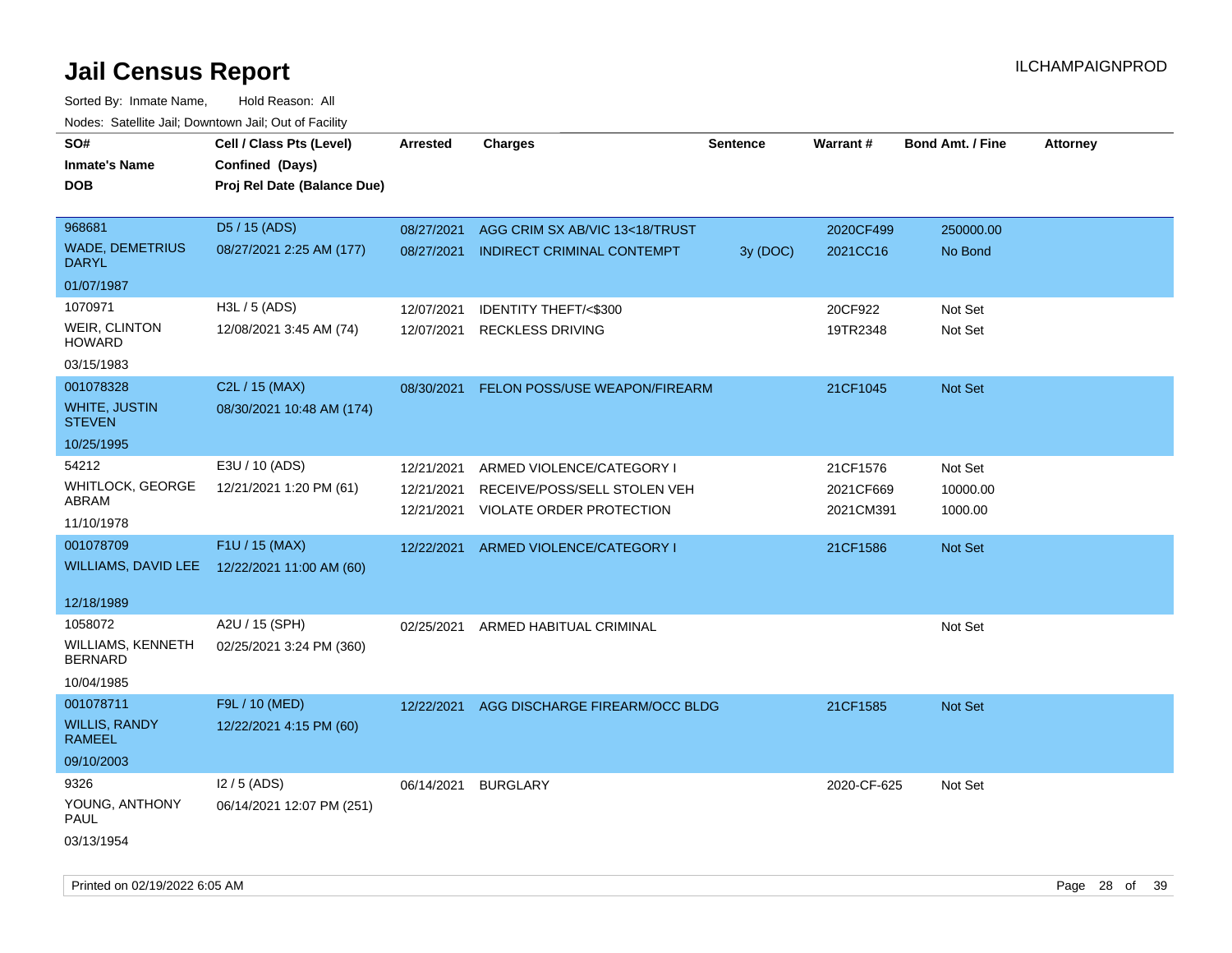Sorted By: Inmate Name, Hold Reason: All Nodes: Satellite Jail; Downtown Jail; Out of Facility

**Total Downtown Jail: 71 Males: 71 Females: 0 Unknown: 0**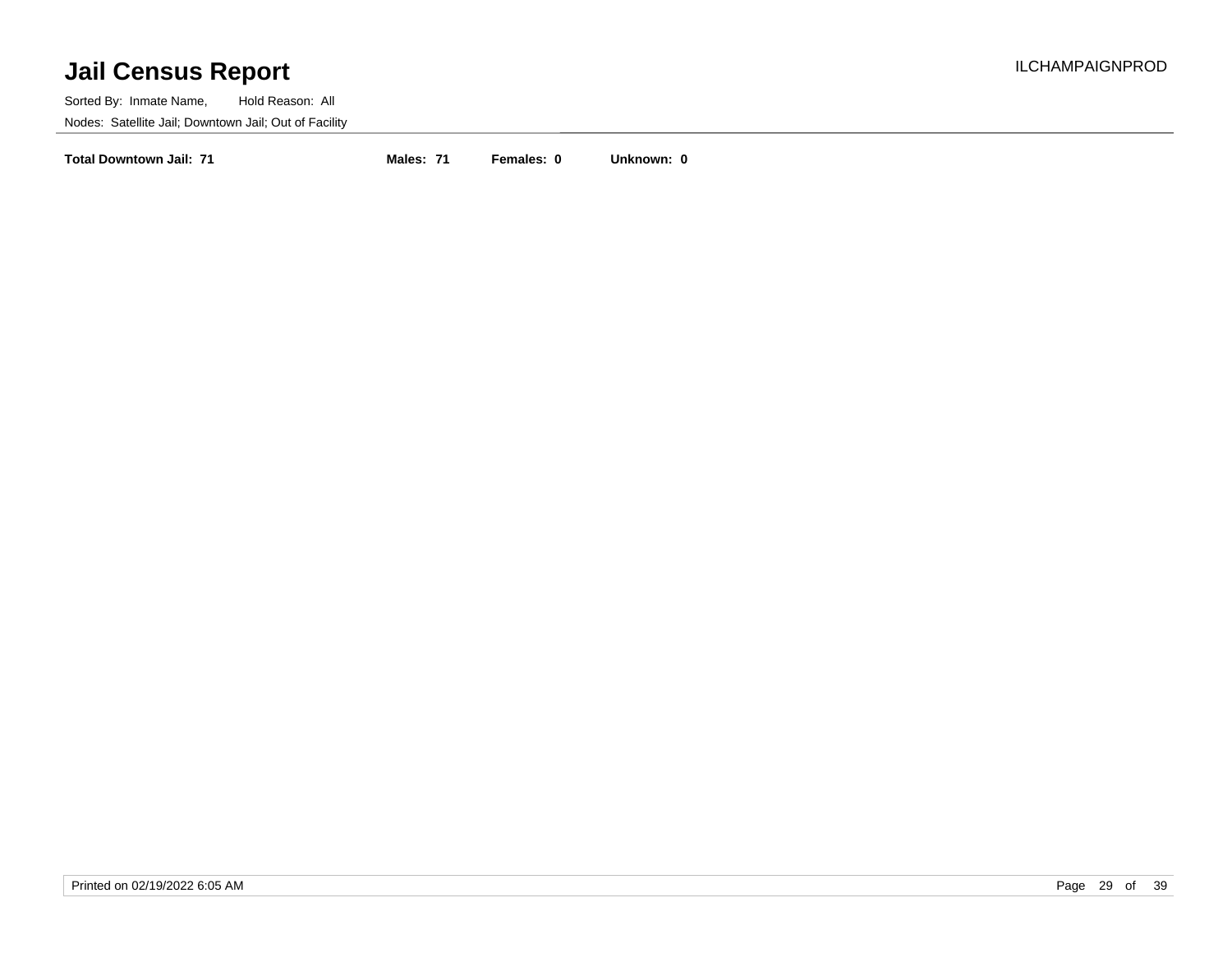| <b>Out of Facility</b> |  |
|------------------------|--|
|------------------------|--|

| SO#                                      | Cell / Class Pts (Level)    | <b>Arrested</b> | <b>Charges</b>                     | <b>Sentence</b> | Warrant#  | <b>Bond Amt. / Fine</b> | <b>Attorney</b> |
|------------------------------------------|-----------------------------|-----------------|------------------------------------|-----------------|-----------|-------------------------|-----------------|
| <b>Inmate's Name</b>                     | Confined (Days)             |                 |                                    |                 |           |                         |                 |
| <b>DOB</b>                               | Proj Rel Date (Balance Due) |                 |                                    |                 |           |                         |                 |
|                                          |                             |                 |                                    |                 |           |                         |                 |
| 61095                                    | <b>KAN / 10 (ADS)</b>       | 05/02/2021      | HOME INVASION/CAUSE INJURY         |                 | 2021CF323 | 100000.00               |                 |
| <b>AMOS, DERRICK</b><br><b>JAMES</b>     | 05/02/2021 9:02 PM (294)    |                 |                                    |                 |           |                         |                 |
| 06/12/1985                               |                             |                 |                                    |                 |           |                         |                 |
| 19971                                    | EHD                         | 11/09/2021      | DRIVING RVK/SUSP DUI/SSS 4-9       |                 | 2021CF968 | Not Set                 |                 |
| BARNESKE, RAYMOND<br><b>LYNN</b>         | 11/09/2021 9:32 AM (103)    |                 |                                    |                 |           |                         |                 |
| 08/17/1961                               | 5/6/2022 (0.00)             |                 |                                    |                 |           |                         |                 |
| 516062                                   | <b>KAN / 15 (MAX)</b>       | 02/22/2021      | PHONE HARASSMENT/2+                |                 | 20CF194   | 5000.00                 |                 |
| <b>BENNETT, JOHN</b><br><b>MICHAEL</b>   | 02/22/2021 10:47 AM (363)   | 02/22/2021      | AGG DISCH FIR/VEH/PC OFF/FRMAN     |                 | 21CF210   | No Bond                 |                 |
| 04/30/1986                               |                             |                 |                                    |                 |           |                         |                 |
| 33993                                    | KAN / 10 (MED)              | 06/14/2021      | AGGRAVATED DOMESTIC BATTERY        |                 | 21CF688   | Not Set                 |                 |
| <b>BOOKER, STEPHON</b>                   | 06/14/2021 7:42 PM (251)    | 06/14/2021      | POSSESSING A CONTROLLED SUBSTAND   |                 | 21CF657   | Not Set                 |                 |
| <b>MONTELL</b>                           |                             | 06/14/2021      | PAROLE REVOCATION                  |                 | CH2103612 | No Bond                 |                 |
| 06/11/1971                               |                             |                 |                                    |                 |           |                         |                 |
| 1074315                                  | <b>KAN / 15 (MAX)</b>       | 07/27/2021      | AGG DISCHARGE FIREARM/VEH/SCH      |                 | 21CF927   | Not Set                 |                 |
| <b>BRIGGS, PATRICK</b><br><b>MONTAY</b>  | 08/03/2021 4:56 PM (201)    |                 |                                    |                 |           |                         |                 |
| 08/05/2001                               |                             |                 |                                    |                 |           |                         |                 |
| 001078065                                | KAN / 10 (ADS)              | 06/17/2021      | AGG BATTERY/DISCHARGE FIREARM      |                 | 21CF704   | 1000000.00              |                 |
| <b>BROWN, CHARMAN</b><br>LAKEEF          | 06/17/2021 12:32 PM (248)   |                 |                                    |                 |           |                         |                 |
| 11/30/2002                               |                             |                 |                                    |                 |           |                         |                 |
| 1038554                                  | <b>KAN / 15 (MAX)</b>       | 08/18/2021      | <b>ARMED HABITUAL CRIMINAL</b>     |                 | 21CF1162  | Not Set                 |                 |
| <b>BROWN, CORRION</b><br><b>DEVONTAE</b> | 08/18/2021 5:40 PM (186)    | 08/18/2021      | DELIVERY OF OR POSSESSION OF W/INT |                 | 21CF1009  | No Bond                 |                 |
| 04/19/1995                               |                             |                 |                                    |                 |           |                         |                 |
|                                          |                             |                 |                                    |                 |           |                         |                 |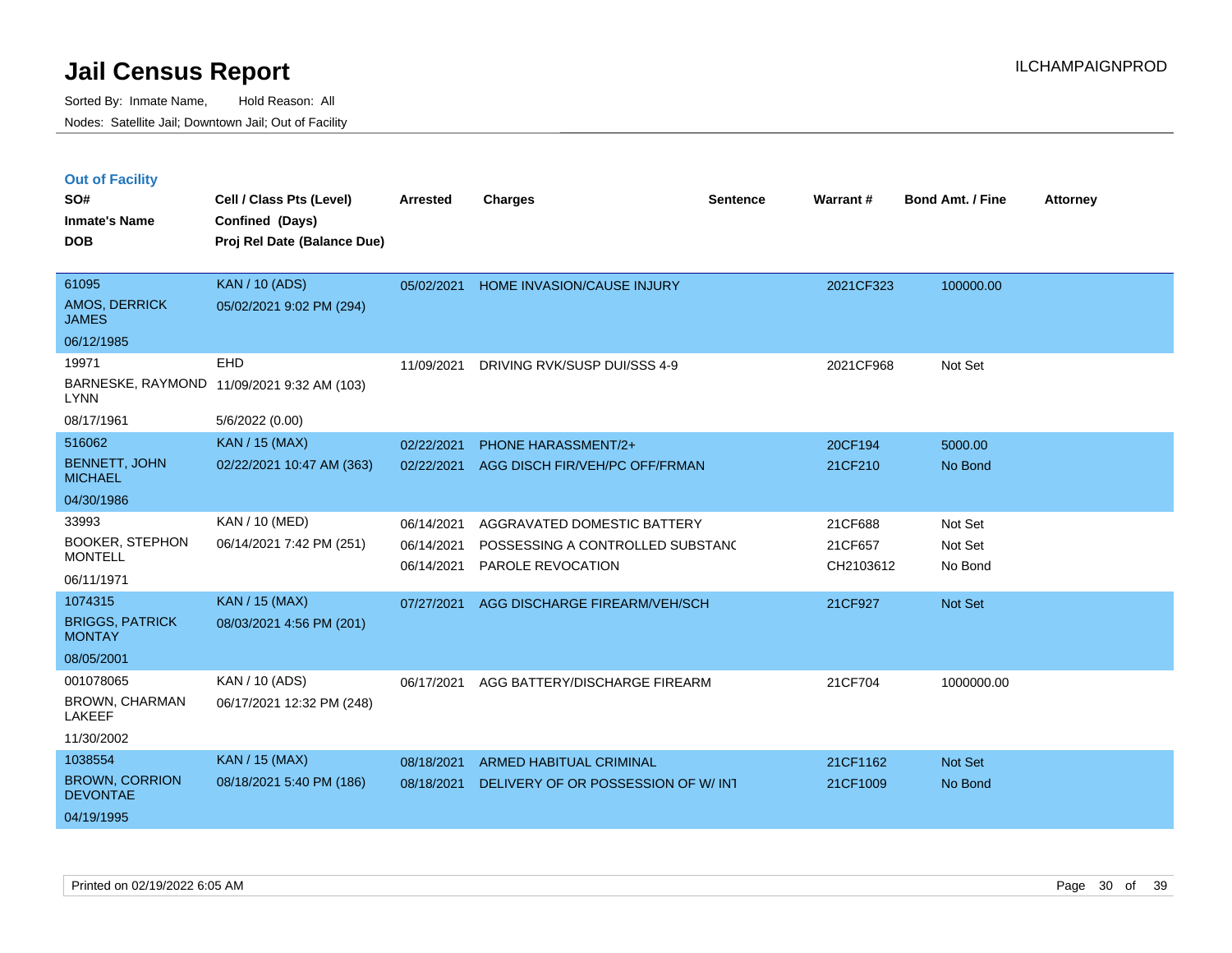| ivouss. Saleline Jali, Downtown Jali, Out of Facility |                                                                            |            |                                          |                 |                 |                         |                 |
|-------------------------------------------------------|----------------------------------------------------------------------------|------------|------------------------------------------|-----------------|-----------------|-------------------------|-----------------|
| SO#<br>Inmate's Name<br>DOB                           | Cell / Class Pts (Level)<br>Confined (Days)<br>Proj Rel Date (Balance Due) | Arrested   | <b>Charges</b>                           | <b>Sentence</b> | <b>Warrant#</b> | <b>Bond Amt. / Fine</b> | <b>Attorney</b> |
|                                                       |                                                                            |            |                                          |                 |                 |                         |                 |
| 1038579                                               | <b>KAN / 15 (MAX)</b>                                                      | 08/18/2021 | FELON POSS/USE WEAPON/FIREARM            |                 | 21CF1010        | Not Set                 |                 |
| <b>BROWN, MARKEL</b><br>RIKKI                         | 08/18/2021 2:05 PM (186)                                                   |            |                                          |                 |                 |                         |                 |
| 01/06/1995                                            |                                                                            |            |                                          |                 |                 |                         |                 |
| 1003006                                               | KAN / 15 (MAX)                                                             | 08/19/2021 | FELON POSS/USE MACHINE GUN               |                 | 21CF1011        | No Bond                 |                 |
| BROWN, ROCKEITH<br>JAVONTE                            | 08/19/2021 12:55 AM (185)                                                  |            |                                          |                 |                 |                         |                 |
| 07/23/1991                                            |                                                                            |            |                                          |                 |                 |                         |                 |
| 995894                                                | <b>KAN / 10 (ADS)</b>                                                      | 12/28/2021 | FELON POSSESS WEAPON/2ND+                | 5y (DOC)        | 2020CF709       | No Bond                 |                 |
|                                                       | BUTLER, JAMES LYNN 12/28/2021 11:05 AM (54)                                |            |                                          |                 |                 |                         |                 |
| 12/04/1991                                            |                                                                            |            |                                          |                 |                 |                         |                 |
| 987334                                                | KAN / 15 (MAX)                                                             |            | 03/10/2021 ATTEMPT (FIRST DEGREE MURDER) |                 | 19CF689         | Not Set                 |                 |
| CAIN, ISAIAH<br>DEPRIEST                              | 03/10/2021 2:22 PM (347)                                                   |            |                                          |                 |                 |                         |                 |
| 12/23/1990                                            |                                                                            |            |                                          |                 |                 |                         |                 |
| 992962                                                | KAN / 15 (ADS)                                                             | 05/25/2021 | MURDER/INTENT TO KILL/INJURE             |                 | 2018CF1045      | 1000000.00              |                 |
| <b>CAMPBELL, KEITH</b><br>KNAQEEB                     | 05/25/2021 1:19 PM (271)                                                   |            |                                          |                 |                 |                         |                 |
| 07/22/1991                                            |                                                                            |            |                                          |                 |                 |                         |                 |
| 001078576                                             | KAN / 15 (MAX)                                                             | 11/09/2021 | UNLAWFUL USE OF A WEAPON                 |                 | 21CF1383        | Not Set                 |                 |
| CARTER, DEMONDRE<br>DAVON                             | 11/09/2021 6:01 PM (103)                                                   |            |                                          |                 |                 |                         |                 |
| 05/27/2001                                            |                                                                            |            |                                          |                 |                 |                         |                 |
| 1064992                                               | <b>KAN / 15 (MAX)</b>                                                      | 09/20/2021 | ARMED VIOLENCE/CATEGORY I                |                 | 21CF1137        | <b>Not Set</b>          |                 |
| CARTER, KEJUAN<br>JAVONTE                             | 09/20/2021 11:42 PM (153)                                                  |            |                                          |                 |                 |                         |                 |
| 06/27/1998                                            |                                                                            |            |                                          |                 |                 |                         |                 |
| 001078729                                             | KAN / 15 (ADS)                                                             | 01/02/2022 | MURDER/INTENT TO KILL/INJURE             |                 | 20CF396         | 1000000.00              |                 |
| CARTER, TROY<br>DEMON                                 | 01/02/2022 10:29 AM (49)                                                   |            |                                          |                 |                 |                         |                 |
| 01/02/2004                                            |                                                                            |            |                                          |                 |                 |                         |                 |
|                                                       |                                                                            |            |                                          |                 |                 |                         |                 |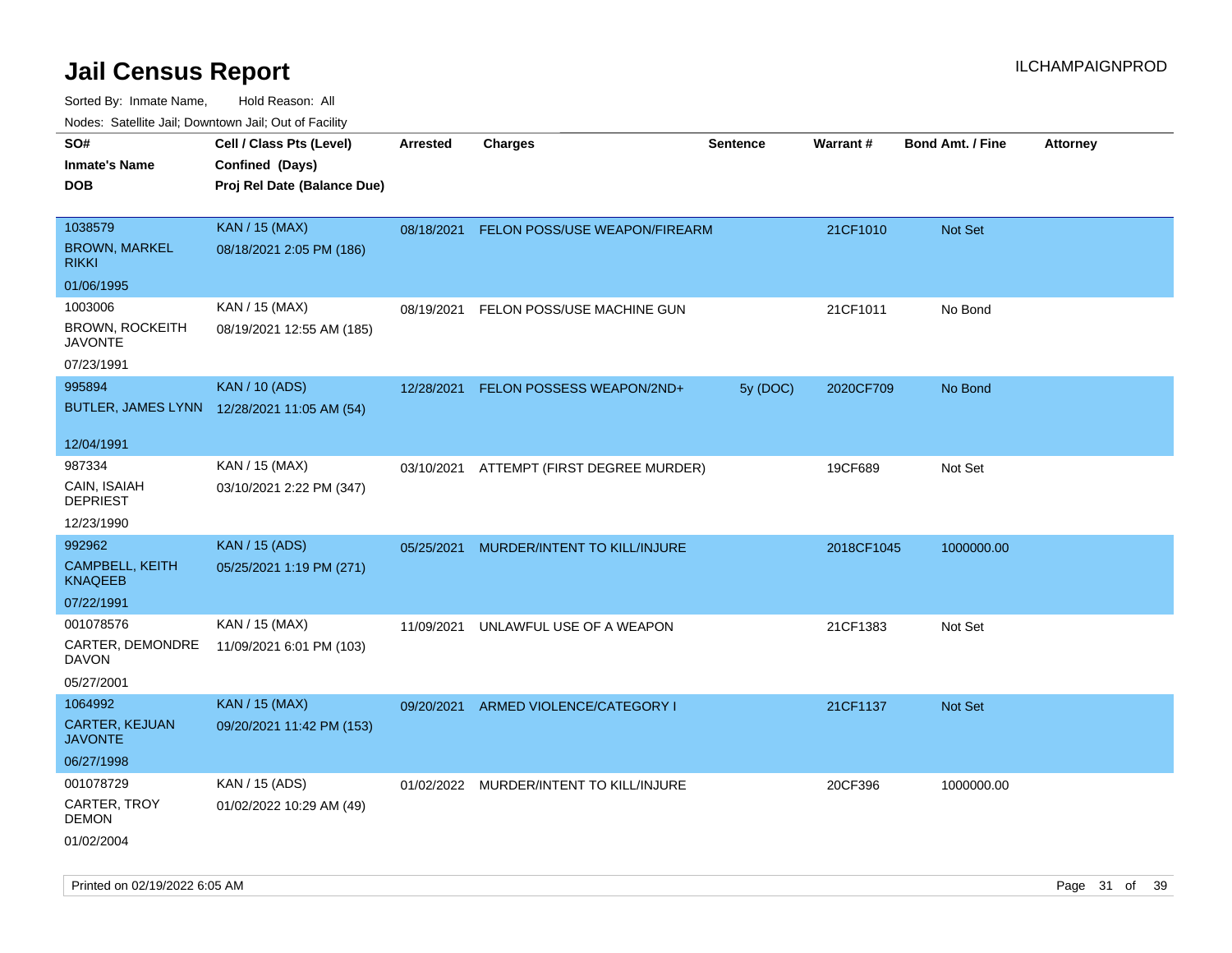| SO#                                       | Cell / Class Pts (Level)    | <b>Arrested</b> | <b>Charges</b>                          | <b>Sentence</b> | Warrant#    | <b>Bond Amt. / Fine</b> | <b>Attorney</b> |
|-------------------------------------------|-----------------------------|-----------------|-----------------------------------------|-----------------|-------------|-------------------------|-----------------|
| <b>Inmate's Name</b>                      | Confined (Days)             |                 |                                         |                 |             |                         |                 |
| <b>DOB</b>                                | Proj Rel Date (Balance Due) |                 |                                         |                 |             |                         |                 |
|                                           |                             |                 |                                         |                 |             |                         |                 |
| 001078461                                 | <b>KAN / 10 (MED)</b>       | 10/07/2021      | AGG UNLAWFUL USE WEAPON/PERSON          |                 | 2021CF1209  | No Bond                 |                 |
| <b>COLE, ERIC JOSE</b>                    | 10/08/2021 12:25 AM (135)   | 10/07/2021      | AGG DOMESTIC BATTERY/STRANGLE           |                 | 2021CF1208  | <b>Not Set</b>          |                 |
| 01/24/2002                                |                             | 10/08/2021      | <b>HARASS WITNESS/FAMILY MBR/REP</b>    |                 | 21CF1218    | Not Set                 |                 |
| 1048488                                   | KAN / 10 (ADS)              | 12/30/2021      | ARMED VIOLENCE/CATEGORY I               |                 | 2022CF4     | Not Set                 |                 |
| COLSON, WAYNE<br>ARTHUR, Third            | 12/30/2021 8:27 AM (52)     |                 |                                         |                 |             |                         |                 |
| 10/14/1995                                |                             |                 |                                         |                 |             |                         |                 |
| 57733                                     | <b>KAN / 15 (SPH)</b>       | 02/25/2020      | <b>HOMICIDE</b>                         |                 | 2020-CF250  | 2000000.00              |                 |
| <b>CRAIG, ANTOINE</b><br><b>DARRELL</b>   | 02/25/2020 4:08 PM (726)    | 02/25/2020      | <b>FELON POSS/USE WEAPON/FIREARM</b>    |                 | 19CF-1827   | 80000.00                |                 |
| 10/09/1982                                |                             |                 |                                         |                 |             |                         |                 |
| 001077939                                 | KAN / 10 (MED)              | 05/10/2021      | FIREARM/FOID INVALID/NOT ELIG           |                 | 21CF526     | No Bond                 |                 |
| <b>CROSS, PATRICK</b><br><b>DONTRELLE</b> | 05/10/2021 7:31 PM (286)    | 06/02/2021      | POSS STOLEN VEHICLE > \$25,000          |                 | 21CF612     | Not Set                 |                 |
| 11/07/2001                                |                             |                 |                                         |                 |             |                         |                 |
| 1061304                                   | <b>KAN / 15 (MAX)</b>       | 10/11/2021      | <b>ARMED HABITUAL CRIMINAL</b>          |                 | 21CF1226    | No Bond                 |                 |
| <b>DORRIS, KEMION</b>                     | 10/11/2021 7:30 PM (132)    | 10/11/2021      | ARMED HABITUAL CRIMINAL                 |                 | 21CF1227    | No Bond                 |                 |
| <b>DAETOCE</b>                            |                             | 10/11/2021      | <b>HOME INVASION/FIREARM</b>            |                 | 21CF1228    | No Bond                 |                 |
| 11/19/1997                                |                             |                 |                                         |                 |             |                         |                 |
| 1059194                                   | EHD                         |                 | 02/08/2022 DRIVING ON SUSPENDED LICENSE |                 | 2019TR10596 | Not Set                 |                 |
| ELAM, NICKOLAS<br><b>VONTRELL</b>         | 02/08/2022 10:13 AM (12)    |                 |                                         |                 |             |                         |                 |
| 10/23/1990                                | 3/9/2022 (0.00)             |                 |                                         |                 |             |                         |                 |
| 001077363                                 | <b>KAN / 25 (SPH)</b>       | 10/30/2020      | HOME INVASION/FIREARM                   | 10y (DOC)       | 20CF1202    | 500000.00               |                 |
| GARY, DAKOTA<br><b>TREVON</b>             | 10/30/2020 10:41 AM (478)   |                 |                                         |                 |             |                         |                 |
| 12/31/2001                                |                             |                 |                                         |                 |             |                         |                 |
| 1013012                                   | KAN / 15 (MAX)              | 07/08/2021      | ATTEMPT (FIRST DEGREE MURDER)           |                 | 2021CF790   | 1000000.00              |                 |
| GARY, XAVIER LAMAR                        | 07/08/2021 9:24 AM (227)    | 07/08/2021      | FELON POSS/USE FIREARM PRIOR            |                 | 2020CF650   | 25000.00                |                 |
| 12/14/1991                                |                             |                 | 07/08/2021 FELON POSS/USE FIREARM PRIOR |                 | 21CF798     | Not Set                 |                 |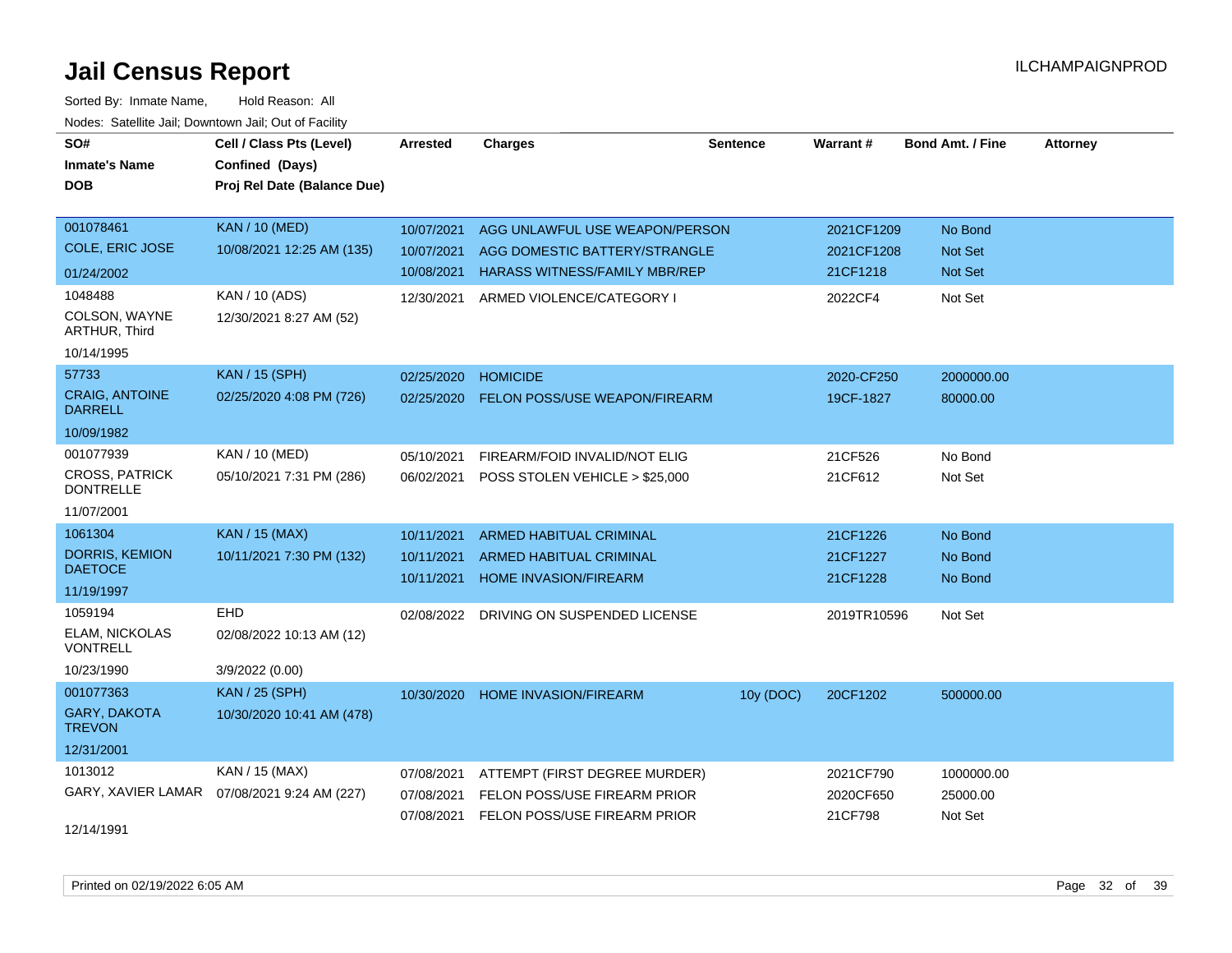| SO#<br>Cell / Class Pts (Level)<br><b>Charges</b><br><b>Arrested</b><br><b>Inmate's Name</b><br>Confined (Days)<br><b>DOB</b><br>Proj Rel Date (Balance Due)       | <b>Sentence</b><br><b>Warrant#</b><br><b>Bond Amt. / Fine</b><br><b>Attorney</b>                                                                                                                                         |
|--------------------------------------------------------------------------------------------------------------------------------------------------------------------|--------------------------------------------------------------------------------------------------------------------------------------------------------------------------------------------------------------------------|
| 952666<br><b>EHD</b><br>GILL, MICHAEL LAMAR, 01/25/2022 10:05 AM (26)<br>Junior                                                                                    | 01/25/2022 DRIVING ON REVOKED LICENSE<br>2021TR175<br><b>Not Set</b>                                                                                                                                                     |
| 12/07/1986<br>3/10/2022 (0.00)                                                                                                                                     |                                                                                                                                                                                                                          |
| 1065946<br>KAN / 10 (MED)<br>09/04/2021<br>GODBOLT, DESMOND<br>09/04/2021 1:17 AM (169)<br>09/04/2021<br><b>DEVONTAE</b>                                           | AGG BATTERY/DISCHARGE FIREARM<br>21CF1057<br>750000.00<br>RESIST/OBSTRUCTING A PEACE OFFICEF<br>21CM407<br>Not Set                                                                                                       |
| 11/15/1997                                                                                                                                                         |                                                                                                                                                                                                                          |
| 1070118<br><b>KAN / 15 (MAX)</b><br>08/31/2021<br><b>GRAHAM, CORTEZ</b><br>08/31/2021 9:32 PM (173)<br>09/02/2021<br><b>LAMON</b>                                  | AGGRAVATED DOMESTIC BATTERY<br>21CF1049<br>No Bond<br>21CF55<br><b>Not Set</b><br><b>PROBATION VIOLATION</b>                                                                                                             |
| 03/31/1976                                                                                                                                                         |                                                                                                                                                                                                                          |
| 1076506<br>KAN / 15 (MAX)<br>09/17/2021<br>GRAY, JAMARH EMERE 09/17/2021 10:41 AM (156)<br>09/20/2021<br>06/21/2003                                                | AGG UUW/PERSON/CM THREAT VIOL<br>21CF1131<br>Not Set<br>DOMESTIC BATTERY<br>21CM430<br>Not Set                                                                                                                           |
| <b>EHD</b><br>1055117<br>02/15/2022 AGG BATTERY/PUBLIC PLACE                                                                                                       | 2021CM47<br><b>Not Set</b>                                                                                                                                                                                               |
| <b>GREAM, JOHN</b><br>02/15/2022 10:44 AM (5)<br><b>ROBERT LEE</b>                                                                                                 |                                                                                                                                                                                                                          |
| 08/23/1996<br>6/13/2022 (0.00)                                                                                                                                     |                                                                                                                                                                                                                          |
| 1045186<br>KAN / 15 (MAX)<br>08/16/2021<br>HOLBROOK, JOHNNIE<br>08/16/2021 11:07 AM (188)<br>08/16/2021<br><b>MATHIS</b><br>08/16/2021<br>07/19/1996<br>08/16/2021 | 21CF934<br>1000000.00<br>ARMED VIOLENCE/CATEGORY I<br>FELON POSS/USE WEAPON/FIREARM<br>19CF968<br>Not Set<br>AGG FLEEING POLICE/21 MPH OVER<br>21CF988<br>Not Set<br>FELON POSS/USE WEAPON/FIREARM<br>21CF989<br>Not Set |
| 001078146<br><b>KAN / 15 (MAX)</b><br>07/09/2021                                                                                                                   | AGG BATTERY/DISCHARGE FIREARM<br>21CF795<br>1000000.00                                                                                                                                                                   |
| HUNT, TEIGAN<br>07/09/2021 12:41 PM (226)<br>07/09/2021<br><b>JAZAIREO</b>                                                                                         | ARMED ROBBERY/ARMED W/FIREARM<br>Not Set<br>21CF806                                                                                                                                                                      |
| 05/14/2003                                                                                                                                                         |                                                                                                                                                                                                                          |
| 989743<br>KAN / 15 (ADS)<br>04/13/2021                                                                                                                             | AGG DISCHARGE FIREARM/VEH/SCH<br>21CF400<br>Not Set                                                                                                                                                                      |
| JACKSON, STEVE<br>04/13/2021 2:45 AM (313)<br>04/13/2021<br>ALLEN<br>06/04/1991                                                                                    | AGGRAVATED DOMESTIC BATTERY<br>21CF399<br>Not Set                                                                                                                                                                        |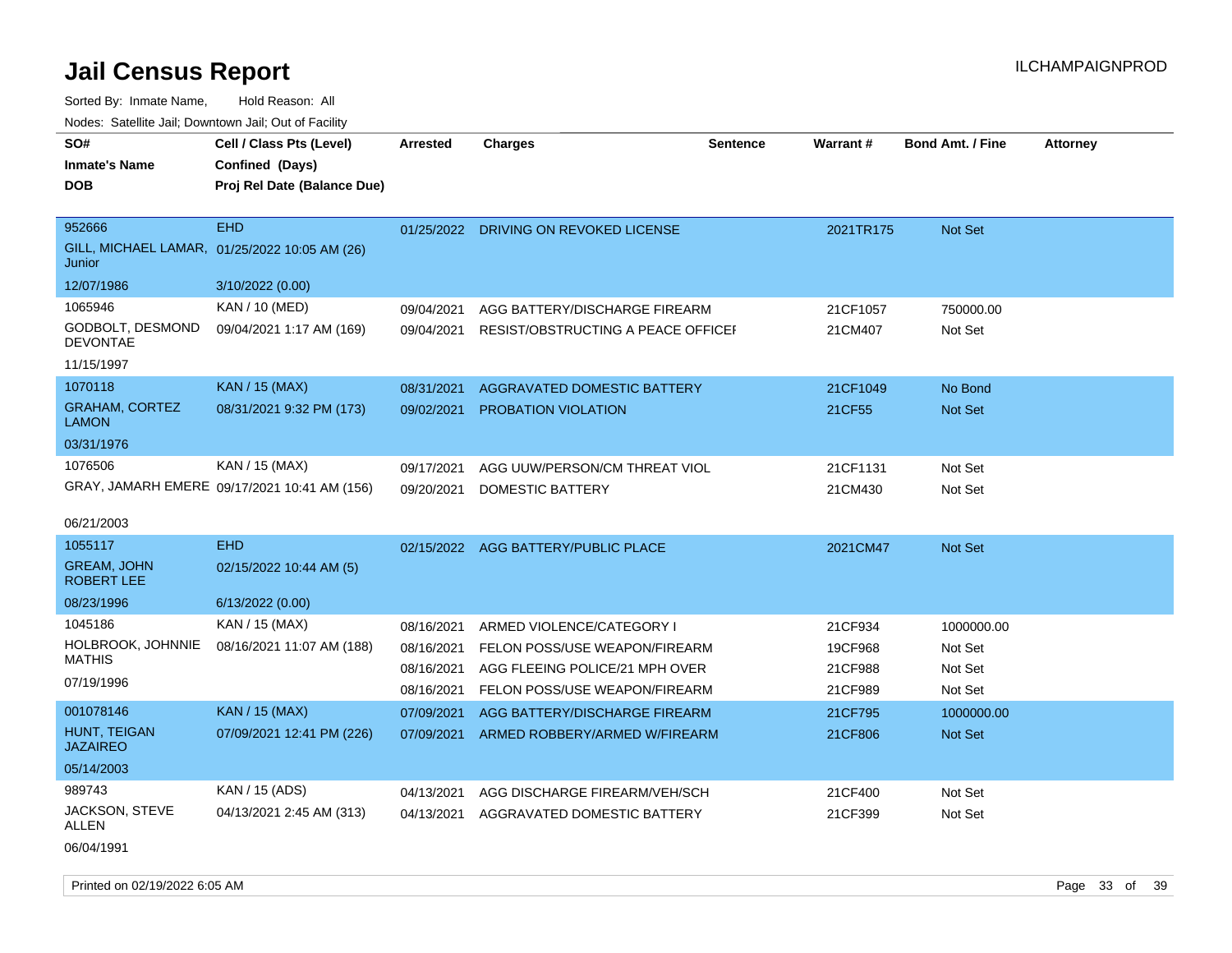Sorted By: Inmate Name, Hold Reason: All Nodes: Satellite Jail; Downtown Jail; Out of Facility

| SO#<br><b>Inmate's Name</b>            | Cell / Class Pts (Level)<br>Confined (Days) | Arrested   | <b>Charges</b>                         | <b>Sentence</b> | Warrant#   | <b>Bond Amt. / Fine</b> | <b>Attorney</b> |
|----------------------------------------|---------------------------------------------|------------|----------------------------------------|-----------------|------------|-------------------------|-----------------|
| <b>DOB</b>                             | Proj Rel Date (Balance Due)                 |            |                                        |                 |            |                         |                 |
|                                        |                                             |            |                                        |                 |            |                         |                 |
| 001078401                              | <b>KAN / 10 (ADS)</b>                       | 09/19/2021 | HRSMT/THREATEN PERSON/KILL             |                 | 2021CF561  | 50000.00                |                 |
| <b>KNIGHT, ERIC</b>                    | 09/19/2021 7:32 PM (154)                    | 09/19/2021 | UNLAWFUL VEHICULAR INVASION            |                 | 21CF1134   | Not Set                 |                 |
| 07/11/1991                             |                                             | 09/21/2021 | <b>BURGLARY</b>                        |                 | 21CF1139   | <b>Not Set</b>          |                 |
| 1002591                                | EHD                                         |            | 01/11/2022 AGG DUI/LIC SUSP OR REVOKED |                 | 2020CF1399 | Not Set                 |                 |
| <b>KRAUS, MARY</b><br><b>KATHERINE</b> | 01/11/2022 11:54 AM (40)                    |            |                                        |                 |            |                         |                 |
| 04/13/1959                             |                                             |            |                                        |                 |            |                         |                 |
| 1064445                                | <b>KAN / 15 (MAX)</b>                       | 04/23/2021 | AGG DISCHARGE FIREARM/OCC VEH          |                 | 2021CF295  | 500000.00               |                 |
| LARUE, TERENCE                         | 04/23/2021 11:18 AM (303)                   | 04/23/2021 | POSSESS 15<100 GRAMS COCAINE           |                 | 19CF1052   | 10000.00                |                 |
| <b>TRAMEL</b>                          |                                             | 04/23/2021 | FELON POSS/USE FIREARM/PAROLE          |                 | 21CF899    | <b>Not Set</b>          |                 |
| 12/23/1998                             |                                             |            |                                        |                 |            |                         |                 |
| 001078237                              | KAN / 15 (ADS)                              | 08/03/2021 | AGG DISCHARGE FIREARM/OCC VEH          |                 | 21CF928    | No Bond                 |                 |
| LAWS, TERON<br><b>RAMONTE</b>          | 08/03/2021 6:29 PM (201)                    |            |                                        |                 |            |                         |                 |
| 04/03/2001                             |                                             |            |                                        |                 |            |                         |                 |
| 001078470                              | KAN / 15 (MAX)                              | 10/10/2021 | MURDER/INTENT TO KILL/INJURE           |                 | 21CF1221   | Not Set                 |                 |
| LEE, AMAHRION<br><b>JA'MERE</b>        | 10/10/2021 1:23 PM (133)                    |            |                                        |                 |            |                         |                 |
| 11/05/2002                             |                                             |            |                                        |                 |            |                         |                 |
| 56792                                  | KAN / 10 (MED)                              | 02/02/2021 | ARMED HABITUAL CRIMINAL                |                 | 2021CF141  | 500000.00               |                 |
| LILLARD, LAWRENCE<br><b>TYRONE</b>     | 02/02/2021 2:11 PM (383)                    | 02/22/2021 | DRIVING ON REVOKED LICENSE             |                 | 21TR426    | 5000.00                 |                 |
| 10/20/1982                             |                                             |            |                                        |                 |            |                         |                 |
| 40877                                  | <b>EHD</b>                                  |            | 02/01/2022 AGG DUI/3                   |                 | 2020CF986  | Not Set                 |                 |
| MABRY-HALL,<br><b>REBECCA SUE</b>      | 02/01/2022 9:32 AM (19)                     |            |                                        |                 |            |                         |                 |
| 03/21/1971                             | 5/1/2022(0.00)                              |            |                                        |                 |            |                         |                 |
| 001078575                              | KAN / 10 (MED)                              | 11/09/2021 | <b>GUNRUNNING</b>                      |                 | 21CF1330   | 750000.00               |                 |
| MCLAURIN, KEYON A                      | 11/09/2021 12:41 PM (103)                   |            |                                        |                 |            |                         |                 |

11/19/2002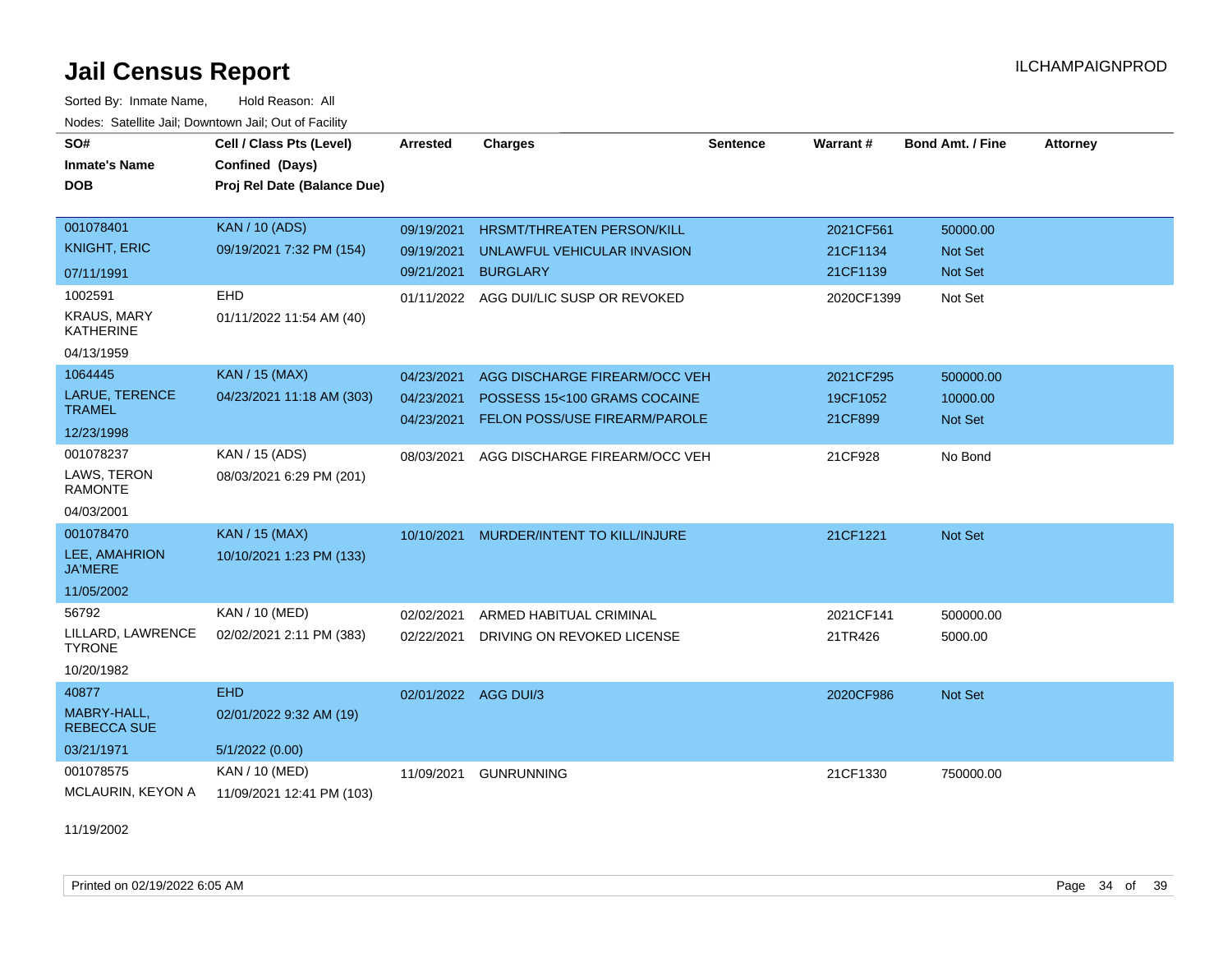| SO#<br><b>Inmate's Name</b><br><b>DOB</b> | Cell / Class Pts (Level)<br>Confined (Days)<br>Proj Rel Date (Balance Due) | <b>Arrested</b> | <b>Charges</b>                 | <b>Sentence</b> | Warrant#    | <b>Bond Amt. / Fine</b> | <b>Attorney</b> |
|-------------------------------------------|----------------------------------------------------------------------------|-----------------|--------------------------------|-----------------|-------------|-------------------------|-----------------|
| 1011046<br><b>MILES, DARRION</b>          | <b>KAN / 15 (ADS)</b><br>04/11/2021 12:46 AM (315)                         | 04/10/2021      | ATTEMPT (FIRST DEGREE MURDER)  |                 | 21CF392     | Not Set                 |                 |
| <b>ANTONIO KEVONTA</b>                    |                                                                            |                 |                                |                 |             |                         |                 |
| 03/18/1990                                |                                                                            |                 |                                |                 |             |                         |                 |
| 001077278                                 | KAN / 15 (MAX)                                                             | 10/06/2020      | MURDER/INTENT TO KILL/INJURE   |                 | 2020CF146   | 2000000.00              |                 |
| MILLER, D'ANDRE                           | 10/06/2020 12:49 PM (502)                                                  | 10/06/2020      | AGG FLEEING POLICE/21 MPH OVER |                 | 2019CF1171  | 50000.00                |                 |
| 09/08/1986                                |                                                                            |                 |                                |                 |             |                         |                 |
| 001078712                                 | <b>KAN / 10 (MED)</b>                                                      | 12/23/2021      | AGG DISCH FIREARM/1ST AID PERS |                 | 21CF1581    | Not Set                 |                 |
| MONTGOMERY,<br><b>RASHARD MYKI</b>        | 12/23/2021 4:27 PM (59)                                                    |                 |                                |                 |             |                         |                 |
| 11/05/2001                                |                                                                            |                 |                                |                 |             |                         |                 |
| 1026477                                   | KAN / 15 (ADS)                                                             | 09/21/2021      | AGG DISCHARGE FIREARM/OCC VEH  |                 | 21CF1138    | Not Set                 |                 |
| NEWBILL, DEVONTRE<br><b>LAMONT</b>        | 09/21/2021 2:27 AM (152)                                                   | 09/22/2021      | PROBATION VIOLATION            |                 | 20CF577     | Not Set                 |                 |
| 11/22/1993                                |                                                                            |                 |                                |                 |             |                         |                 |
| 1072907                                   | <b>KAN</b>                                                                 | 07/14/2021      | CRIMINAL DAMAGE <\$500/SCHOOL  |                 | 2021CF840   | 5000.00                 |                 |
| NIKOLAEV, YEVGENIY                        | 07/14/2021 10:10 PM (221)                                                  | 07/14/2021      | ATTEMPT (FIRST DEGREE MURDER)  |                 | 2021-CF-832 | 2000000.00              |                 |
| 10/06/1983                                |                                                                            |                 |                                |                 |             |                         |                 |
| 001078558                                 | KAN / 10 (MED)                                                             | 11/03/2021      | UNLAWFUL USE OF A WEAPON       |                 | 21CF1352    | Not Set                 |                 |
| PARRISH, DOMINIC<br><b>WALTER</b>         | 11/03/2021 1:25 PM (109)                                                   |                 |                                |                 |             |                         |                 |
| 08/23/2001                                |                                                                            |                 |                                |                 |             |                         |                 |
| 001078063                                 | <b>KAN / 15 (MAX)</b>                                                      | 06/15/2021      | AGG CRIM SEX ASSAULT/WEAPON    |                 | 2021CF678   | 1000000.00              |                 |
|                                           | PERRY, ROBERT Junior 06/15/2021 4:37 PM (250)                              | 06/15/2021      | <b>ROBBERY</b>                 |                 | 2021CF159   | 25000.00                |                 |
| 12/21/1990                                |                                                                            |                 |                                |                 |             |                         |                 |
| 37559                                     | <b>EHD</b>                                                                 | 01/12/2022      | DRIVING ON REVOKED LICENSE     |                 | 2021TR2685  | Not Set                 |                 |
| PICKENS, DAVID<br><b>EUGENE</b>           | 01/12/2022 10:16 AM (39)                                                   |                 |                                |                 |             |                         |                 |
| 02/01/1973                                | 3/12/2022 (0.00)                                                           |                 |                                |                 |             |                         |                 |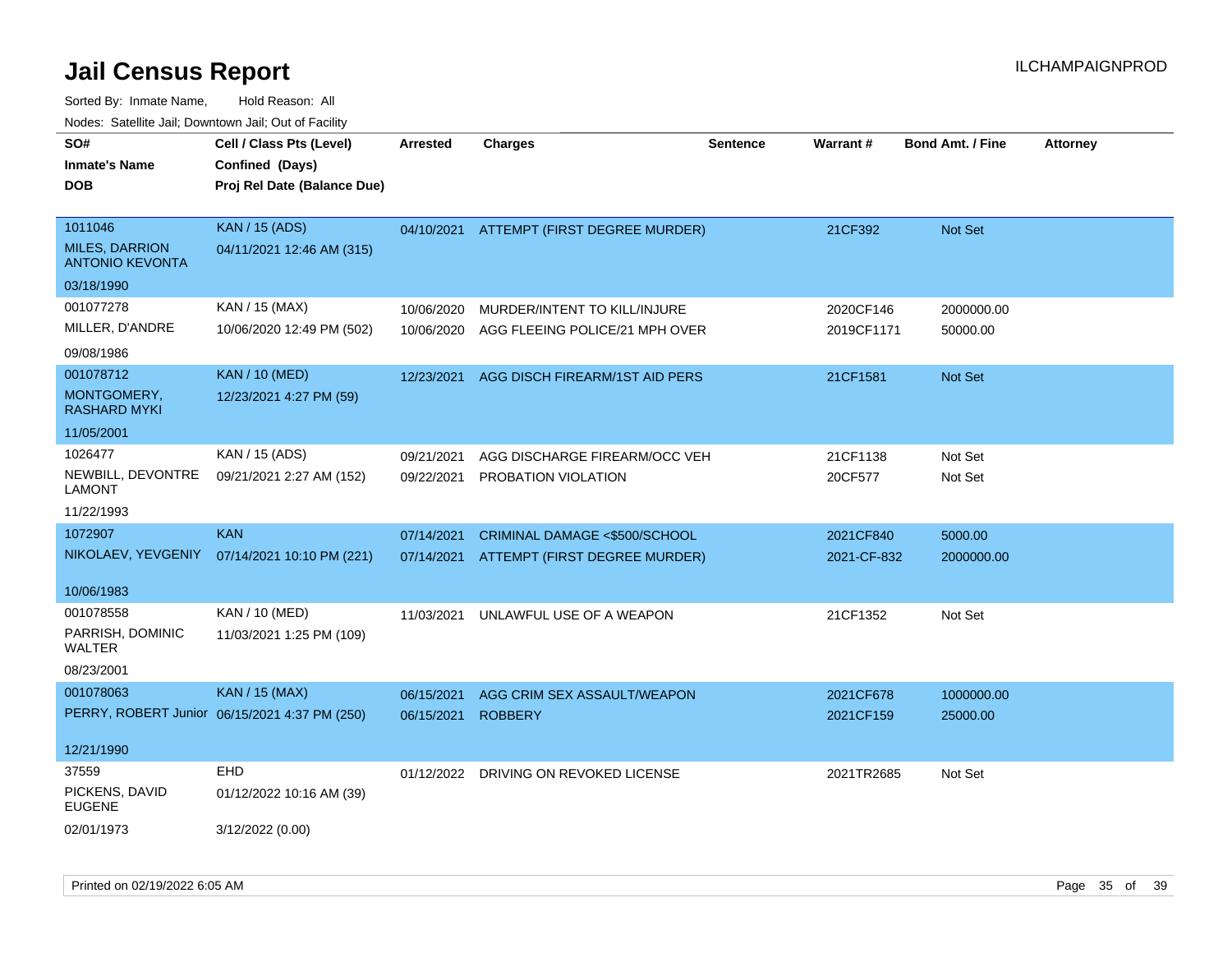| SO#<br><b>Inmate's Name</b><br><b>DOB</b> | Cell / Class Pts (Level)<br>Confined (Days)<br>Proj Rel Date (Balance Due) | <b>Arrested</b> | <b>Charges</b>                 | <b>Sentence</b> | <b>Warrant#</b> | <b>Bond Amt. / Fine</b> | <b>Attorney</b> |
|-------------------------------------------|----------------------------------------------------------------------------|-----------------|--------------------------------|-----------------|-----------------|-------------------------|-----------------|
|                                           |                                                                            |                 |                                |                 |                 |                         |                 |
| 001077614                                 | <b>KAN / 15 (MAX)</b>                                                      | 01/17/2021      | ATTEMPT (FIRST DEGREE MURDER)  |                 | 21CF66          | <b>Not Set</b>          |                 |
| <b>DEVON</b>                              | ROBINSON, DONTRELL 01/17/2021 3:08 PM (399)                                |                 |                                |                 |                 |                         |                 |
| 09/22/2002                                |                                                                            |                 |                                |                 |                 |                         |                 |
| 1061216                                   | <b>KAN / 10 (MED)</b>                                                      | 06/22/2021      | <b>HOME INVASION/FIREARM</b>   |                 | 21CF727         | Not Set                 |                 |
| RUNGE, ANDRE<br><b>MARSEAN</b>            | 06/22/2021 4:42 PM (243)                                                   |                 |                                |                 |                 |                         |                 |
| 12/05/1997                                |                                                                            |                 |                                |                 |                 |                         |                 |
| 650295                                    | <b>PIA / 50 (MAX)</b>                                                      | 04/22/2020      | <b>CRIMINAL SEXUAL ASSAULT</b> |                 | 2020-CF407      | 750000.00               |                 |
| SANDAGE, JERALD                           | 04/22/2020 6:30 AM (669)                                                   | 04/22/2020      | <b>CRIMINAL SEXUAL ASSAULT</b> |                 | 2020-CF408      | 750000.00               |                 |
| <b>EUGENE</b>                             |                                                                            | 04/22/2020      | <b>CRIMINAL SEXUAL ABUSE</b>   |                 | 2020-CF409      | 750000.00               |                 |
| 06/07/1971                                |                                                                            | 04/22/2020      | <b>CRIMINAL SEXUAL ASSAULT</b> |                 | 2020-CF410      | 750000.00               |                 |
|                                           |                                                                            | 04/22/2020      | <b>OFFICIAL MISCONDUCT</b>     |                 | 2019-CF1811     | 25000.00                |                 |
| 1062194                                   | KAN / 15 (MAX)                                                             | 02/27/2020      | MURDER/OTHER FORCIBLE FELONY   |                 | 20CF-247        | 1000000.00              |                 |
| SIMMONS, MICHAEL<br>JAMAL                 | 02/27/2020 1:11 PM (724)                                                   | 09/23/2020      | AGG BATTERY/DISCHARGE FIREARM  |                 | 20CF1061        | Not Set                 |                 |
| 11/03/1997                                |                                                                            |                 |                                |                 |                 |                         |                 |
| 19495                                     | <b>EHD</b>                                                                 | 01/26/2022      | DRIVING RVK/SUSP DUI/SSS 3RD   |                 | 2021CF740       | Not Set                 |                 |
| SIMPSON, BRADLEY<br><b>FARRELL</b>        | 01/26/2022 9:07 AM (25)                                                    |                 |                                |                 |                 |                         |                 |
| 05/16/1960                                | 2/24/2022 (0.00)                                                           |                 |                                |                 |                 |                         |                 |
| 001078115                                 | KAN / 15 (MAX)                                                             | 07/01/2021      | ARMED VIOLENCE/CATEGORY I      | 5y (DOC)        | 21CF772         | Not Set                 |                 |
| SMITH, JAMES<br>NASHAUN, Junior           | 07/01/2021 2:44 PM (234)                                                   |                 |                                |                 |                 |                         |                 |
| 09/18/2000                                |                                                                            |                 |                                |                 |                 |                         |                 |
| 001077868                                 | KAN / 15 (MAX)                                                             | 04/21/2021      | ARMED ROBBERY/ARMED W/FIREARM  |                 | 21CF445         | <b>Not Set</b>          |                 |
| SPEARMENT,<br><b>KENTRELL</b>             | 04/21/2021 9:48 PM (305)                                                   | 08/19/2021      | FLEEING/ATTEMPT ELUDE OFFICER  |                 | 2021TR1053      | 1000.00                 |                 |
| 01/21/2002                                |                                                                            |                 |                                |                 |                 |                         |                 |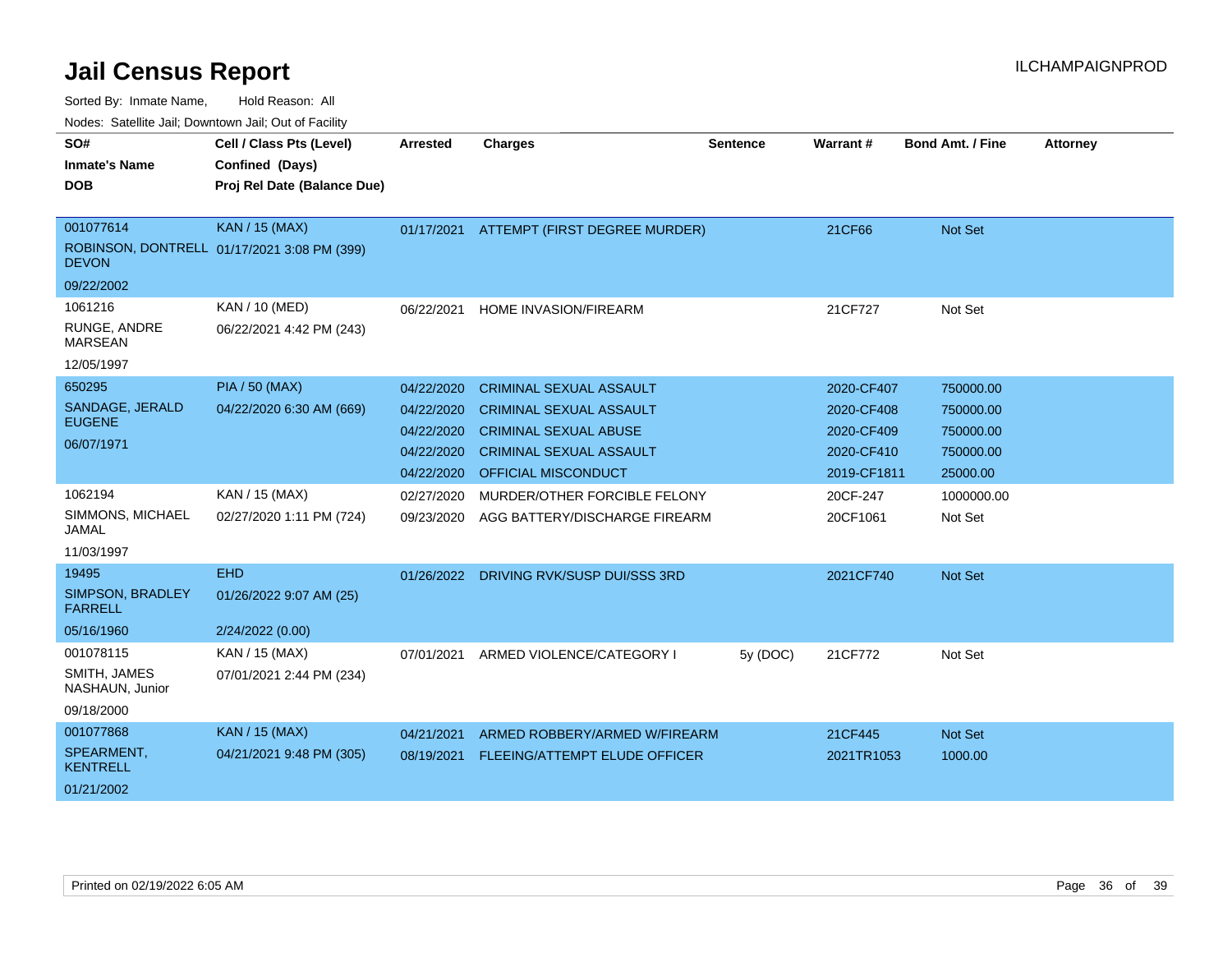Sorted By: Inmate Name, Hold Reason: All

| Nodes: Satellite Jail; Downtown Jail; Out of Facility |                                                                            |                 |                                           |                 |                 |                         |                 |
|-------------------------------------------------------|----------------------------------------------------------------------------|-----------------|-------------------------------------------|-----------------|-----------------|-------------------------|-----------------|
| SO#<br><b>Inmate's Name</b><br><b>DOB</b>             | Cell / Class Pts (Level)<br>Confined (Days)<br>Proj Rel Date (Balance Due) | <b>Arrested</b> | <b>Charges</b>                            | <b>Sentence</b> | <b>Warrant#</b> | <b>Bond Amt. / Fine</b> | <b>Attorney</b> |
| 11979                                                 | <b>EHD</b>                                                                 |                 | 01/11/2022 AGG FLEEING POLICE/21 MPH OVER |                 | 2021CF629       | Not Set                 |                 |
| <b>STARK, JACK LYNN</b>                               | 01/11/2022 10:13 AM (40)                                                   |                 |                                           |                 |                 |                         |                 |
| 12/31/1955                                            | 4/9/2022 (0.00)                                                            |                 |                                           |                 |                 |                         |                 |
| 001077854                                             | EHD                                                                        | 09/15/2021      | DRIVING RVK/SUSP DUI/SSS 4-9              |                 | 2021CF306       | Not Set                 |                 |
| STUKINS, DANNY RAY                                    | 09/15/2021 10:17 AM (158)                                                  |                 |                                           |                 |                 |                         |                 |
| 07/05/1985                                            | 3/13/2022 (0.00)                                                           |                 |                                           |                 |                 |                         |                 |
| 1046632                                               | KAN / 15 (MAX)                                                             | 09/14/2021      | ARMED VIOLENCE/CATEGORY II                |                 | 21CF912         | 750000.00               |                 |
|                                                       | TATE, JAVON MARQUIS 09/14/2021 12:10 PM (159)                              |                 |                                           |                 |                 |                         |                 |
| 08/10/1996                                            |                                                                            |                 |                                           |                 |                 |                         |                 |
| 1033031                                               | KAN / 15 (MAX)                                                             | 08/19/2020      | *AGG BATTERY W/FIREARM/PERSON             |                 | 2020-CF923      | 500000.00               |                 |
| TOMS, ANDREW<br><b>CHUCKY</b>                         | 08/19/2020 5:59 PM (550)                                                   |                 |                                           |                 |                 |                         |                 |
| 09/28/1978                                            |                                                                            |                 |                                           |                 |                 |                         |                 |
| 001078386                                             | <b>KAN</b> / 10 (MED)                                                      | 09/14/2021      | POSSESSION OF STOLEN FIREARM              |                 | 2021CF1099      | 250000.00               |                 |
| <b>TURNER, AMARIO</b>                                 | 09/14/2021 11:42 PM (159)                                                  |                 |                                           |                 |                 |                         |                 |
| 09/23/2002                                            |                                                                            |                 |                                           |                 |                 |                         |                 |
| 1011886                                               | <b>EHD</b>                                                                 |                 | 01/12/2022 AGG FLEEING/2+ CON DEVICES     |                 | 2021CF378       | Not Set                 |                 |
| TURNER, SHAWNTAY<br><b>EUGENE</b>                     | 01/12/2022 9:25 AM (39)                                                    |                 |                                           |                 |                 |                         |                 |
| 01/09/1992                                            | 3/11/2022 (0.00)                                                           |                 |                                           |                 |                 |                         |                 |
| 1062558                                               | <b>KAN / 10 (MED)</b>                                                      | 10/02/2021      | FELON POSS/USE WEAPON/FIREARM             |                 | 21CF1185        | Not Set                 |                 |
| <b>WELLS, JIAMANTE</b><br><b>AMORE</b>                | 10/02/2021 8:29 PM (141)                                                   |                 |                                           |                 |                 |                         |                 |
| 09/02/1995                                            |                                                                            |                 |                                           |                 |                 |                         |                 |
| 1002033                                               | KAN / 15 (MAX)                                                             | 09/08/2021      | AGG UNLAWFUL USE OF WEAPON/VEH            |                 | 2021-CF-AWOW    | Not Set                 |                 |
| <b>WEST, ANTONIO</b><br><b>DEONTA</b>                 | 09/08/2021 11:01 PM (165)                                                  | 09/08/2021      | OBSTRCT JUSTICE/LEAVE STATE               |                 | 2021-CF-AWOW    | Not Set                 |                 |
| 04/15/1992                                            |                                                                            | 09/08/2021      | ARMED VIOLENCE/CATEGORY I                 |                 | 2021-CF-AWOW    | Not Set                 |                 |
|                                                       |                                                                            | 09/08/2021      | DRIVING ON SUSPENDED LICENSE              |                 | 2019-TR-11944   | 5000.00                 |                 |
|                                                       |                                                                            | 09/08/2021      | ARMED ROBBERY/ARMED W/FIREARM             |                 | 2020-CF-1406    | 500000.00               |                 |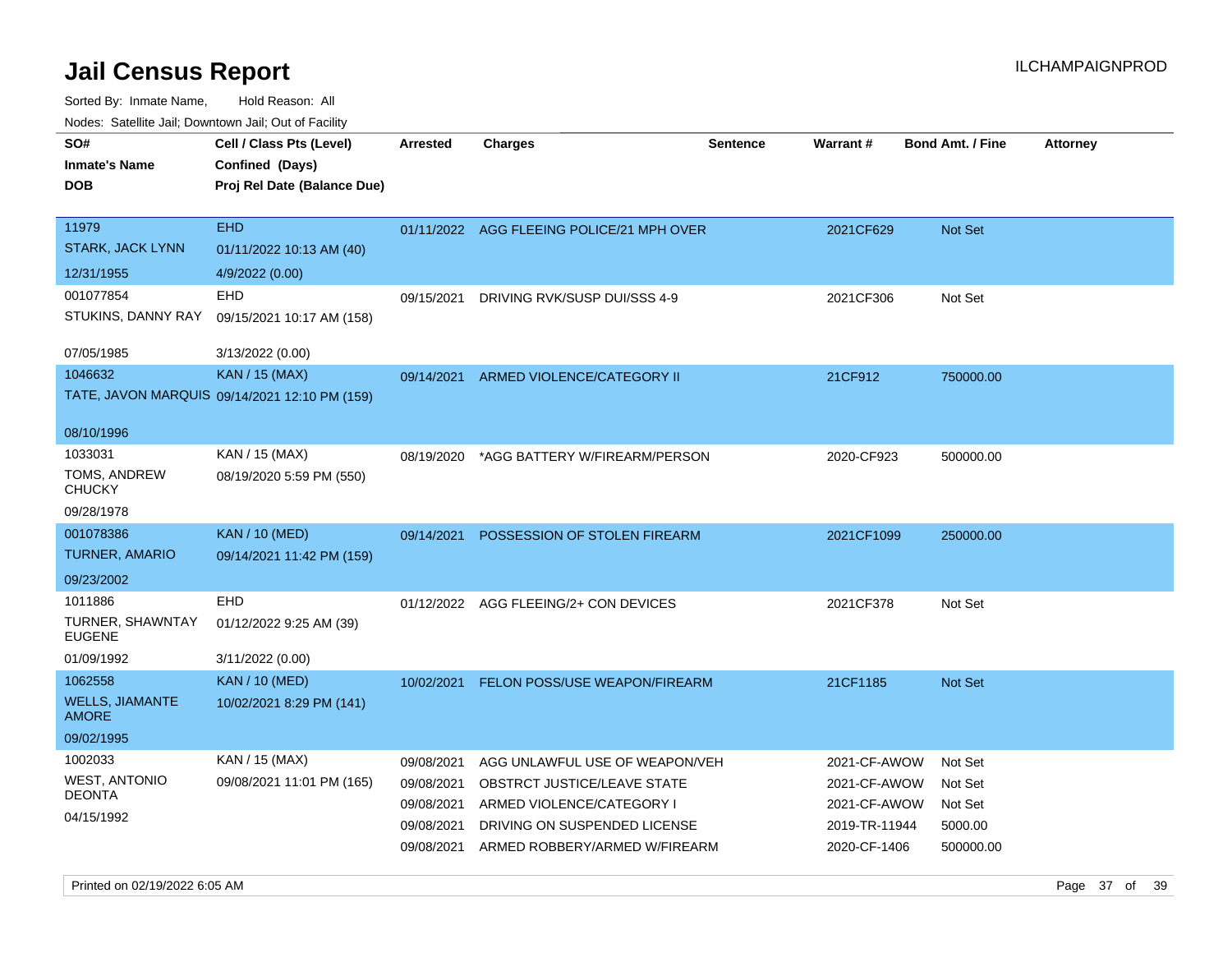| SO#<br><b>Inmate's Name</b><br><b>DOB</b>                           | Cell / Class Pts (Level)<br>Confined (Days)<br>Proj Rel Date (Balance Due) | <b>Arrested</b>                                      | <b>Charges</b>                                                                                                           | <b>Sentence</b> | Warrant#                                        | <b>Bond Amt. / Fine</b>                     | <b>Attorney</b> |
|---------------------------------------------------------------------|----------------------------------------------------------------------------|------------------------------------------------------|--------------------------------------------------------------------------------------------------------------------------|-----------------|-------------------------------------------------|---------------------------------------------|-----------------|
| 1022068<br><b>WILKINS, MICHAEL</b><br>CARL<br>07/10/1992            | <b>KAN / 15 (ADS)</b><br>10/10/2021 5:07 AM (133)                          | 10/10/2021                                           | FELON POSS/USE WEAPON/FIREARM                                                                                            |                 | 21CF1212                                        | Not Set                                     |                 |
| 28328<br><b>WILLIAMS, DERRICK</b><br>05/10/1965                     | EHD<br>02/02/2022 9:39 AM (18)<br>3/2/2022 (0.00)                          |                                                      | 02/02/2022 AGG DUI/NO VALID DL                                                                                           |                 | 2021CF19                                        | Not Set                                     |                 |
| 539662<br>WILLIAMS, JAVONTAE<br><b>DEMAR</b><br>07/28/1991          | <b>KAN / 10 (MED)</b><br>08/14/2021 1:28 AM (190)                          | 08/14/2021<br>08/14/2021<br>08/14/2021<br>08/14/2021 | <b>AGGRAVATED BATTERY</b><br><b>AGGRAVATED DOMESTIC BATTERY</b><br>DOM BTRY/CONTACT/1-2 PRECONV<br><b>CITY OV ARREST</b> |                 | 21CF979<br>2020CF1098<br>2021CF770<br>2017OV893 | No Bond<br>25000.00<br>250000.00<br>1000.00 |                 |
| 537798<br><b>WILLIAMS, LATOYA</b><br>ANGIELINE<br>04/17/1983        | EHD<br>02/16/2022 9:17 AM (4)<br>2/25/2022 (0.00)                          | 02/16/2022                                           | DRIVING ON REVOKED LICENSE                                                                                               |                 | 2020TR8435                                      | Not Set                                     |                 |
| 1037579<br><b>WILLIAMS, STEVEN</b><br>PATRICK, Second<br>11/25/1994 | <b>KAN / 10 (MED)</b><br>08/17/2021 8:16 PM (187)                          | 08/17/2021                                           | FELON POSS/USE WEAPON/FIREARM                                                                                            |                 | 2019CF73                                        | No Bond                                     |                 |
| 545746<br>WOODS, MICHAEL<br><b>LACKENDRICK</b><br>10/06/1996        | KAN / 15 (ADS)<br>08/07/2021 8:40 AM (197)                                 | 08/07/2021<br>08/07/2021<br>08/07/2021               | WARRANT OUT OF COUNTY<br>FELON POSS/USE WEAPON/FIREARM<br><b>BURGLARY</b>                                                |                 | 2020TR9119<br>21CF949<br>2020CF597              | 5000.00<br>Not Set<br>50000.00              |                 |
| 001078539<br><b>WRIGHT, AMARION</b><br><b>MALIK</b><br>10/31/2002   | <b>KAN / 15 (MAX)</b><br>10/27/2021 7:31 AM (116)                          | 10/27/2021                                           | <b>AGG DISCHARGE FIREARM</b>                                                                                             |                 | 21CF1296                                        | 750000.00                                   |                 |
| <b>Total Out of Facility: 69</b>                                    |                                                                            | Males: 66                                            | Females: 3<br>Unknown: 0                                                                                                 |                 |                                                 |                                             |                 |